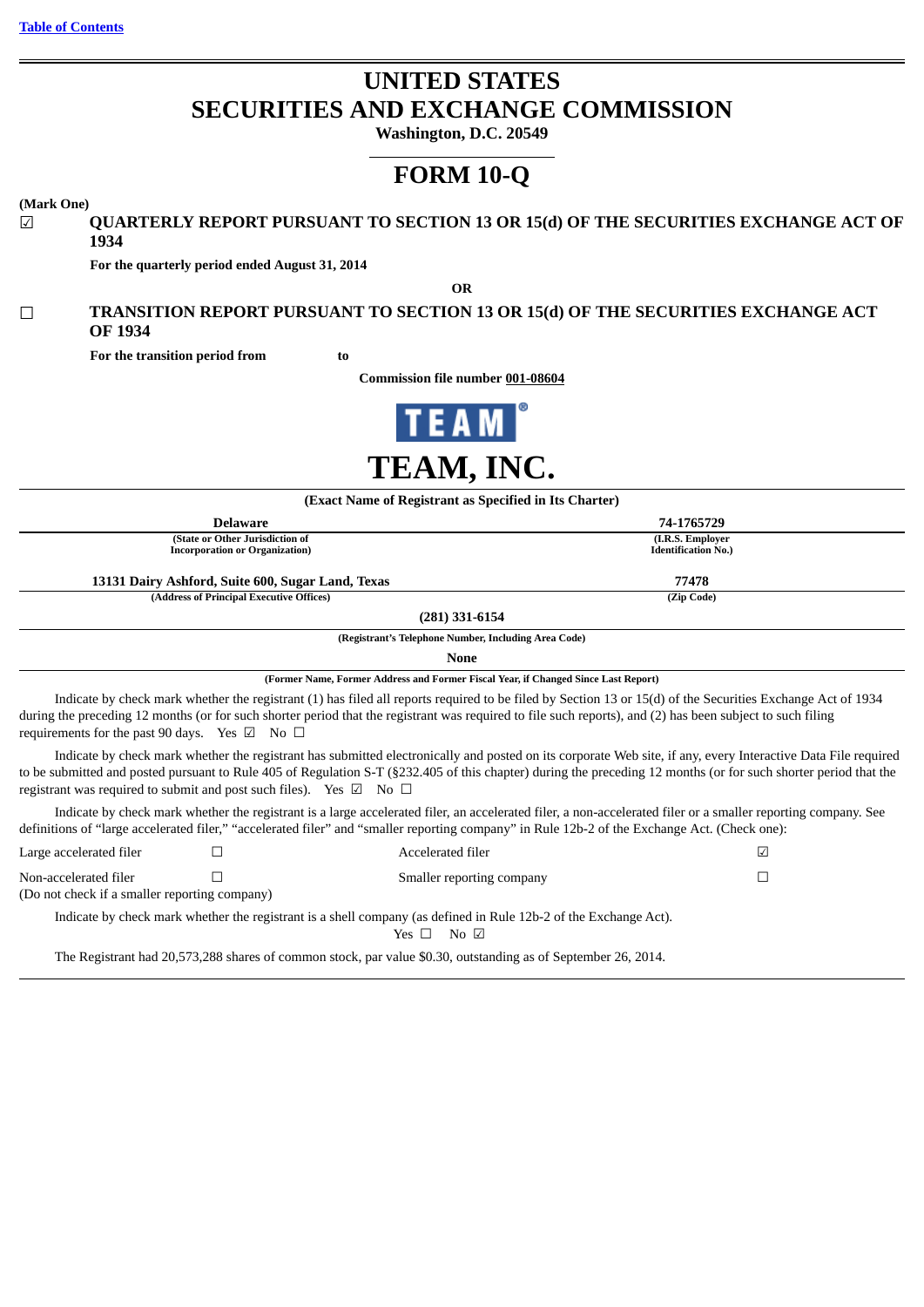# **INDEX**

# PART I-FINANCIAL INFORMATION

<span id="page-1-0"></span>

|                   | PART I-FINANCIAL INFORMATION                                                                                            | Page No. |
|-------------------|-------------------------------------------------------------------------------------------------------------------------|----------|
| ITEM 1.           | <b>Financial Statements</b>                                                                                             | 2        |
|                   | Condensed Consolidated Balance Sheets as of August 31, 2014 (Unaudited) and May 31, 2014                                | 2        |
|                   | <b>Unaudited Condensed Consolidated Statements of Income for the Three Months Ended August 31, 2014 and 2013</b>        | 3        |
|                   | Unaudited Condensed Consolidated Statements of Comprehensive Income for the Three Months Ended August 31, 2014 and 2013 | 4        |
|                   | Unaudited Condensed Consolidated Statements of Cash Flows for the Three Months Ended August 31, 2014 and 2013           | 5        |
|                   | Notes to Unaudited Condensed Consolidated Financial Statements                                                          | 6        |
| ITEM 2.           | Management's Discussion and Analysis of Financial Condition and Results of Operations                                   | 21       |
| ITEM 3.           | <b>Quantitative and Qualitative Disclosures About Market Risk</b>                                                       | 24       |
| ITEM 4.           | <b>Controls and Procedures</b>                                                                                          | 25       |
|                   | PART II-OTHER INFORMATION                                                                                               | 26       |
| ITEM 1.           | <b>Legal Proceedings</b>                                                                                                | 26       |
| ITEM 1A.          | <b>Risk Factors</b>                                                                                                     | 26       |
| ITEM 2.           | <b>Unregistered Sales of Equity Securities and Use of Proceeds</b>                                                      | 26       |
| ITEM 3.           | <b>Defaults Upon Senior Securities</b>                                                                                  | 27       |
| ITEM 4.           | <b>Mine Safety Disclosures</b>                                                                                          | 27       |
| ITEM 5.           | <b>Other Information</b>                                                                                                | 27       |
| ITEM 6.           | <b>Exhibits</b>                                                                                                         | 27       |
| <b>SIGNATURES</b> |                                                                                                                         | 28       |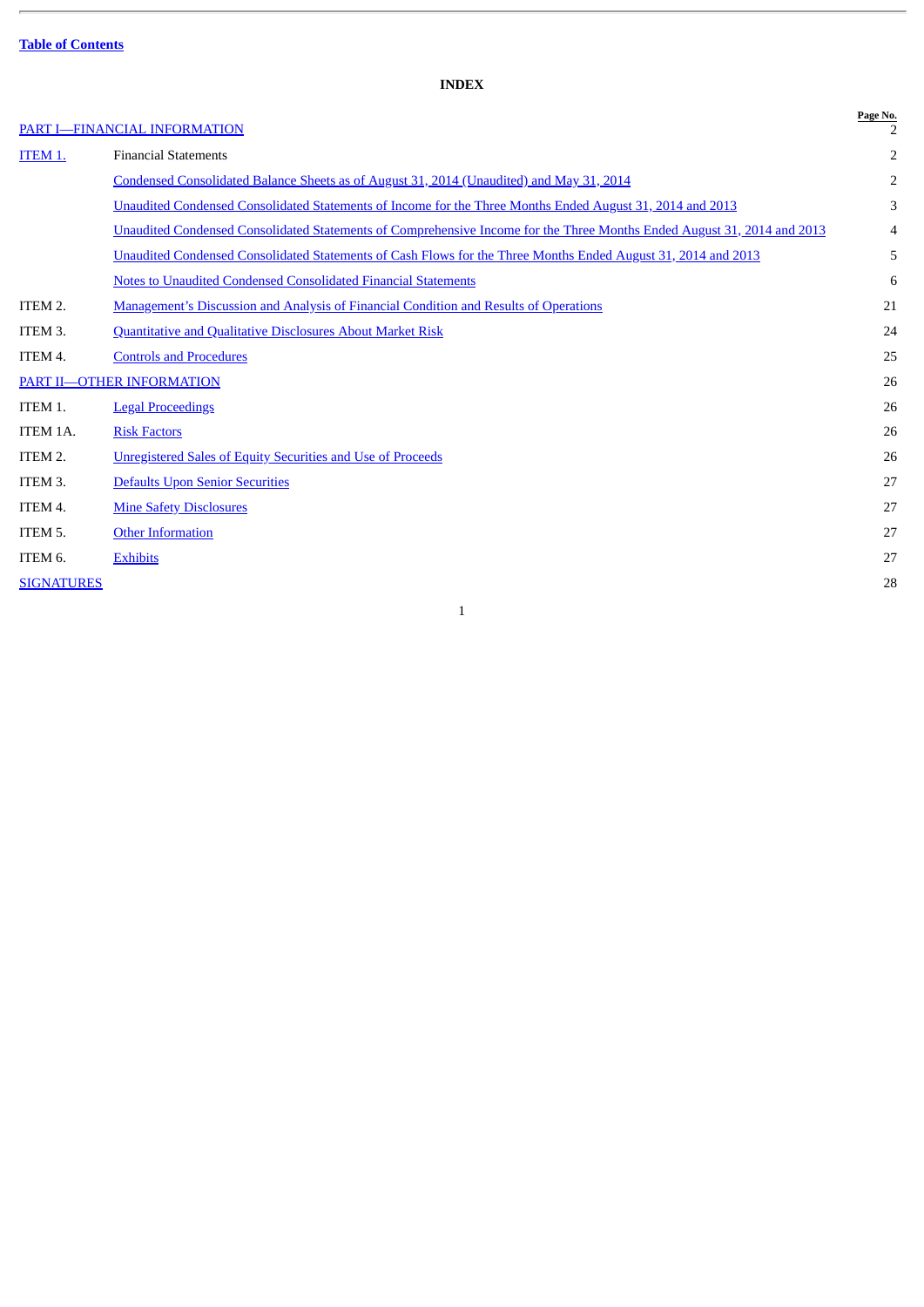# **PART I—FINANCIAL INFORMATION**

## <span id="page-2-2"></span><span id="page-2-1"></span><span id="page-2-0"></span>**ITEM 1. FINANCIAL STATEMENTS**

# **TEAM, INC. AND SUBSIDIARIES**

## **CONDENSED CONSOLIDATED BALANCE SHEETS**

**(in thousands, except share and per share data)**

|                                                                                                          | <b>August 31, 2014</b><br>(unaudited) | May 31, 2014 |
|----------------------------------------------------------------------------------------------------------|---------------------------------------|--------------|
| <b>ASSETS</b>                                                                                            |                                       |              |
| Current assets:                                                                                          |                                       |              |
| Cash and cash equivalents                                                                                | \$<br>31,478                          | \$<br>34,656 |
| Receivables, net of allowance of \$4,854 and \$4,784                                                     | 173,249                               | 175,601      |
| Inventory                                                                                                | 26,461                                | 25,537       |
| Deferred income taxes                                                                                    | 3,303                                 | 4,717        |
| Prepaid expenses and other current assets                                                                | 9,040                                 | 8,303        |
| Total current assets                                                                                     | 243,531                               | 248,814      |
| Property, plant and equipment, net                                                                       | 91,407                                | 89,961       |
| Assets held for sale                                                                                     | 5,207                                 | 5,207        |
| Intangible assets, net of accumulated amortization of \$13,585 and \$12,698                              | 23,213                                | 23,513       |
| Goodwill                                                                                                 | 113,141                               | 113,763      |
| Other assets, net                                                                                        | 921                                   | 1,248        |
| Deferred income taxes                                                                                    | 2,979                                 | 2,435        |
| Total assets                                                                                             | \$<br>480,399                         | \$484,941    |
| <b>LIABILITIES AND EQUITY</b>                                                                            |                                       |              |
| <b>Current liabilities:</b>                                                                              |                                       |              |
| Accounts payable                                                                                         | \$<br>21,437                          | \$<br>21,755 |
| Other accrued liabilities                                                                                | 38,966                                | 48,391       |
| Income taxes payable                                                                                     | 3,417                                 | 4,997        |
| Total current liabilities                                                                                | 63,820                                | 75,143       |
| Deferred income taxes                                                                                    | 15,178                                | 15,655       |
| Long-term debt                                                                                           | 71,114                                | 73,721       |
| Other long-term liabilities                                                                              | 4,451                                 | 3,377        |
| <b>Total liabilities</b>                                                                                 | 154,563                               | 167,896      |
| Commitments and contingencies                                                                            |                                       |              |
| Equity:                                                                                                  |                                       |              |
| Preferred stock, 500,000 shares authorized, none issued                                                  |                                       |              |
| Common stock, par value \$0.30 per share, 60,000,000 shares authorized; 20,573,288 and 20,477,938 shares |                                       |              |
| issued                                                                                                   | 6,171                                 | 6,142        |
| Additional paid-in capital                                                                               | 108,625                               | 105,872      |
| Retained earnings                                                                                        | 209,063                               | 202,032      |
| Accumulated other comprehensive loss                                                                     | (3,717)                               | (2,679)      |
| Total Team shareholders' equity                                                                          | 320,142                               | 311,367      |
| Non-controlling interest                                                                                 | 5,694                                 | 5,678        |
| Total equity                                                                                             | 325,836                               | 317,045      |
| Total liabilities and equity                                                                             | \$<br>480,399                         | \$484,941    |

See accompanying notes to unaudited condensed consolidated financial statements.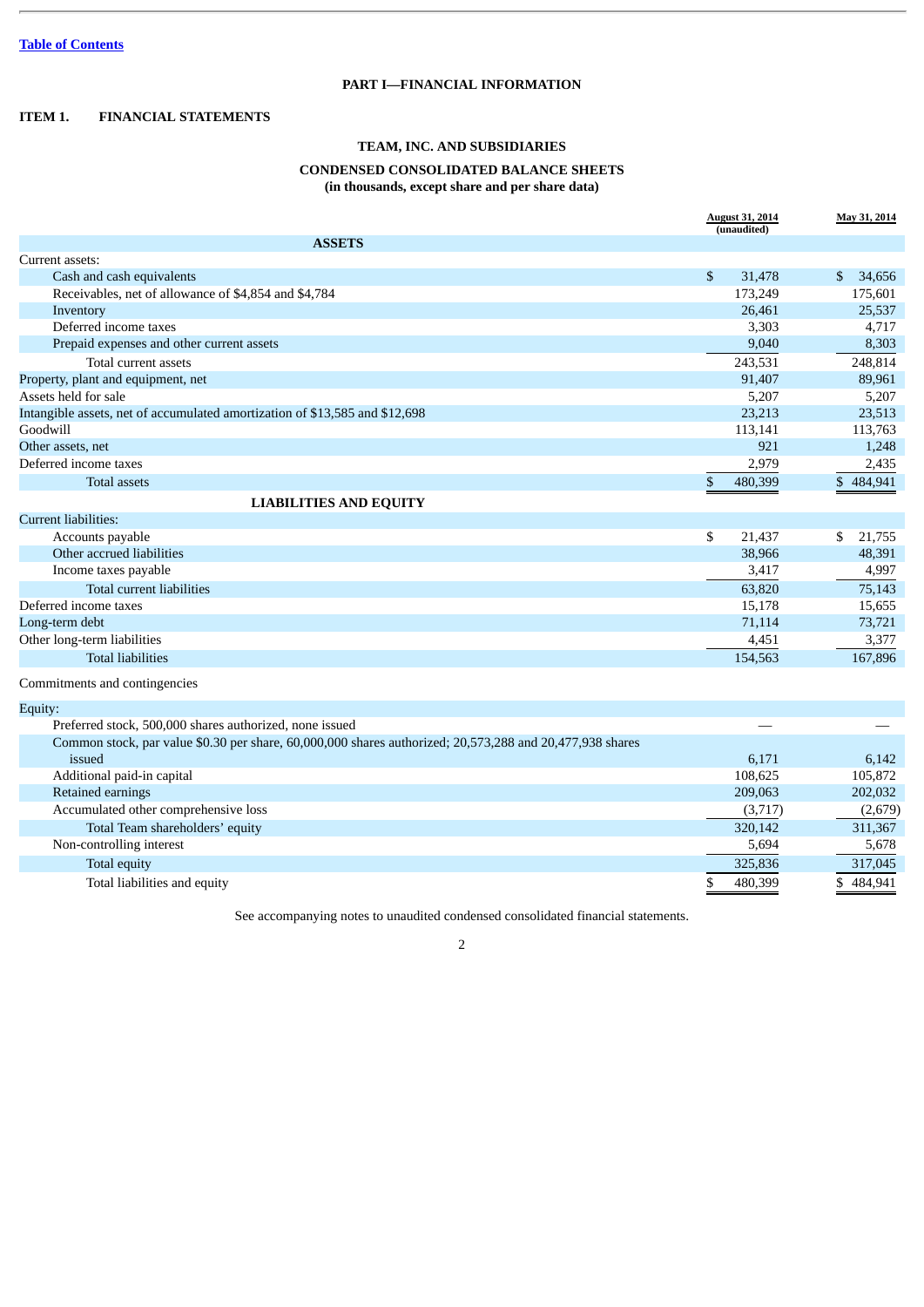# **TEAM, INC. AND SUBSIDIARIES**

## **UNAUDITED CONDENSED CONSOLIDATED STATEMENTS OF INCOME**

**(in thousands, except per share data)**

<span id="page-3-0"></span>

|                                                              |             | <b>Three Months Ended</b><br>August 31, |
|--------------------------------------------------------------|-------------|-----------------------------------------|
|                                                              | 2014        | 2013                                    |
| <b>Revenues</b>                                              | \$188,121   | \$174,311                               |
| Operating expenses                                           | 131,794     | 125,314                                 |
| Gross margin                                                 | 56,327      | 48,997                                  |
| Selling, general and administrative expenses                 | 44,502      | 41,335                                  |
| Earnings from unconsolidated affiliates                      |             | 443                                     |
| Operating income                                             | 11,825      | 8,105                                   |
| Interest expense, net                                        | 623         | 608                                     |
| Foreign currency loss                                        | 181         | 390                                     |
| Earnings before income taxes                                 | 11,021      | 7,107                                   |
| Less: Provision for income taxes                             | 3,968       | 2,630                                   |
| Net income                                                   | 7,053       | 4,477                                   |
| Less: Income (loss) attributable to non-controlling interest | 22          | (33)                                    |
| Net income available to Team shareholders                    | \$<br>7,031 | $\mathbb{S}$<br>4,510                   |
| Net income per share: Basic                                  | 0.34        | 0.22                                    |
| Net income per share: Diluted                                | 0.33        | \$<br>0.21                              |

See accompanying notes to unaudited condensed consolidated financial statements.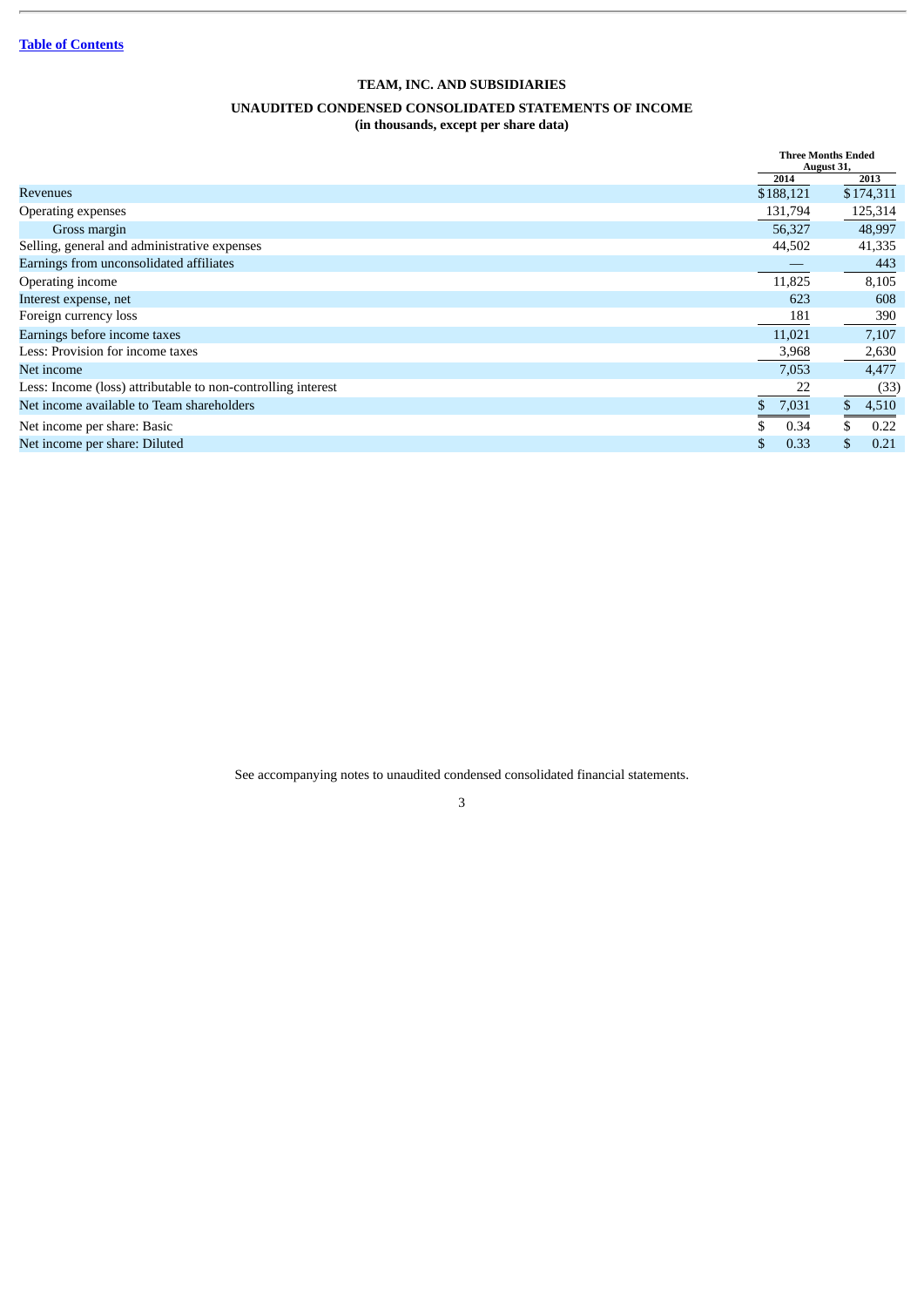# **TEAM, INC. AND SUBSIDIARIES**

# **UNAUDITED CONDENSED CONSOLIDATED STATEMENTS OF COMPREHENSIVE INCOME**

**(in thousands)**

<span id="page-4-0"></span>

|                                                                                  | <b>Three Months Ended</b><br>August 31, |         |
|----------------------------------------------------------------------------------|-----------------------------------------|---------|
|                                                                                  | 2014                                    | 2013    |
| Net income                                                                       | \$7,053                                 | \$4,477 |
| Foreign currency translation adjustment                                          | (1,524)                                 | (929)   |
| Foreign currency hedge                                                           | 597                                     | (362)   |
| Tax attributable to other comprehensive (loss) income                            | (117)                                   | 514     |
| Total comprehensive income                                                       | 6,009                                   | 3,700   |
| Less: Total comprehensive income (loss) attributable to non-controlling interest | $\frac{16}{1}$                          | (51)    |
| Total comprehensive income available to Team shareholders                        | \$5,993                                 | \$3,751 |
|                                                                                  |                                         |         |

See accompanying notes to unaudited condensed consolidated financial statements.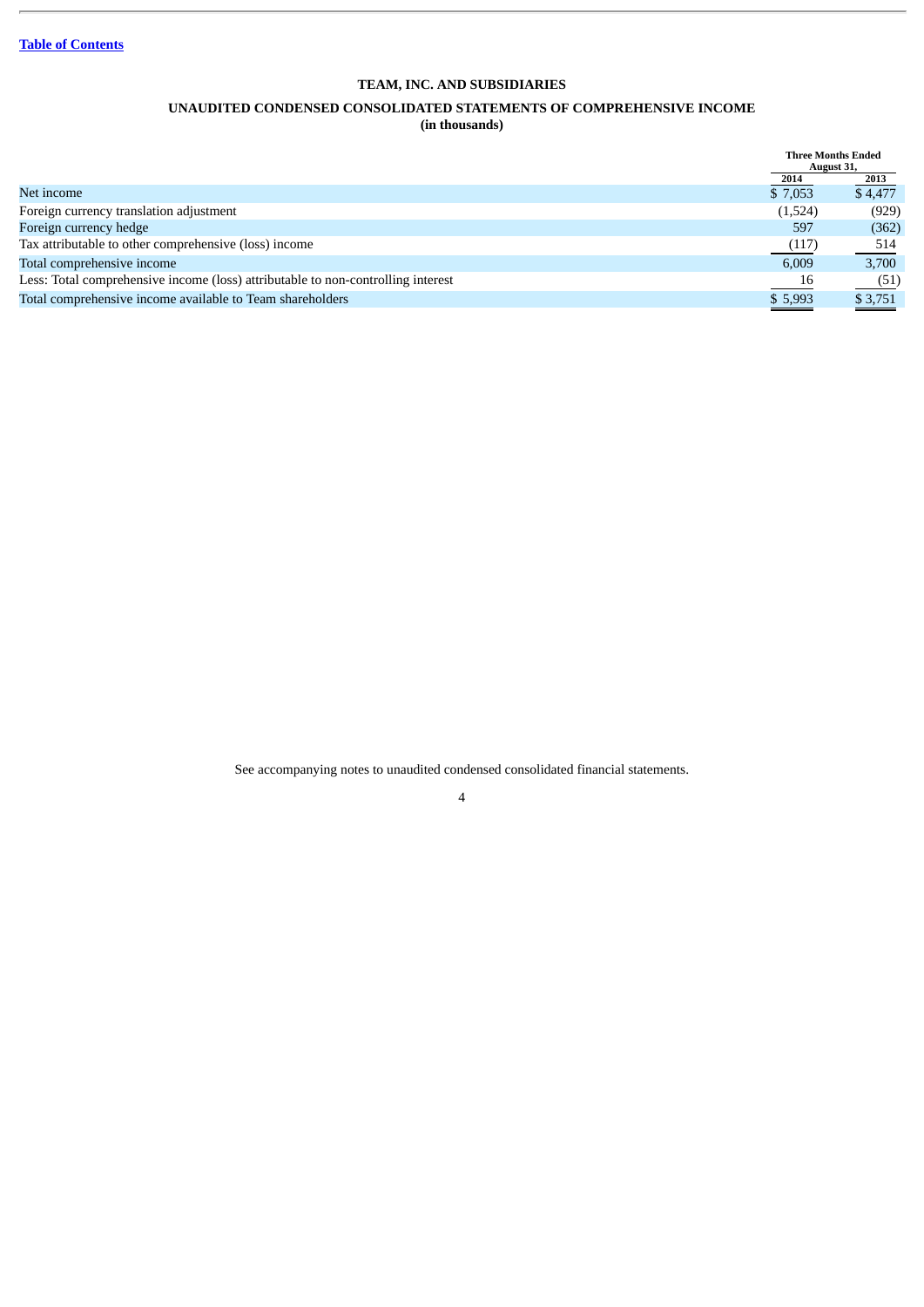# **TEAM, INC. AND SUBSIDIARIES**

# **UNAUDITED CONDENSED CONSOLIDATED STATEMENTS OF CASH FLOWS**

**(in thousands)**

<span id="page-5-0"></span>

| 2014<br>2013<br>Cash flows from operating activities:<br>Net income<br>\$<br>7,053<br>\$<br>4,477<br>Adjustments to reconcile net income to net cash provided by operating activities:<br>Earnings from unconsolidated affiliates<br>(443)<br>Depreciation and amortization<br>5,383<br>5,529<br>Amortization of deferred loan costs<br>56<br>55<br>181<br>390<br>Foreign currency loss<br>Deferred income taxes<br>271<br>2,092<br>34<br>Loss (gain) on asset disposals<br>(111)<br>Non-cash share-based compensation cost<br>975<br>870<br>(Increase) decrease:<br>Receivables<br>4,477<br>4,966<br>(777)<br>(334)<br>Inventory<br>Prepaid expenses and other current assets<br>359<br>(649)<br>Increase (decrease):<br>Accounts payable<br>(299)<br>(5,673)<br>Other accrued liabilities<br>(10, 408)<br>(11,685)<br>Income taxes<br>(300)<br>(1,575)<br>Net cash provided by operating activities<br>4,868<br>46<br>Cash flows from investing activities:<br>Capital expenditures<br>(5,468)<br>(6,223)<br>Business acquisitions, net of cash acquired<br>(9,781)<br>(2, 151)<br>Proceeds from sale of assets<br>148<br>Decrease in other assets, net<br>272<br>Net cash used in investing activities<br>(15, 856)<br>(7, 347)<br>Cash flows from financing activities:<br>Net (payments) borrowings under revolving credit agreement<br>14,870<br>(2,010)<br>Corporate tax effect from share-based payment arrangements<br>915<br>(33)<br>Issuance of common stock from share-based payment arrangements<br>892<br>671 |                                                     |       | <b>Three Months Ended</b><br>August 31, |
|-----------------------------------------------------------------------------------------------------------------------------------------------------------------------------------------------------------------------------------------------------------------------------------------------------------------------------------------------------------------------------------------------------------------------------------------------------------------------------------------------------------------------------------------------------------------------------------------------------------------------------------------------------------------------------------------------------------------------------------------------------------------------------------------------------------------------------------------------------------------------------------------------------------------------------------------------------------------------------------------------------------------------------------------------------------------------------------------------------------------------------------------------------------------------------------------------------------------------------------------------------------------------------------------------------------------------------------------------------------------------------------------------------------------------------------------------------------------------------------------------------------------------------|-----------------------------------------------------|-------|-----------------------------------------|
|                                                                                                                                                                                                                                                                                                                                                                                                                                                                                                                                                                                                                                                                                                                                                                                                                                                                                                                                                                                                                                                                                                                                                                                                                                                                                                                                                                                                                                                                                                                             |                                                     |       |                                         |
|                                                                                                                                                                                                                                                                                                                                                                                                                                                                                                                                                                                                                                                                                                                                                                                                                                                                                                                                                                                                                                                                                                                                                                                                                                                                                                                                                                                                                                                                                                                             |                                                     |       |                                         |
|                                                                                                                                                                                                                                                                                                                                                                                                                                                                                                                                                                                                                                                                                                                                                                                                                                                                                                                                                                                                                                                                                                                                                                                                                                                                                                                                                                                                                                                                                                                             |                                                     |       |                                         |
|                                                                                                                                                                                                                                                                                                                                                                                                                                                                                                                                                                                                                                                                                                                                                                                                                                                                                                                                                                                                                                                                                                                                                                                                                                                                                                                                                                                                                                                                                                                             |                                                     |       |                                         |
|                                                                                                                                                                                                                                                                                                                                                                                                                                                                                                                                                                                                                                                                                                                                                                                                                                                                                                                                                                                                                                                                                                                                                                                                                                                                                                                                                                                                                                                                                                                             |                                                     |       |                                         |
|                                                                                                                                                                                                                                                                                                                                                                                                                                                                                                                                                                                                                                                                                                                                                                                                                                                                                                                                                                                                                                                                                                                                                                                                                                                                                                                                                                                                                                                                                                                             |                                                     |       |                                         |
|                                                                                                                                                                                                                                                                                                                                                                                                                                                                                                                                                                                                                                                                                                                                                                                                                                                                                                                                                                                                                                                                                                                                                                                                                                                                                                                                                                                                                                                                                                                             |                                                     |       |                                         |
|                                                                                                                                                                                                                                                                                                                                                                                                                                                                                                                                                                                                                                                                                                                                                                                                                                                                                                                                                                                                                                                                                                                                                                                                                                                                                                                                                                                                                                                                                                                             |                                                     |       |                                         |
|                                                                                                                                                                                                                                                                                                                                                                                                                                                                                                                                                                                                                                                                                                                                                                                                                                                                                                                                                                                                                                                                                                                                                                                                                                                                                                                                                                                                                                                                                                                             |                                                     |       |                                         |
|                                                                                                                                                                                                                                                                                                                                                                                                                                                                                                                                                                                                                                                                                                                                                                                                                                                                                                                                                                                                                                                                                                                                                                                                                                                                                                                                                                                                                                                                                                                             |                                                     |       |                                         |
|                                                                                                                                                                                                                                                                                                                                                                                                                                                                                                                                                                                                                                                                                                                                                                                                                                                                                                                                                                                                                                                                                                                                                                                                                                                                                                                                                                                                                                                                                                                             |                                                     |       |                                         |
|                                                                                                                                                                                                                                                                                                                                                                                                                                                                                                                                                                                                                                                                                                                                                                                                                                                                                                                                                                                                                                                                                                                                                                                                                                                                                                                                                                                                                                                                                                                             |                                                     |       |                                         |
|                                                                                                                                                                                                                                                                                                                                                                                                                                                                                                                                                                                                                                                                                                                                                                                                                                                                                                                                                                                                                                                                                                                                                                                                                                                                                                                                                                                                                                                                                                                             |                                                     |       |                                         |
|                                                                                                                                                                                                                                                                                                                                                                                                                                                                                                                                                                                                                                                                                                                                                                                                                                                                                                                                                                                                                                                                                                                                                                                                                                                                                                                                                                                                                                                                                                                             |                                                     |       |                                         |
|                                                                                                                                                                                                                                                                                                                                                                                                                                                                                                                                                                                                                                                                                                                                                                                                                                                                                                                                                                                                                                                                                                                                                                                                                                                                                                                                                                                                                                                                                                                             |                                                     |       |                                         |
|                                                                                                                                                                                                                                                                                                                                                                                                                                                                                                                                                                                                                                                                                                                                                                                                                                                                                                                                                                                                                                                                                                                                                                                                                                                                                                                                                                                                                                                                                                                             |                                                     |       |                                         |
|                                                                                                                                                                                                                                                                                                                                                                                                                                                                                                                                                                                                                                                                                                                                                                                                                                                                                                                                                                                                                                                                                                                                                                                                                                                                                                                                                                                                                                                                                                                             |                                                     |       |                                         |
|                                                                                                                                                                                                                                                                                                                                                                                                                                                                                                                                                                                                                                                                                                                                                                                                                                                                                                                                                                                                                                                                                                                                                                                                                                                                                                                                                                                                                                                                                                                             |                                                     |       |                                         |
|                                                                                                                                                                                                                                                                                                                                                                                                                                                                                                                                                                                                                                                                                                                                                                                                                                                                                                                                                                                                                                                                                                                                                                                                                                                                                                                                                                                                                                                                                                                             |                                                     |       |                                         |
|                                                                                                                                                                                                                                                                                                                                                                                                                                                                                                                                                                                                                                                                                                                                                                                                                                                                                                                                                                                                                                                                                                                                                                                                                                                                                                                                                                                                                                                                                                                             |                                                     |       |                                         |
|                                                                                                                                                                                                                                                                                                                                                                                                                                                                                                                                                                                                                                                                                                                                                                                                                                                                                                                                                                                                                                                                                                                                                                                                                                                                                                                                                                                                                                                                                                                             |                                                     |       |                                         |
|                                                                                                                                                                                                                                                                                                                                                                                                                                                                                                                                                                                                                                                                                                                                                                                                                                                                                                                                                                                                                                                                                                                                                                                                                                                                                                                                                                                                                                                                                                                             |                                                     |       |                                         |
|                                                                                                                                                                                                                                                                                                                                                                                                                                                                                                                                                                                                                                                                                                                                                                                                                                                                                                                                                                                                                                                                                                                                                                                                                                                                                                                                                                                                                                                                                                                             |                                                     |       |                                         |
|                                                                                                                                                                                                                                                                                                                                                                                                                                                                                                                                                                                                                                                                                                                                                                                                                                                                                                                                                                                                                                                                                                                                                                                                                                                                                                                                                                                                                                                                                                                             |                                                     |       |                                         |
|                                                                                                                                                                                                                                                                                                                                                                                                                                                                                                                                                                                                                                                                                                                                                                                                                                                                                                                                                                                                                                                                                                                                                                                                                                                                                                                                                                                                                                                                                                                             |                                                     |       |                                         |
|                                                                                                                                                                                                                                                                                                                                                                                                                                                                                                                                                                                                                                                                                                                                                                                                                                                                                                                                                                                                                                                                                                                                                                                                                                                                                                                                                                                                                                                                                                                             |                                                     |       |                                         |
|                                                                                                                                                                                                                                                                                                                                                                                                                                                                                                                                                                                                                                                                                                                                                                                                                                                                                                                                                                                                                                                                                                                                                                                                                                                                                                                                                                                                                                                                                                                             |                                                     |       |                                         |
|                                                                                                                                                                                                                                                                                                                                                                                                                                                                                                                                                                                                                                                                                                                                                                                                                                                                                                                                                                                                                                                                                                                                                                                                                                                                                                                                                                                                                                                                                                                             |                                                     |       |                                         |
|                                                                                                                                                                                                                                                                                                                                                                                                                                                                                                                                                                                                                                                                                                                                                                                                                                                                                                                                                                                                                                                                                                                                                                                                                                                                                                                                                                                                                                                                                                                             |                                                     |       |                                         |
|                                                                                                                                                                                                                                                                                                                                                                                                                                                                                                                                                                                                                                                                                                                                                                                                                                                                                                                                                                                                                                                                                                                                                                                                                                                                                                                                                                                                                                                                                                                             |                                                     |       |                                         |
|                                                                                                                                                                                                                                                                                                                                                                                                                                                                                                                                                                                                                                                                                                                                                                                                                                                                                                                                                                                                                                                                                                                                                                                                                                                                                                                                                                                                                                                                                                                             | Net cash (used in) provided by financing activities | (203) | 15,508                                  |
| Effect of exchange rate changes on cash<br>(496)<br>(227)                                                                                                                                                                                                                                                                                                                                                                                                                                                                                                                                                                                                                                                                                                                                                                                                                                                                                                                                                                                                                                                                                                                                                                                                                                                                                                                                                                                                                                                                   |                                                     |       |                                         |
| Net decrease in cash and cash equivalents<br>(3, 178)<br>(529)                                                                                                                                                                                                                                                                                                                                                                                                                                                                                                                                                                                                                                                                                                                                                                                                                                                                                                                                                                                                                                                                                                                                                                                                                                                                                                                                                                                                                                                              |                                                     |       |                                         |
| Cash and cash equivalents at beginning of period<br>34,656<br>34,201                                                                                                                                                                                                                                                                                                                                                                                                                                                                                                                                                                                                                                                                                                                                                                                                                                                                                                                                                                                                                                                                                                                                                                                                                                                                                                                                                                                                                                                        |                                                     |       |                                         |
| Cash and cash equivalents at end of period<br>\$33,672<br>\$ 31,478                                                                                                                                                                                                                                                                                                                                                                                                                                                                                                                                                                                                                                                                                                                                                                                                                                                                                                                                                                                                                                                                                                                                                                                                                                                                                                                                                                                                                                                         |                                                     |       |                                         |

See accompanying notes to unaudited condensed consolidated financial statements.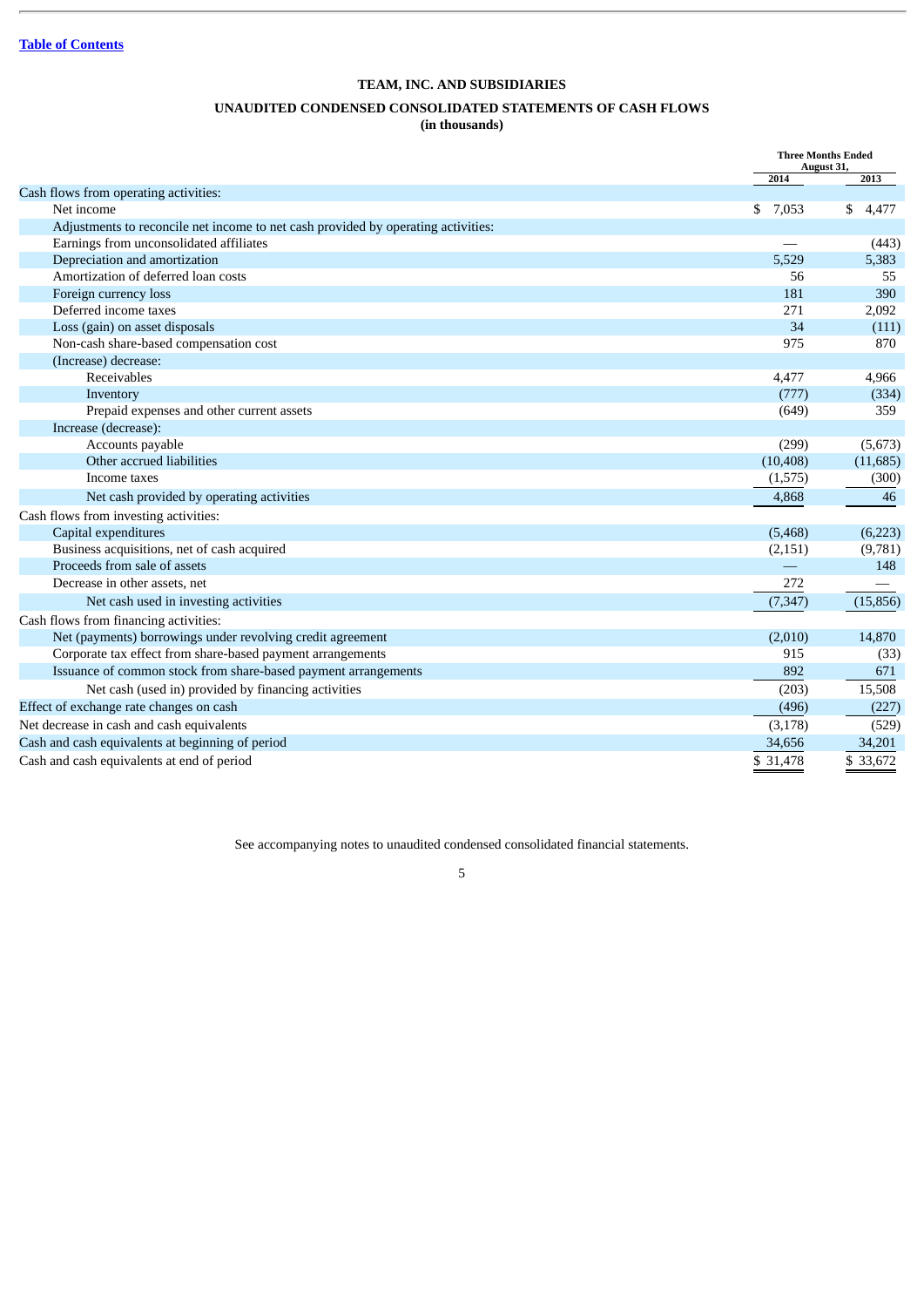# **TEAM, INC. AND SUBSIDIARIES NOTES TO UNAUDITED CONDENSED CONSOLIDATED FINANCIAL STATEMENTS**

## <span id="page-6-0"></span>**1. SUMMARY OF SIGNIFICANT ACCOUNTING POLICIES AND PRACTICES**

*Introduction.* Unless otherwise indicated, the terms "Team, Inc.," "Team," "the Company," "we," "our" and "us" are used in this report to refer to Team, Inc., to one or more of our consolidated subsidiaries or to all of them taken as a whole. We are incorporated in the State of Delaware and our company website can be found at *www.teamindustrialservices.com*. Our corporate headquarters is located at 13131 Dairy Ashford, Suite 600, Sugar Land, Texas, 77478 and our telephone number is (281) 331-6154. Our stock is traded on the New York Stock Exchange ("NYSE") under the symbol "TISI" and our fiscal year ends on May 31 of each calendar year.

We are a leading provider of specialty industrial services, including inspection and assessment, required in maintaining high temperature and high pressure piping systems and vessels that are utilized extensively in the refining, petrochemical, power, pipeline and other heavy industries. We conduct operations in three segments: Inspection and Heat Treating Services Group ("IHT"), Mechanical Services Group ("MS") and Quest Integrity Group ("Quest Integrity"). While our services are aligned in three business groups, we believe our services broadly fall into three different classifications that have unique customer demand drivers: inspection and assessment services, turnaround services, and on-stream services.

Inspection and assessment services are offered in both IHT and Quest Integrity. IHT provides basic and advanced non-destructive testing services for the process, pipeline and power sectors, pipeline integrity management services, as well as associated engineering and assessment services. These services can be offered while facilities are running (on-stream), during facility turnarounds or during new construction or expansion activities. Quest Integrity provides integrity and reliability management solutions for the process, pipeline and power sectors. These solutions encompass two broadly-defined disciplines: (1) highly specialized in-line inspection services for unpiggable process piping and pipelines using proprietary in-line inspection tools and analytical software; and (2) advanced condition assessment services through a multi-disciplined engineering team. We believe there is a general growth in market demand for inspection and assessment services as improved inspection technologies enable better information about asset reliability to be available to facility owners and operators.

Turnaround services are offered in both IHT and MS. These services are project-related and demand is a function of the number and scope of scheduled and unscheduled facility turnarounds as well as new industrial facility construction or expansion. Turnaround services include the field machining, technical bolting, field valve repair, heat exchanger repair, and isolation test plugging services that are part of MS and the field heat treating services that are part of IHT.

On-stream services are offered by MS and represent the services offered while plants are operating and under pressure. These services include leak repair, fugitive emissions control and hot tapping. We believe demand for on-stream services is a function of the population of the existing infrastructure of operating industrial facilities.

We offer these services in over 125 locations throughout the world. Our industrial services are available 24 hours a day, 7 days a week, 365 days a year. We market our services to companies in a diverse array of heavy industries which include the petrochemical, refining, power, pipeline, steel, pulp and paper industries, as well as municipalities, shipbuilding, original equipment manufacturers ("OEMs"), distributors, and some of the world's largest engineering and construction firms. Our services are also provided across a broad geographic reach.

*Basis for presentation.* These interim financial statements are unaudited, but in the opinion of our management, reflect all adjustments, consisting of normal recurring adjustments necessary for a fair presentation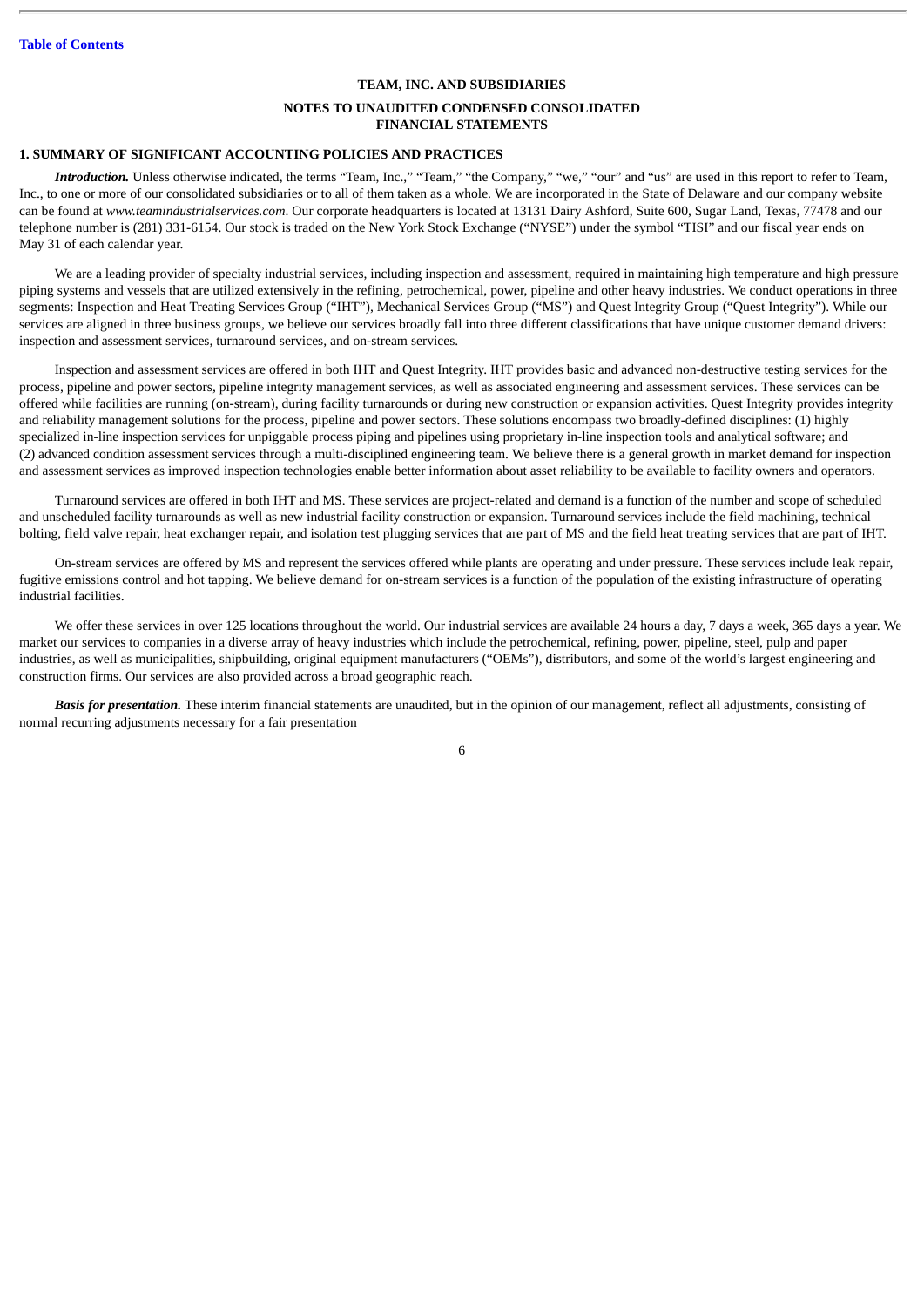of results for such periods. The condensed consolidated balance sheet at May 31, 2014 is derived from the May 31, 2014 audited consolidated financial statements. The results of operations for any interim period are not necessarily indicative of results for the full year. These financial statements should be read in conjunction with the financial statements and notes thereto contained in our annual report on Form 10-K for the fiscal year ended May 31, 2014.

*Consolidation.* The consolidated financial statements include the accounts of Team, Inc. and our majority-owned subsidiaries where we have control over operating and financial policies. Investments in affiliates in which we have the ability to exert significant influence over operating and financial policies, but where we do not control the operating and financial policies, are accounted for using the equity method. All material intercompany accounts and transactions have been eliminated in consolidation.

*Use of estimates.* Our accounting policies conform to Generally Accepted Accounting Principles in the U.S. ("GAAP"). Our most significant accounting policies are described below. The preparation of consolidated financial statements in conformity with GAAP requires management to make estimates and judgments that affect our reported financial position and results of operations. We review significant estimates and judgments affecting our consolidated financial statements on a recurring basis and record the effect of any necessary adjustments prior to their publication. Estimates and judgments are based on information available at the time such estimates and judgments are made. Adjustments made with respect to the use of these estimates and judgments often relate to information not previously available. Uncertainties with respect to such estimates and judgments are inherent in the preparation of financial statements. Estimates and judgments are used in, among other things, (1) aspects of revenue recognition, (2) valuation of tangible and intangible assets and subsequent assessments for possible impairment, (3) the fair value of the non-controlling interest in subsidiaries that are not wholly-owned, (4) estimating various factors used to accrue liabilities for workers' compensation, auto, medical and general liability, (5) establishing an allowance for uncollectible accounts receivable, (6) estimating the useful lives of our assets and (7) assessing future tax exposure and the realization of tax assets.

*Fair value of financial instruments*. Our financial instruments consist primarily of cash, cash equivalents, accounts receivable, accounts payable and debt obligations. The carrying amount of cash, cash equivalents, trade accounts receivable and trade accounts payable are representative of their respective fair values due to the short-term maturity of these instruments. The fair value of our banking facility is representative of the carrying value based upon the variable terms and management's opinion that the current rates available to us with the same maturity and security structure are equivalent to that of the banking facility.

*Cash and cash equivalents***.** Cash and cash equivalents consist of all demand deposits and funds invested in highly liquid short-term investments with original maturities of three months or less.

*Inventory.* Inventory is stated at the lower of cost (first-in, first-out method) or market. Inventory includes material, labor and certain fixed overhead costs.

*Property, plant and equipment.* Property, plant and equipment are stated at cost less accumulated depreciation and amortization. Leasehold improvements are amortized over the shorter of their respective useful life or the lease term. Depreciation and amortization of assets are computed by the straight-line method over the following estimated useful lives of the assets:

| <b>Classification</b>           | <b>Useful Life</b> |
|---------------------------------|--------------------|
| <b>Buildings</b>                | $20-40$ years      |
| Leasehold improvements          | 2-15 years         |
| Machinery and equipment         | 2-12 years         |
| Furniture and fixtures          | 2-10 years         |
| Computers and computer software | 2-5 years          |
| ERP system development costs    | 5-10 years         |
| <b>Automobiles</b>              | 2-5 years          |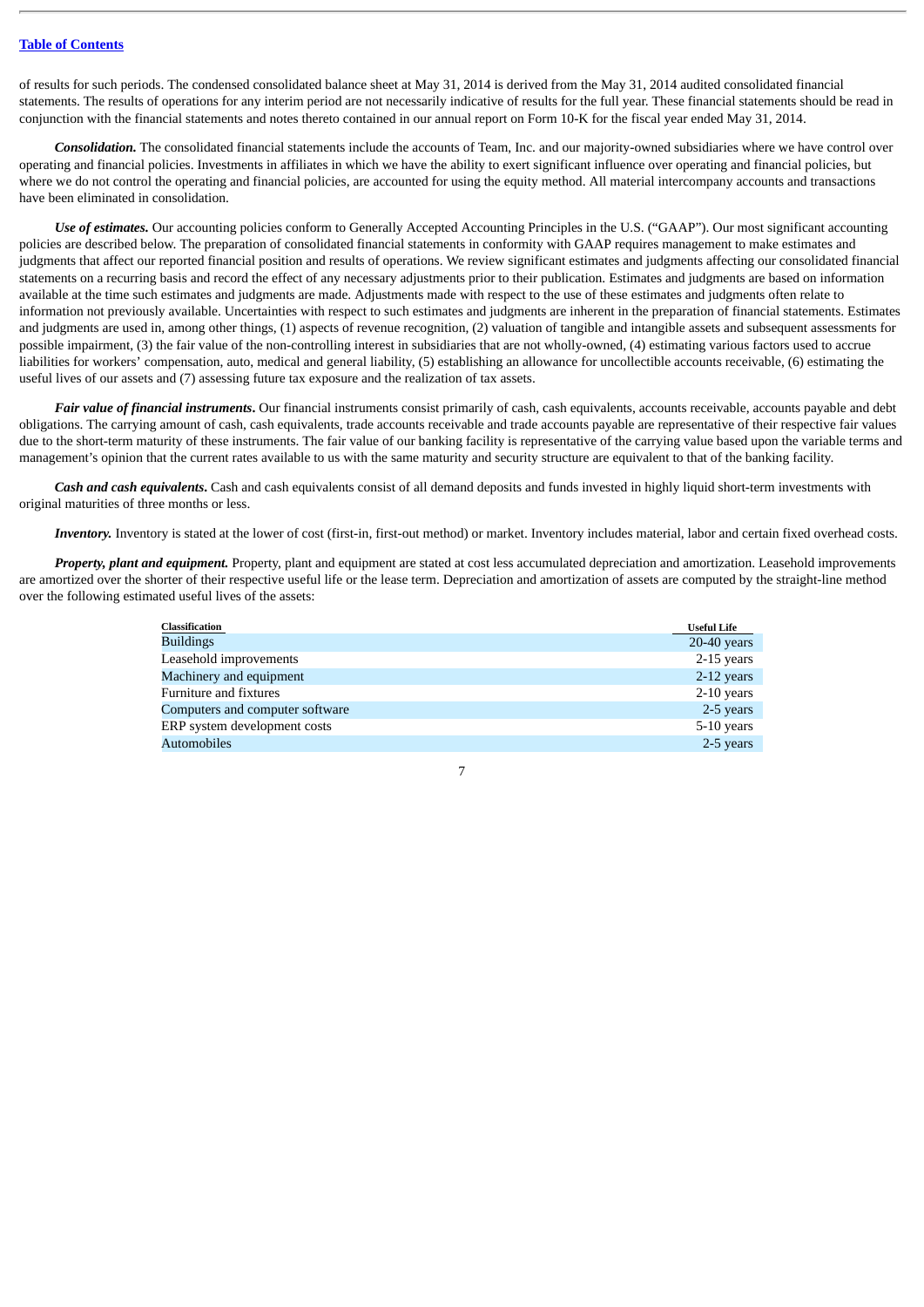*Goodwill, intangible assets, and non-controlling interest.* Goodwill represents the excess of costs over fair value of assets of businesses acquired. Goodwill and intangible assets acquired in a purchase business combination and determined to have an indefinite useful life are not amortized, but are instead tested for impairment at least annually in accordance with the provisions of the Financial Accounting Standards Board ("FASB") Accounting Standards Codification ("ASC") 350, *Intangibles—Goodwill and Other*. Intangible assets with estimated useful lives are amortized over their respective estimated useful lives to their estimated residual values and reviewed for impairment in accordance with ASC 350. We conduct operations in three segments: IHT, MS and Quest Integrity. Each operating segment has goodwill relating to past acquisitions and we assess goodwill for impairment at the operating segment level.

On May 31, 2014, we completed our annual goodwill impairment test by performing a qualitative analysis that assessed relevant events and circumstances to evaluate whether it was more likely than not that the fair value of our individual reporting units was less than their respective carrying amount of goodwill. If, after assessing the totality of events and circumstances, an entity determines that it is more likely than not that the fair value of a reporting unit is greater than the carrying amount, then the first and second steps of the goodwill impairment test are not necessary. We evaluated considerations under Accounting Standards Update ("ASU") 2011-08, *Testing Goodwill for Impairment* ("ASU 2011-08"), such as macroeconomic effects on our business, industry and market considerations, cost factors that could have a negative effect on cash flows or earnings, overall financial performance, entity-specific events, events affecting reporting units, and any realization of a sustained decrease in the price of our stock. After consideration of the aforementioned events and circumstances, we concluded that it was more likely than not that the fair value of each reporting unit was greater than its respective carrying amount of goodwill. Accordingly, we did not perform the two-step process described above for our fiscal year 2014 annual test.

There was \$113.1 million and \$113.8 million of goodwill at August 31, 2014 and May 31, 2014, respectively. A summary of goodwill is as follows (in thousands):

|                              | <b>Three Months Ended</b><br><b>August 31, 2014</b> |          |                                                        |           |
|------------------------------|-----------------------------------------------------|----------|--------------------------------------------------------|-----------|
|                              | MS                                                  | IHT      | Quest                                                  | Total     |
| Balance at May 31, 2014      | \$19,685                                            | \$63,249 | \$30,829                                               | \$113,763 |
| Acquisitions                 |                                                     | ___      | __                                                     |           |
| Foreign currency adjustments | (427)                                               | (78)     | (117)                                                  | (622)     |
| Balance at August 31, 2014   | \$19,258<br>$\equiv$                                | \$63,171 | \$30,712<br>$\qquad \qquad \overbrace{\qquad \qquad }$ | \$113,141 |

In November 2010, we purchased 95% of Quest Integrity, a leading provider of proprietary in-line inspection and advanced engineering and assessment services. We expect to purchase the remaining 5% interest ("non-controlling interest") at a consideration to be determined pursuant to a "Put/Call Agreement" that was executed at the time of the Quest Integrity acquisition. That agreement essentially rewards the 5% stakeholders with 35% of the agreed incremental value of Quest Integrity that is created after the original acquisition. The valuation of Quest Integrity will be made as of the end of fiscal year 2015 and will be determined as a multiple of average EBITDA (earnings before interest, taxes, depreciation and amortization) of Quest Integrity for fiscal years 2014 and 2015, subject to certain adjustments. The incremental purchase price for the non-controlling interests will be payable in Team common stock, based upon the average value of Team's stock over the ninety trading days prior to May 31, 2015 and recorded as an equity transaction with a corresponding removal of the carrying value of the non-controlling interest. Assuming that Quest Integrity's actual EBITDA for fiscal year 2014 (\$14.4 million) approximates the average of actual EBITDA for fiscal years 2014 and 2015 and that the average closing stock price over the 90 previous trading days ending August 31, 2014 (\$40.81) approximates the average closing stock price over the ninety trading days prior to May 31, 2015, we estimate that approximately 573,000 Team shares will be issued to acquire the non-controlling interests, including 225,000 that are already included as dilutive securities in the earnings per share calculation as set forth herein. This estimate is subject to change based upon actual results for Quest Integrity in fiscal year 2015 and the use of Team's actual average stock price as of the measurement date of May 31, 2015.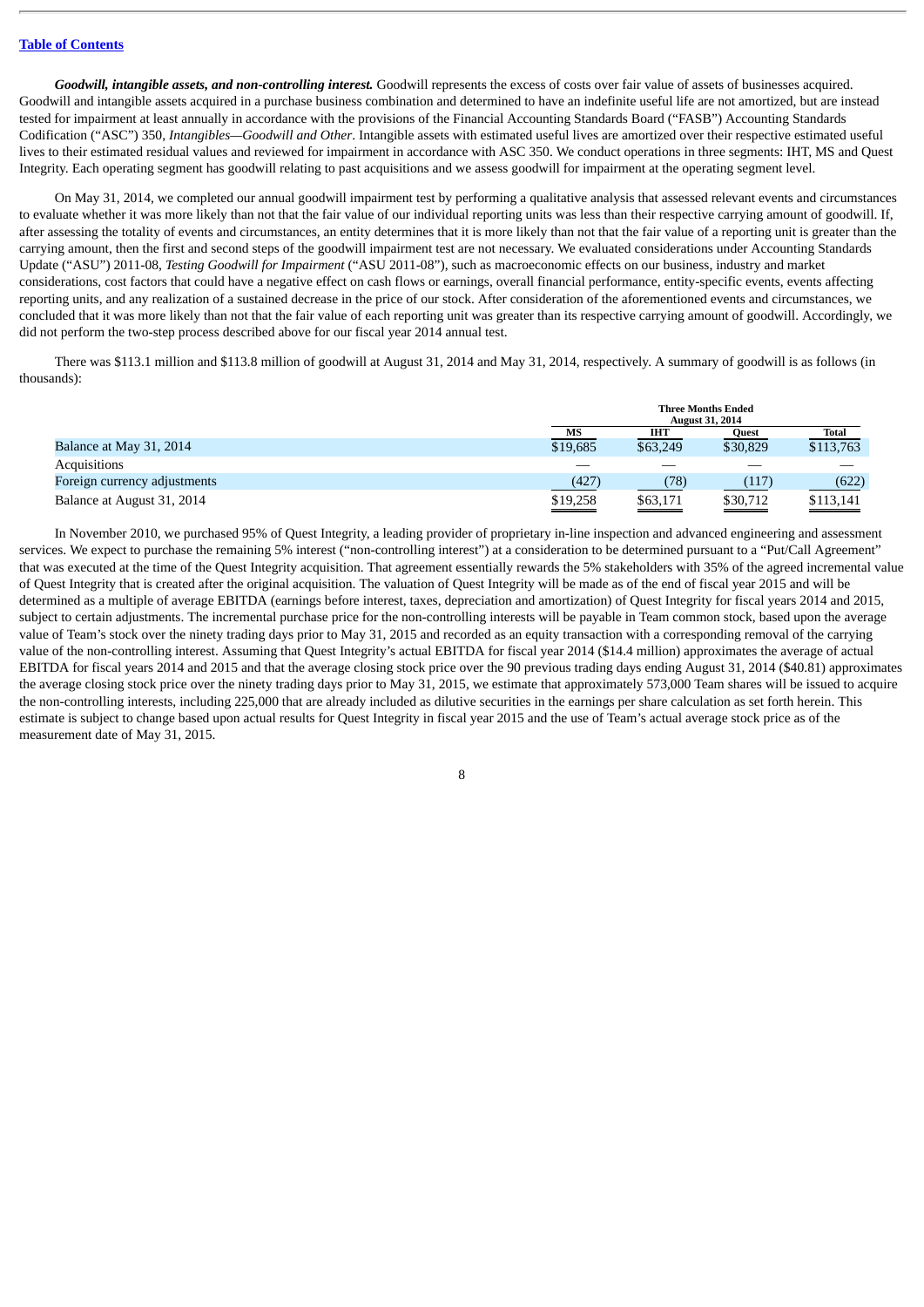Information regarding the change in carrying value of the non-controlling interest is set forth below (in thousands):

| Carrying value of non-controlling interest at May 31, 2014        | \$5.678 |
|-------------------------------------------------------------------|---------|
| Income attributable to non-controlling interest                   |         |
| Other comprehensive loss attributable to non-controlling interest | (6)     |
| Carrying value of non-controlling interest at August 31, 2014     | \$5.694 |

*Income taxes.* We follow the guidance of ASC 740, *Income Taxes* ("ASC 740") which requires that we use the asset and liability method of accounting for deferred income taxes and provide deferred income taxes for all significant temporary differences. As part of the process of preparing our consolidated financial statements, we are required to estimate our income taxes in each of the jurisdictions in which we operate. This process involves estimating our actual current tax payable and related tax expense together with assessing temporary differences resulting from differing treatment of certain items, such as depreciation, for tax and accounting purposes. These differences can result in deferred tax assets and liabilities, which are included within our consolidated balance sheets.

In accordance with ASC 740, we are required to assess the likelihood that our deferred tax assets will be realized and, to the extent we believe that it is more likely than not (a likelihood of more than 50%) that some portion or all of the deferred tax assets will not be realized, we must establish a valuation allowance. We consider all available evidence to determine whether, based on the weight of the evidence, a valuation allowance is needed. Evidence used includes information about our current financial position and our results of operations for the current and preceding years, as well as all currently available information about future years, including our anticipated future performance, the reversal of existing taxable temporary differences and tax planning strategies.

*Workers' compensation, auto, medical and general liability accruals.* In accordance with ASC 450, *Contingencies*, we record a loss contingency when it is probable that a liability has been incurred and the amount of the loss can be reasonably estimated. We review our loss contingencies on an ongoing basis to ensure that we have appropriate reserves recorded on our consolidated balance sheet. These reserves are based on historical experience with claims incurred but not received, estimates and judgments made by management, applicable insurance coverage for litigation matters, and are adjusted as circumstances warrant. For workers' compensation, our self-insured retention is \$1.0 million and our automobile liability self-insured retention is currently \$500,000 per occurrence. For general liability claims we have an effective self-insured retention of \$3.0 million per occurrence. For medical claims, our self-insured retention is \$175,000 per individual claimant determined on an annual basis. For environmental liability claims, our self-insured retention is \$500,000 per occurrence. We maintain insurance for claims that exceed such self-retention limits. The insurance is subject to terms, conditions, limitations and exclusions that may not fully compensate us for all losses. Our estimates and judgments could change based on new information, changes in laws or regulations, changes in management's plans or intentions, or the outcome of legal proceedings, settlements or other factors. If different estimates and judgments were applied with respect to these matters, it is likely that reserves would be recorded for different amounts.

*Revenue recognition.* We determine our revenue recognition guidelines for our operations based on guidance provided in applicable accounting standards and positions adopted by the FASB and the Securities and Exchange Commission ("SEC"). Most of our projects are short-term in nature and we predominantly derive revenues by providing a variety of industrial services on a time and material basis. For all of these services our revenues are recognized when services are rendered or when product is shipped to the job site and risk of ownership passes to the customer. However, due to various contractual terms with our customers, at the end of any reporting period, there may be services that have been rendered but not billed and an accrual of estimated revenue and unbilled receivables is recorded. At August 31, 2014 and May 31, 2014, the amount of earned but unbilled revenue included in accounts receivable was \$21.3 million and \$14.9 million, respectively.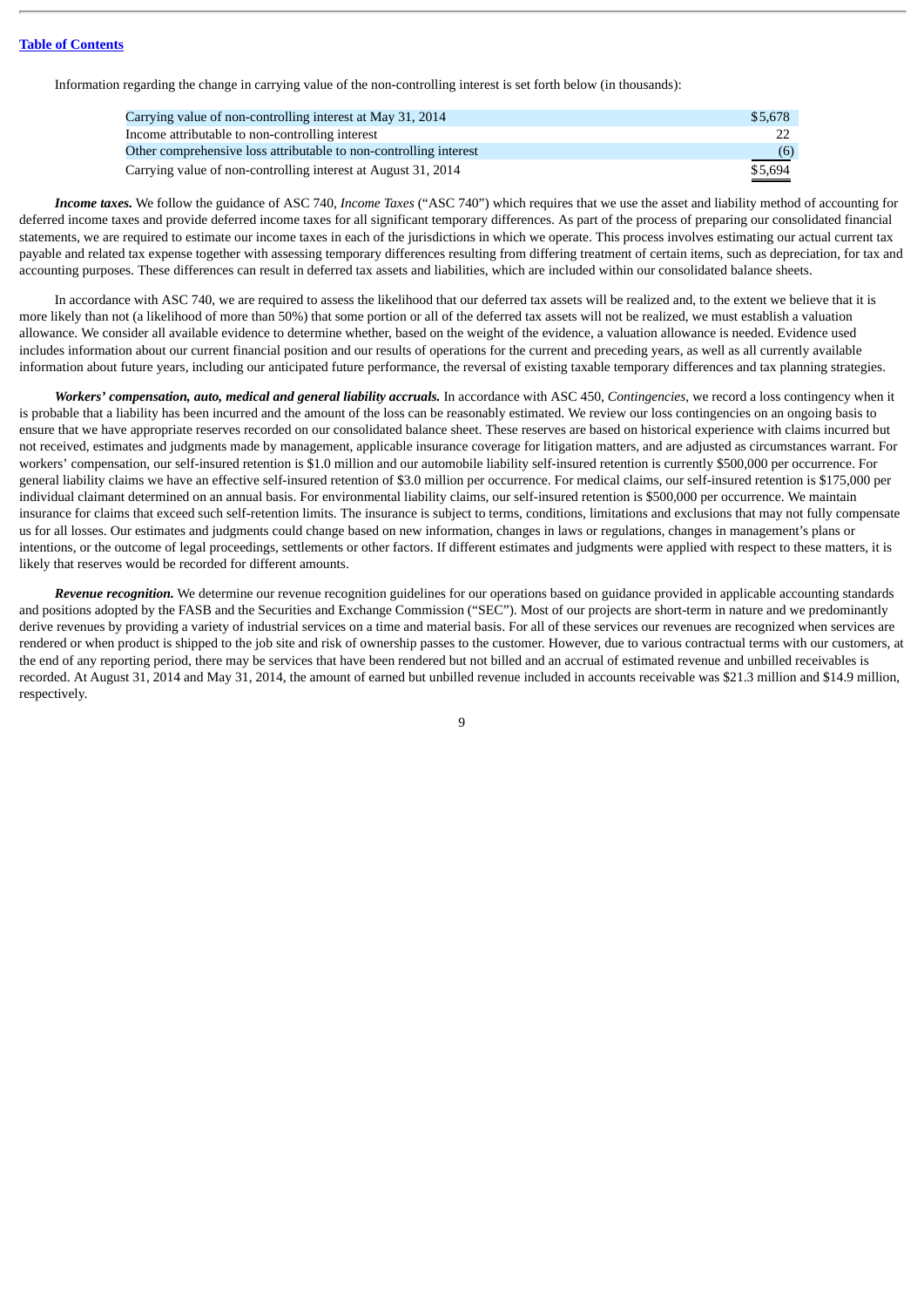*Allowance for doubtful accounts.* In the ordinary course of business, a portion of our accounts receivable are not collected due to billing disputes, customer bankruptcies, dissatisfaction with the services we performed and other various reasons. We establish an allowance to account for those accounts receivable that will eventually be deemed uncollectible. The allowance for doubtful accounts is based on a combination of our historical experience and management's review of long outstanding accounts receivable.

*Concentration of credit risk.* No single customer accounts for more than 10% of consolidated revenues.

*Earnings per share.* Basic earnings per share is computed by dividing net income available to Team shareholders by the weighted-average number of shares of common stock outstanding during the year. Diluted earnings per share is computed by dividing net income available to Team shareholders, less income or loss for the period attributable to the non-controlling interest, by the sum of (1) the weighted-average number of shares of common stock, outstanding during the period, (2) the dilutive effect of the assumed exercise of share-based compensation using the treasury stock method and (3) the dilutive effect of the assumed conversion of our non-controlling interest to our common stock.

Amounts used in basic and diluted earnings per share, for the three months ended August 31, 2014 and 2013, are as follows (in thousands):

|                                                     |             | <b>Three Months Ended</b> |  |
|-----------------------------------------------------|-------------|---------------------------|--|
|                                                     |             | August 31,                |  |
|                                                     | 2014        | 2013                      |  |
|                                                     | (unaudited) | (unaudited)               |  |
| Weighted-average number of basic shares outstanding | 20,503      | 20,503                    |  |
| Stock options, stock units and performance awards   | 552         | 699                       |  |
| Assumed conversion of non-controlling interest      | 225         | 197                       |  |
| Total shares and dilutive securities                | 21.280      | 21.399                    |  |

There were no share-based awards outstanding during the three months ended August 31, 2014 and 2013 excluded from the computation of diluted earnings per share because the options' exercise prices were greater than the average market price of common shares during the periods.

*Foreign currency***.** For subsidiaries whose functional currency is not the U.S. Dollar, assets and liabilities are translated at period ending rates of exchange and revenues and expenses are translated at period average exchange rates. Translation adjustments for the asset and liability accounts are included as a separate component of accumulated other comprehensive income in shareholders' equity. Foreign currency transaction gains and losses are included in our condensed consolidated statement of income. Effective December 1, 2009, we began to account for Venezuela as a highly-inflationary economy and the effect of all subsequent currency fluctuations between the Bolivar and the U.S. Dollar are recorded in our condensed consolidated statement of income (see Note 16).

### *Accounting Principles Not Yet Adopted*

*ASU No. 2014-09*. On May 28, 2014, the FASB issued ASU No. 2014-09, *Revenue from Contracts with Customers* ("ASU 2014-09"), which requires an entity to recognize the amount of revenue to which it expects to be entitled for the transfer of promised goods or services to customers. The ASU 2014-09 will replace most existing revenue recognition guidance in GAAP when it becomes effective. The new standard is effective for us on June 1, 2017. Early application is not permitted. ASU 2014-09 permits the use of either the retrospective or cumulative effect transition method. We are evaluating the effect that ASU 2014-09 will have on our consolidated financial statements and related disclosures. We have not yet selected a transition method nor determined the effect ASU 2014-09 will have on our ongoing financial reporting.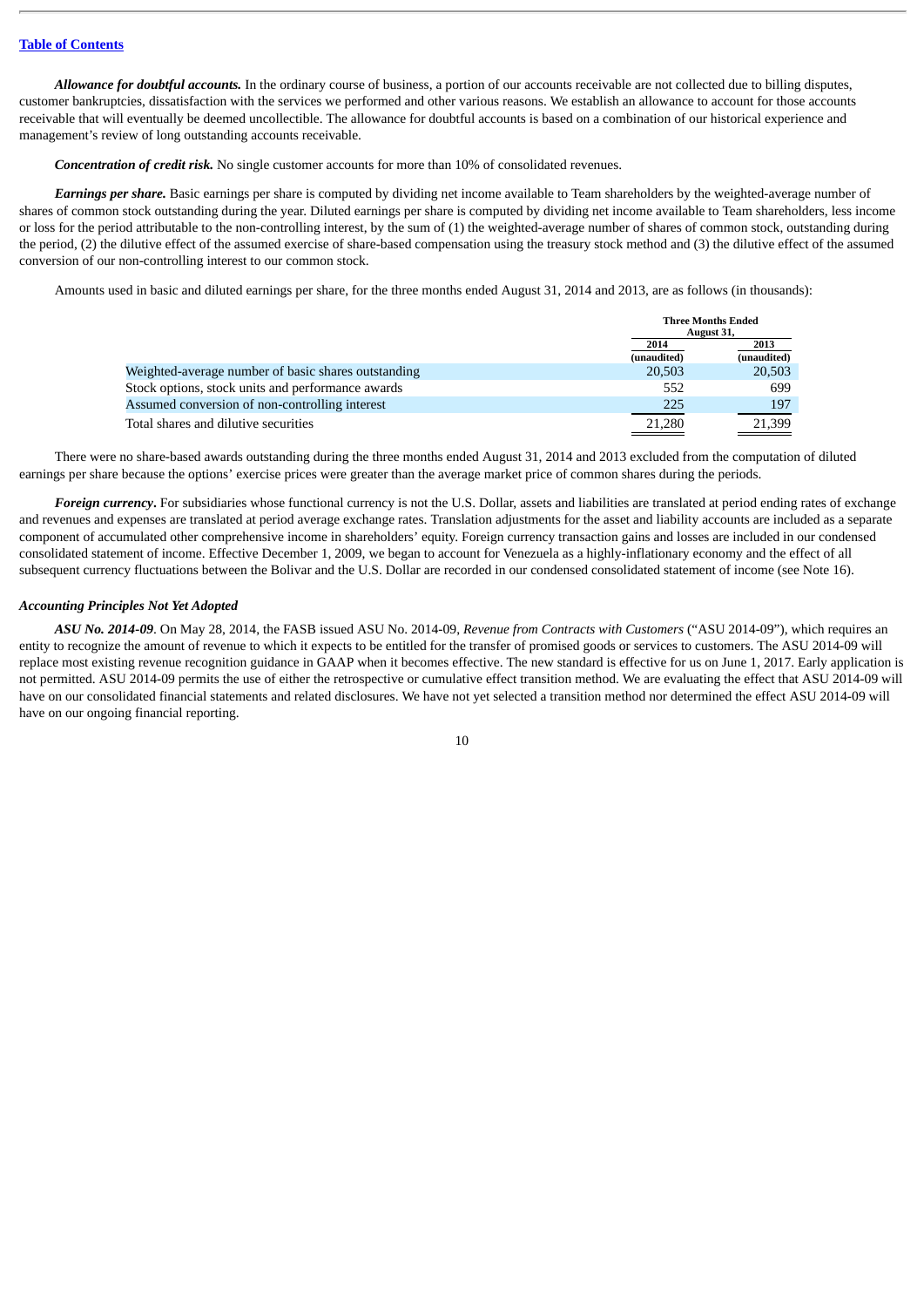## **2. ACQUISITIONS**

In August 2014, we purchased a mechanical services company in the U.K. for total consideration of \$2.3 million, net of cash acquired of \$0.9 million, including estimated contingent consideration of \$0.1 million. We are in the early stages of determining the valuations associated with the tangible and intangible assets. Our preliminary purchase price allocation resulted in \$2.5 million being allocated to fixed assets and net working capital and \$0.7 million being applied to intangible assets.

In July 2013, we purchased a leading provider of industrial rope access services, for total consideration of approximately \$12.9 million including net working capital of \$1.3 million and \$11.6 million allocated to goodwill and intangible assets. We expect \$7.9 million of the goodwill recognized to be deductible for tax purposes. The purchase price included \$1.9 million of contingent consideration. The contingent consideration is based upon the achievement of operating earnings thresholds over a six year period for an amount of up to \$4.0 million.

### **3. RECEIVABLES**

A summary of accounts receivable as of August 31, 2014 and May 31, 2014 is as follows (in thousands):

|                                 | <b>August 31, 2014</b><br>(unaudited) | May 31, 2014 |
|---------------------------------|---------------------------------------|--------------|
| Trade accounts receivable       | 156.845                               | \$165,484    |
| Unbilled revenues               | 21,258                                | 14.901       |
| Allowance for doubtful accounts | (4, 854)                              | (4,784)      |
| Total                           | 173.249                               | 175.601      |

## **4. INVENTORY**

A summary of inventory as of August 31, 2014 and May 31, 2014 is as follows (in thousands):

|                  | <b>August 31, 2014</b><br>(unaudited) | May 31, 2014 |
|------------------|---------------------------------------|--------------|
| Raw materials    | 2,711<br>\$                           | 2,924<br>\$  |
| Work in progress | 961                                   | 894          |
| Finished goods   | 22,789                                | 21,719       |
| Total            | 26.461                                | 25,537       |

## **5. PROPERTY, PLANT AND EQUIPMENT**

A summary of property, plant and equipment as of August 31, 2014 and May 31, 2014 is as follows (in thousands):

|                                           | <b>August 31, 2014</b><br>(unaudited) | May 31, 2014          |
|-------------------------------------------|---------------------------------------|-----------------------|
| Land                                      | \$<br>3,076                           | $\mathbf{s}$<br>3,078 |
| Buildings and leasehold improvements      | 27,101                                | 26,793                |
| Machinery and equipment                   | 149,632                               | 150,050               |
| Furniture and fixtures                    | 5,530                                 | 5,530                 |
| Capitalized ERP system development costs  | 6,560                                 | 4,655                 |
| Computers and computer software           | 6.758                                 | 6,842                 |
| <b>Automobiles</b>                        | 3,406                                 | 3,550                 |
| Construction in progress                  | 3,599                                 | 3,123                 |
| Total                                     | 205,662                               | 203,621               |
| Accumulated depreciation and amortization | (114, 255)                            | (113, 660)            |
| Property, plant, and equipment, net       | 91,407                                | 89,961                |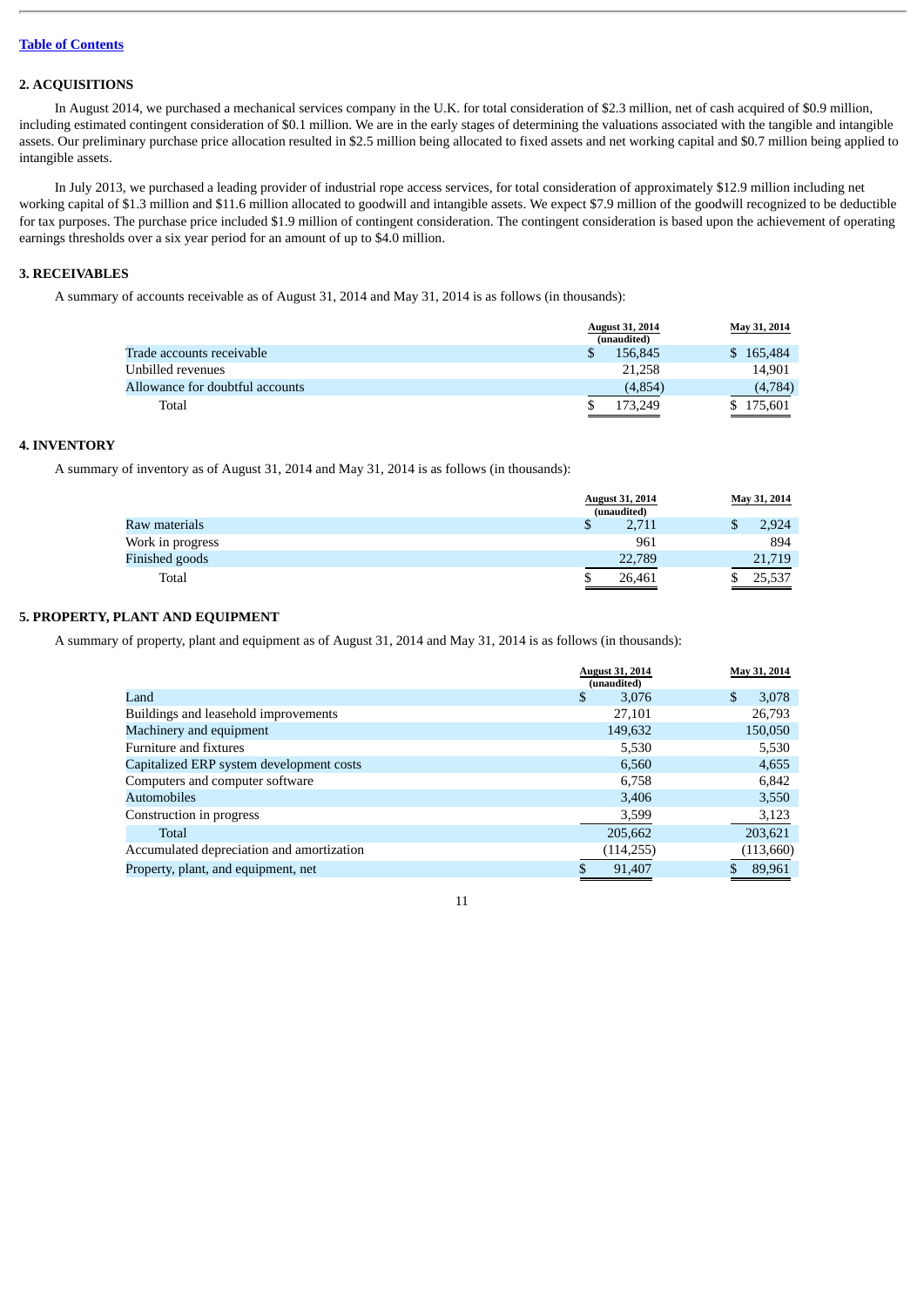In the second quarter of fiscal year 2014, we initiated the design and implementation of a new enterprise resource planning ("ERP") system, which is expected to be fully installed during fiscal year 2016. Amortization of the ERP system development costs will be computed by the straight-line method, commencing in the period when substantial testing is completed and the asset is ready for its intended use. Through August 31, 2014, we have capitalized \$6.6 million associated with the project.

#### **6. ASSETS HELD FOR SALE**

Assets held for sale consists of \$5.2 million related to approximately 50 acres of undeveloped land purchased in October 2007 on which we had previously planned to construct future facilities in Pearland, Texas. During the fourth quarter of fiscal year 2012, we decided not to proceed with construction of the future facilities at this location. The property is being actively marketed using the services of a broker.

## **7. INTANGIBLE ASSETS**

A summary of intangible assets as of August 31, 2014 and May 31, 2014 is as follows (in thousands):

|                               |                                    | <b>August 31, 2014</b>                     |                                  |                             | May 31, 2014                              |                                  |  |  |
|-------------------------------|------------------------------------|--------------------------------------------|----------------------------------|-----------------------------|-------------------------------------------|----------------------------------|--|--|
|                               | Gross<br>Carrying<br><b>Amount</b> | (unaudited)<br>Accumulated<br>Amortization | <b>Net</b><br>Carrying<br>Amount | Gross<br>Carrying<br>Amount | <b>Accumulated</b><br><b>Amortization</b> | <b>Net</b><br>Carrying<br>Amount |  |  |
| <b>Customer relationships</b> | \$23,029                           | (7, 373)<br>п.                             | \$15,656                         | \$22,424                    | (6,739)<br>S.                             | \$15,685                         |  |  |
| Non-compete agreements        | 3,649                              | (3,459)                                    | 190                              | 3,667                       | (3,430)                                   | 237                              |  |  |
| Trade names                   | 4,325                              | (792)                                      | 3,533                            | 4,325                       | (717)                                     | 3,608                            |  |  |
| Technology                    | 5,112                              | (1,831)                                    | 3,281                            | 5,112                       | (1,698)                                   | 3,414                            |  |  |
| Licenses                      | 683                                | (130)                                      | 553                              | 683                         | (114)                                     | 569                              |  |  |
| Total                         | \$36,798                           | (13,585)                                   | \$23,213                         | \$36,211                    | (12, 698)                                 | \$23,513                         |  |  |

Amortization expense for the three months ended August 31, 2014 and 2013 was \$0.9 million and \$1.0 million, respectively.

## **8. OTHER ACCRUED LIABILITIES**

A summary of other accrued liabilities as of August 31, 2014 and May 31, 2014 is as follows (in thousands):

|                                                    |   | <b>August 31, 2014</b><br>(unaudited) | May 31, 2014 |
|----------------------------------------------------|---|---------------------------------------|--------------|
| Payroll and other compensation expenses            | S | 18,726                                | 28,737       |
| Insurance accruals                                 |   | 6,579                                 | 5,897        |
| Property, sales and other non-income related taxes |   | 1,961                                 | 2,381        |
| Lease commitments                                  |   | 1,862                                 | 1,881        |
| Other                                              |   | 9,838                                 | 9,495        |
| Total                                              |   | 38,966                                | 48,391       |

#### **9. LONG-TERM DEBT, DERIVATIVES AND LETTERS OF CREDIT**

Our banking credit facility ("Credit Facility") with our banking syndicate has borrowing capacity of up to \$150 million in multiple currencies, is secured by virtually all of our domestic assets and a majority of the stock of our foreign subsidiaries and matures in July 2016. In connection with a prior renewal of the Credit Facility, we are amortizing \$0.8 million of associated debt issuance costs over the life of the Credit Facility. The Credit Facility bears interest based on a variable Eurodollar rate option (LIBOR plus 1.75% margin at August 31, 2014) and has commitment fees of 0.30% on unused borrowing capacity. At August 31, 2014 we had approximately \$66 million of borrowing capacity on our Credit Facility.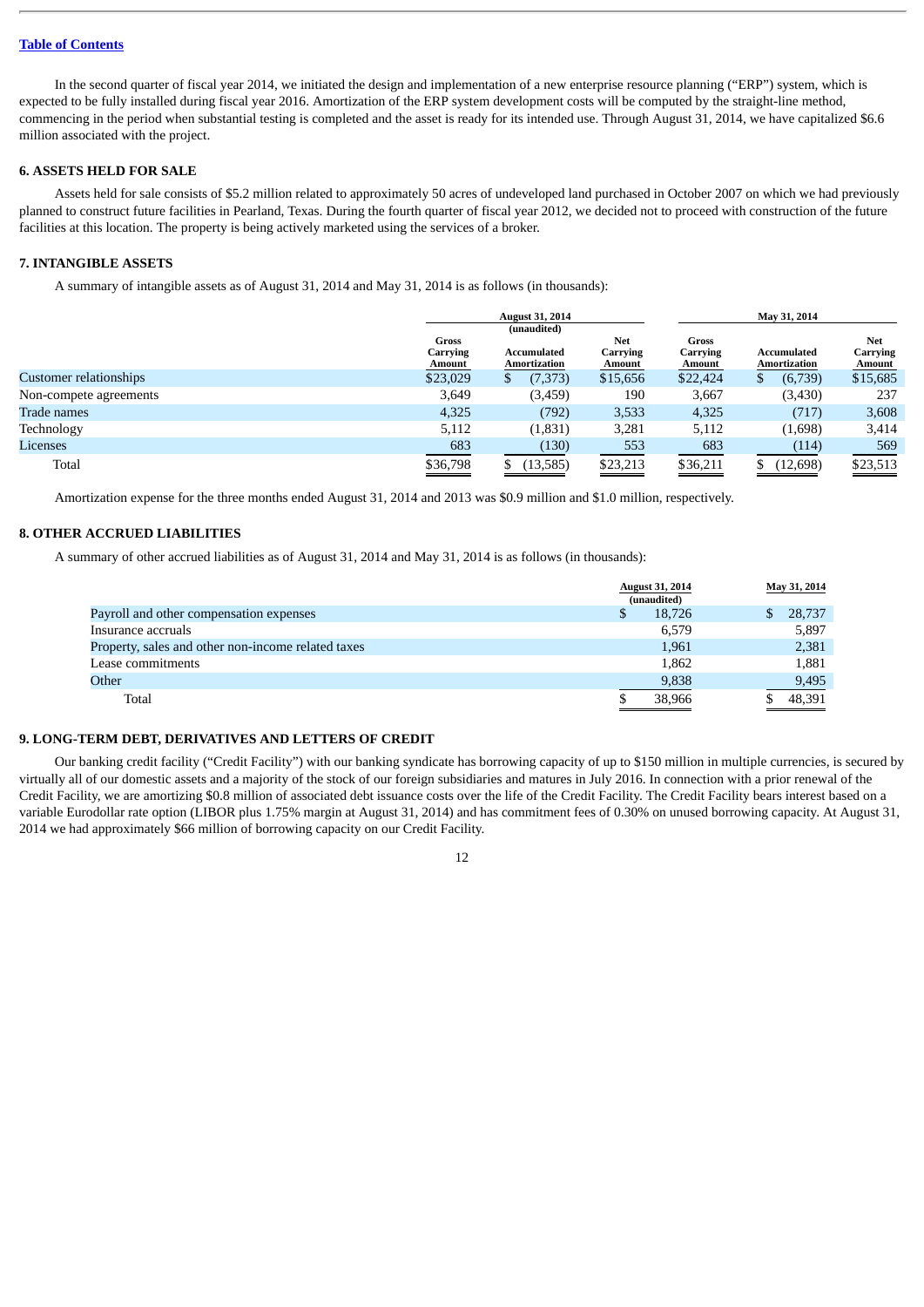In order to secure our casualty insurance programs we are required to post letters of credit generally issued by a bank as collateral. A letter of credit commits the issuer to remit specified amounts to the holder, if the holder demonstrates that we failed to meet our obligations under the letter of credit. If this were to occur, we would be obligated to reimburse the issuer for any payments the issuer was required to remit to the holder of the letter of credit. We were contingently liable for outstanding stand-by letters of credit totaling \$13.2 million at August 31, 2014 and \$13.6 million at May 31, 2014. Outstanding letters of credit reduce amounts available under our Credit Facility and are considered as having been funded for purposes of calculating our financial covenants under the Credit Facility.

ASC 815, *Derivatives and Hedging*, established accounting and reporting standards requiring that derivative instruments be recorded at fair value and included in the consolidated balance sheet as assets or liabilities. The accounting for changes in the fair value of a derivative instrument depends on the intended use of the derivative and the resulting designation, which is established at the inception date of a derivative. Special accounting for derivatives qualifying as fair value hedges allows derivatives' gains and losses to offset related results on the hedged item in the consolidated statement of income. For derivative instruments designated as cash flow hedges, changes in fair value, to the extent the hedge is effective, are recognized in other comprehensive income until the hedged item is recognized in earnings. Hedge effectiveness is measured at least quarterly based on the relative cumulative changes in fair value between the derivative contract and the hedged item over time. Credit risks related to derivatives include the possibility that the counter-party will not fulfill the terms of the contract. We considered counter-party credit risk to our derivative contracts when valuing our derivative instruments.

Our borrowing of €12.3 million under the Credit Facility serves as an economic hedge of our net investment in our European operations as fluctuations in the fair value of the borrowing attributable to the U.S. Dollar/Euro spot rate will offset translation gains or losses attributable to our investment in our European operations. At August 31, 2014 the €12.3 million borrowing had a U.S. Dollar value of \$16.2 million.

The amounts recognized in other comprehensive income, and reclassified into income, for the three months ended August 31, 2014 and 2013, are as follows (in thousands):

|                                 |                                                          |       |                               | Gain (Loss)                       |  |  |  |
|---------------------------------|----------------------------------------------------------|-------|-------------------------------|-----------------------------------|--|--|--|
|                                 | Gain (Loss)                                              |       | <b>Reclassified from</b>      |                                   |  |  |  |
|                                 | <b>Recognized in</b><br>Other<br>Comprehensive<br>Income |       |                               | Other                             |  |  |  |
|                                 |                                                          |       |                               | Comprehensive<br><b>Income to</b> |  |  |  |
|                                 |                                                          |       |                               |                                   |  |  |  |
|                                 |                                                          |       |                               | <b>Earnings</b>                   |  |  |  |
|                                 | <b>Three Months</b>                                      |       | <b>Three Months</b>           |                                   |  |  |  |
|                                 | Ended                                                    |       | Ended<br>August 31,           |                                   |  |  |  |
|                                 | August 31,                                               |       |                               |                                   |  |  |  |
|                                 | (unaudited)                                              |       |                               | (unaudited)                       |  |  |  |
| 2014                            |                                                          | 2013  | 2014                          | 2013                              |  |  |  |
| Euro denominated long-term debt | 597                                                      | (362) | $\overbrace{\phantom{aaaaa}}$ | __                                |  |  |  |

The following table presents the fair value totals and balance sheet classification for derivatives designated as hedges under ASC 815 (in thousands):

|                                 |                | <b>August 31, 2014</b> |         |                       | May 31, 2014         |         |  |  |
|---------------------------------|----------------|------------------------|---------|-----------------------|----------------------|---------|--|--|
|                                 |                | (unaudited)            |         |                       |                      |         |  |  |
|                                 |                | <b>Balance Sheet</b>   | Fair    |                       | <b>Balance Sheet</b> | Fair    |  |  |
|                                 | Classification | Location               | Value   | <b>Classification</b> | Location             | Value   |  |  |
| Euro denominated long-term debt | Liability      | Long-term debt         | \$1,826 | Liability             | Long-term debt       | \$1,229 |  |  |

#### **10. FAIR VALUE MEASUREMENTS**

We apply the provisions of ASC 820, *Fair Value Measurements and Disclosures* ("ASC 820"), which among other things, requires enhanced disclosures about assets and liabilities carried at fair value.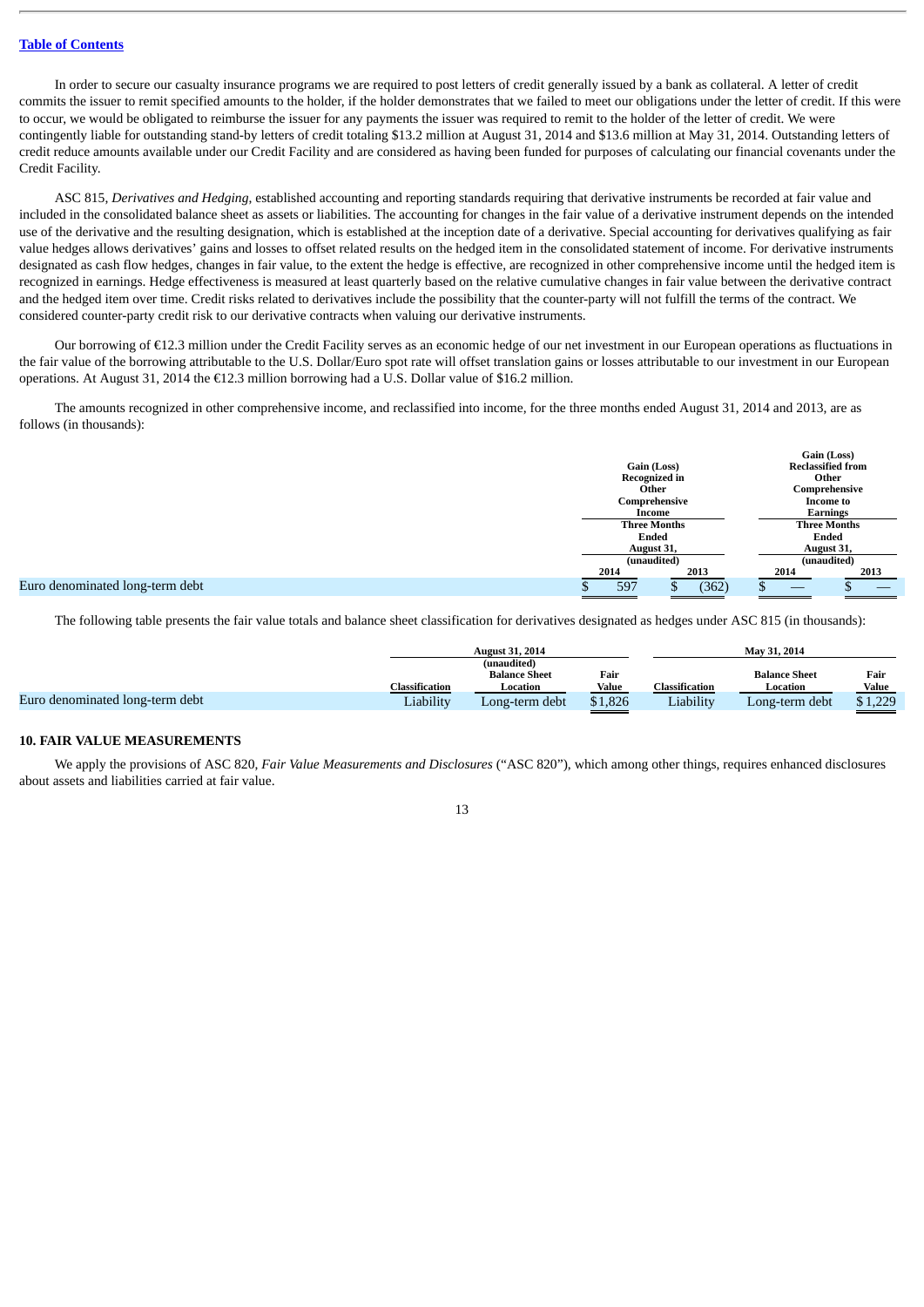As defined in ASC 820, fair value is the price that would be received to sell an asset or paid to transfer a liability in an orderly transaction between market participants at the measurement date. We utilize market data or assumptions that market participants would use in pricing the asset or liability, including assumptions about risk and the risks inherent in the inputs to the valuation technique. These inputs can be readily observable, market corroborated, or generally unobservable. We primarily apply the market approach for recurring fair value measurements and endeavor to utilize the best information available. Accordingly, we utilize valuation techniques that maximize the use of observable inputs and minimize the use of unobservable inputs. The use of unobservable inputs is intended to allow for fair value determinations in situations in which there is little, if any, market activity for the asset or liability at the measurement date. We are able to classify fair value balances based on the observability of those inputs. ASC 820 establishes a fair value hierarchy such that "Level 1" measurements include unadjusted quoted market prices for identical assets or liabilities in an active market, "Level 2" measurements include quoted market prices for identical assets or liabilities in an active market which have been adjusted for items such as effects of restrictions for transferability and those that are not quoted but are observable through corroboration with observable market data, including quoted market prices for similar assets, and "Level 3" measurements include those that are unobservable and of a highly subjective measure.

The following table sets forth, by level within the fair value hierarchy, our financial assets and liabilities that are accounted for at fair value on a recurring basis as of August 31, 2014 and May 31, 2014. As required by ASC 820, financial assets and liabilities are classified in their entirety based on the lowest level of input that is significant to the fair value measurement (in thousands):

|                                 | <b>August 31, 2014</b>                                                                         |                                                                                            |                                                               |                       |  |  |
|---------------------------------|------------------------------------------------------------------------------------------------|--------------------------------------------------------------------------------------------|---------------------------------------------------------------|-----------------------|--|--|
|                                 | <b>Quoted Prices</b><br>in Active<br><b>Markets</b> for<br><b>Identical</b><br>Items (Level 1) | (unaudited)<br><b>Significant</b><br>Other<br><b>Observable</b><br><b>Inputs (Level 2)</b> | Significant<br>Unobservable<br><b>Inputs (Level 3)</b>        | Total                 |  |  |
| Liabilities:                    |                                                                                                |                                                                                            |                                                               |                       |  |  |
| Contingent consideration        | \$                                                                                             | \$                                                                                         | \$<br>2,179                                                   | \$2,179               |  |  |
| Euro denominated long-term debt |                                                                                                | 1,826                                                                                      |                                                               | 1,826                 |  |  |
| <b>Total liabilities</b>        |                                                                                                | 1,826                                                                                      | 2,179                                                         | $\underline{\$4,005}$ |  |  |
|                                 |                                                                                                | May 31, 2014                                                                               |                                                               |                       |  |  |
|                                 | <b>Quoted Prices</b><br>in Active<br><b>Markets</b> for<br><b>Identical</b><br>Items (Level 1) | <b>Significant</b><br>Other<br><b>Observable</b><br><b>Inputs (Level 2)</b>                | Significant<br><b>Unobservable</b><br><b>Inputs (Level 3)</b> | Total                 |  |  |
| Liabilities:                    |                                                                                                |                                                                                            |                                                               |                       |  |  |
| Contingent consideration        | \$                                                                                             | \$                                                                                         | \$<br>2,015                                                   | \$2,015               |  |  |
| Euro denominated long-term debt |                                                                                                | 1,229                                                                                      |                                                               | 1,229                 |  |  |
| <b>Total liabilities</b>        |                                                                                                |                                                                                            | 2,015                                                         | \$3,244               |  |  |

There were no transfers in and out of Level 1, Level 2 or Level 3 during the three months ended August 31, 2014 and 2013.

The fair value of contingent consideration liabilities classified as Level 3 in the table above were estimated using a discounted cash flow technique with significant inputs that are not observable in the market and thus represents a Level 3 fair value measurement as defined in ASC 820. The significant inputs in the Level 3 measurement not supported by market activity include a combination of actual cash flows and probability-weighted assessments of expected future cash flows related to the acquired businesses, appropriately discounted considering the uncertainties associated with the obligation, and as calculated in accordance with the terms of the acquisition agreement.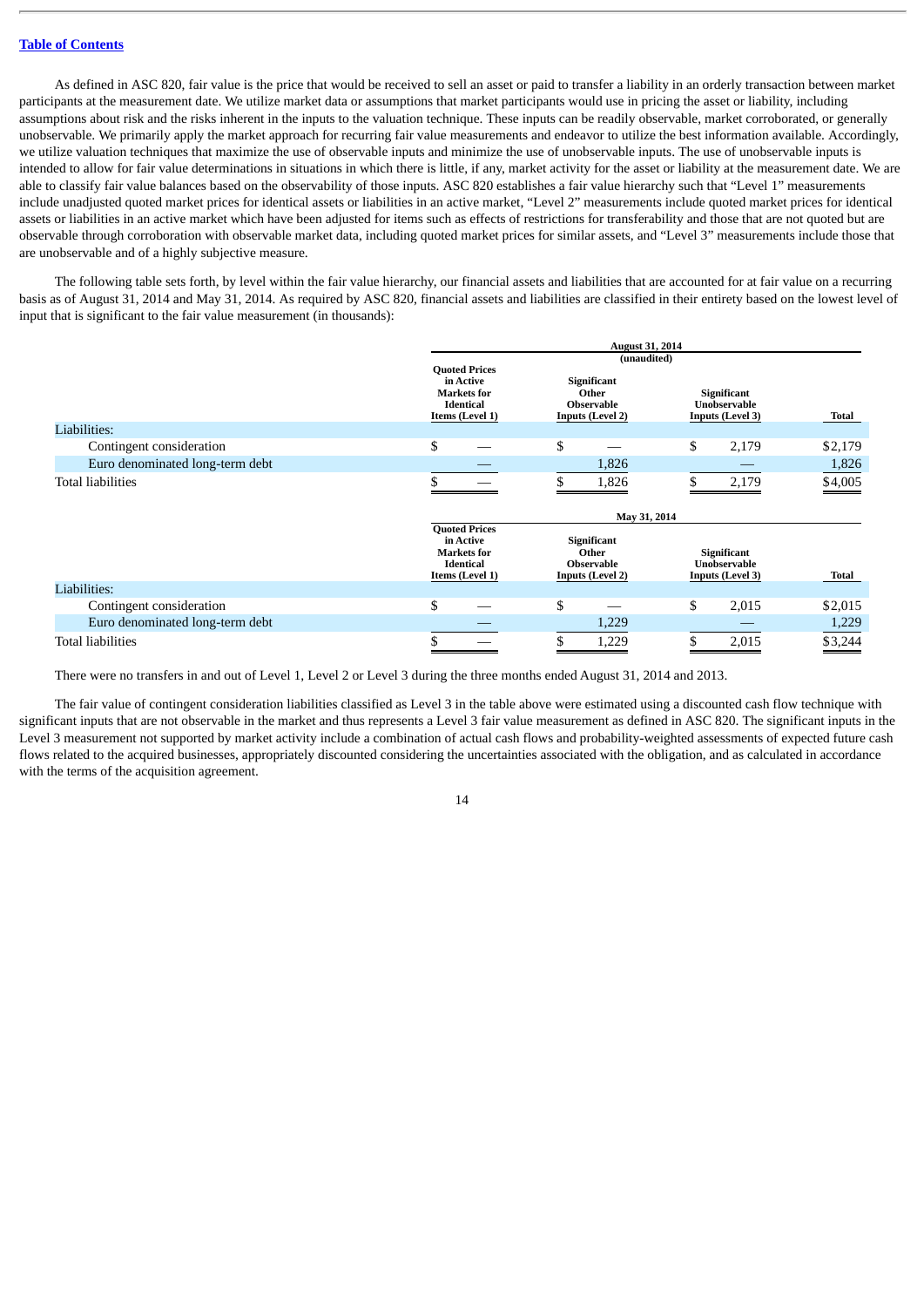The following table represents the changes in the fair value of Level 3 contingent consideration (in thousands):

|                            | <b>Three Months Ended</b><br><b>August 31, 2014</b><br>(unaudited) |
|----------------------------|--------------------------------------------------------------------|
| Balance at May 31, 2014    | 2,015                                                              |
| Accretion of liability     | 40                                                                 |
| <b>Acquisitions</b>        | 124                                                                |
| Balance at August 31, 2014 | 2.179                                                              |

## **11. SHARE-BASED COMPENSATION**

We have adopted stock incentive plans and other arrangements pursuant to which our Board of Directors (the "Board") may grant stock options, restricted stock, stock units, stock appreciation rights, common stock or performance awards to officers, directors and key employees. At August 31, 2014, there were approximately 1.1 million stock options, restricted stock units and performance awards outstanding to officers, directors and key employees. The exercise price, terms and other conditions applicable to each form of share-based compensation under our plans are generally determined by the Compensation Committee of our Board at the time of grant and may vary.

Our share-based payments consist primarily of stock options, stock units, common stock and performance awards. The governance of our share-based compensation does not directly limit the number of future awards. However, the total number of shares ultimately issued may not exceed the total number of shares cumulatively authorized, which is 7,120,000 at August 31, 2014. Shares issued in connection with our share-based compensation are issued out of authorized but unissued common stock. Compensation expense related to share-based compensation totaled \$1.0 million and \$0.9 million for the three months ended August 31, 2014 and 2013, respectively. At August 31, 2014, \$7.6 million of unrecognized compensation expense related to share-based compensation is expected to be recognized over a remaining weighted-average period of 2.5 years. The tax benefit derived when share-based awards result in a tax deduction for the company was \$0.9 million and \$0.0 million for the three months ended August 31, 2014 and 2013, respectively.

We determine the fair value of each stock option at the grant date using a Black-Scholes model and recognize the resulting expense of our stock option awards over the period during which an employee is required to provide services in exchange for the awards, usually the vesting period. There was no compensation expense related to stock options for the three months ended August 31, 2014 and 2013 as all stock option awards were fully vested. Our options typically vest in equal annual installments over a four year service period. Expense related to an option grant is recognized on a straight line basis over the specified vesting period for those options. Stock options generally have a ten year term. Transactions involving our stock options during the three months ended August 31, 2014 and 2013 are summarized below:

|                                          |                                            | <b>Three Months Ended</b><br><b>August 31, 2014</b><br>(unaudited)<br>Weighted |       |                                            | <b>Three Months Ended</b><br><b>August 31, 2013</b><br>(unaudited)<br>Weighted |                                  |  |  |
|------------------------------------------|--------------------------------------------|--------------------------------------------------------------------------------|-------|--------------------------------------------|--------------------------------------------------------------------------------|----------------------------------|--|--|
|                                          | No. of<br><b>Options</b><br>(in thousands) | Average<br><b>Exercise Price</b>                                               |       | No. of<br><b>Options</b><br>(in thousands) |                                                                                | Average<br><b>Exercise Price</b> |  |  |
| Shares under option, beginning of period | 816                                        | \$                                                                             | 19.61 | 1,052                                      | $\mathfrak{S}$                                                                 | 20.24                            |  |  |
| Changes during the period:               |                                            |                                                                                |       |                                            |                                                                                |                                  |  |  |
| Granted                                  |                                            | \$                                                                             |       |                                            | \$                                                                             |                                  |  |  |
| Exercised                                | (96)                                       | \$                                                                             | 9.36  | (23)                                       | \$                                                                             | 29.92                            |  |  |
| Cancelled                                |                                            | \$.                                                                            |       |                                            | \$                                                                             |                                  |  |  |
| Expired                                  |                                            |                                                                                |       |                                            | \$                                                                             |                                  |  |  |
| Shares under option, end of period       | 720                                        | \$                                                                             | 20.96 | 1,029                                      | \$                                                                             | 20.03                            |  |  |
| Exercisable at end of period             | 720                                        |                                                                                | 20.96 | 1,029                                      | \$                                                                             | 20.03                            |  |  |

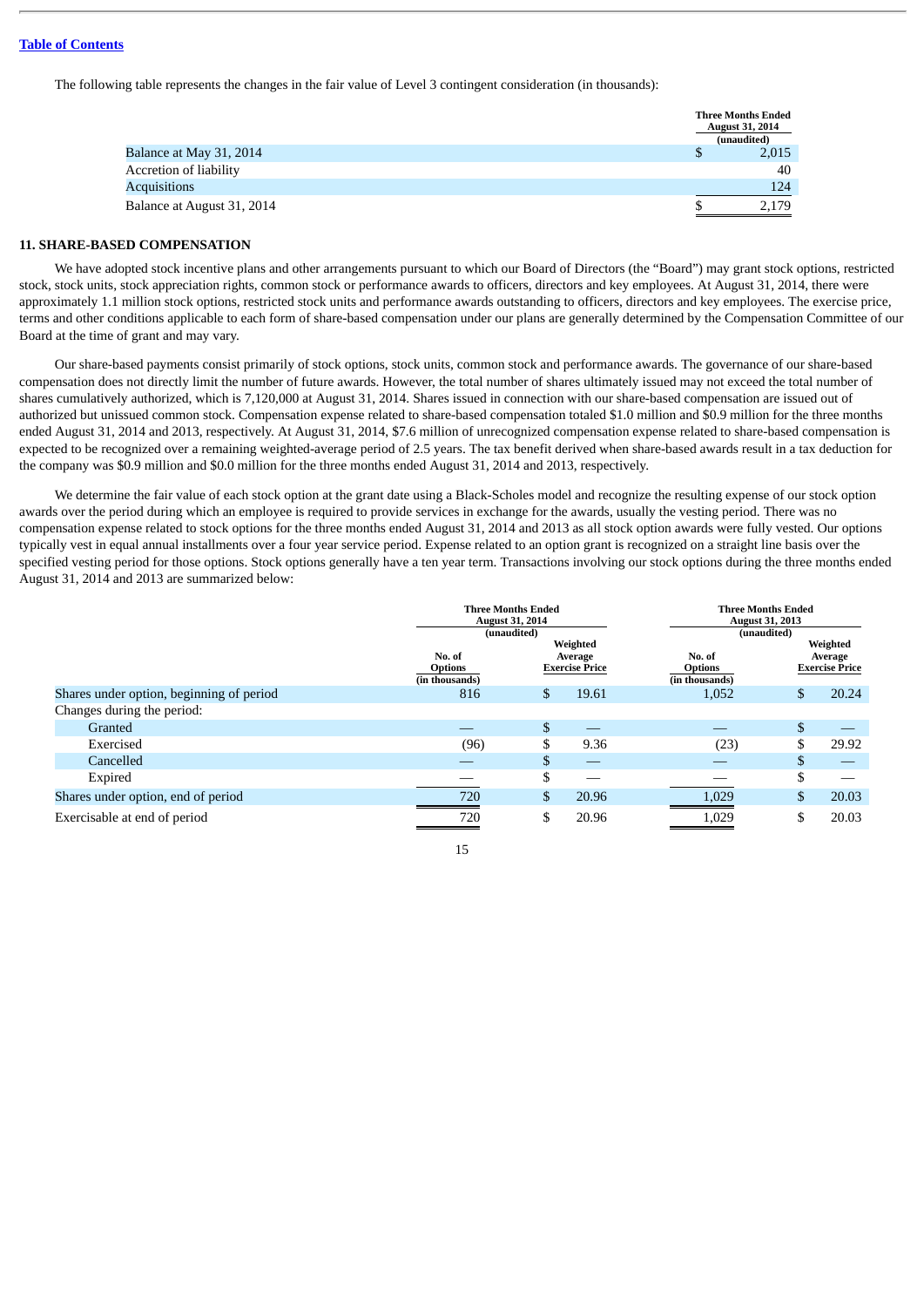Options exercisable at August 31, 2014 had a weighted-average remaining contractual life of 2.4 years. For total options outstanding at August 31, 2014, the range of exercise prices and remaining contractual lives are as follows:

| <b>Range of Prices</b> | No. of<br><b>Options</b><br>(in thousands) | Weighted<br>Average<br><b>Exercise Price</b> | Weighted<br>Average<br>Remaining<br>Life<br>(in years) |
|------------------------|--------------------------------------------|----------------------------------------------|--------------------------------------------------------|
| \$8.20 to \$9.62       | 35                                         | \$<br>9.05                                   | 0.8                                                    |
| \$9.63 to \$12.82      | 96                                         | \$<br>11.97                                  | 1.7                                                    |
| \$12.83 to \$16.03     | 259                                        | \$<br>14.49                                  | 1.8                                                    |
| \$16.04 to \$32.05     | 330                                        | \$<br>29.92                                  | 3.1                                                    |
|                        | 720                                        | \$<br>20.96                                  | 2.4                                                    |

Performance awards are settled with common stock upon vesting unless it is not legally feasible to issue shares, in which case the value of the award is settled in cash. We determine the fair value of each performance award based on the market price on the date of grant. Performance awards granted to our Chairman of our Board vest over the longer of four years or the achievement of performance goals based upon our future results of operations. Compensation expense related to performance awards totaled \$0.1 million for the three months ended August 31, 2014 and 2013. Transactions involving our performance awards during the three months ended August 31, 2014 and 2013 are summarized below:

|                                         | <b>Three Months Ended</b><br><b>August 31, 2014</b><br>(unaudited) |                                          | <b>Three Months Ended</b><br><b>August 31, 2013</b><br>(unaudited) |                                          |  |
|-----------------------------------------|--------------------------------------------------------------------|------------------------------------------|--------------------------------------------------------------------|------------------------------------------|--|
|                                         | No. of<br>Performance<br>Awards<br>(in thousands)                  | Weighted<br>Average<br><b>Fair Value</b> | No. of<br>Performance<br>Awards<br>(in thousands)                  | Weighted<br>Average<br><b>Fair Value</b> |  |
| Performance awards, beginning of period | 50                                                                 | \$30.63                                  | 57                                                                 | \$25.45                                  |  |
| Changes during the period:              |                                                                    |                                          |                                                                    |                                          |  |
| Granted                                 |                                                                    |                                          |                                                                    |                                          |  |
| Vested and settled                      |                                                                    |                                          |                                                                    |                                          |  |
| Cancelled                               |                                                                    |                                          |                                                                    |                                          |  |
| Performance awards, end of period       | 50                                                                 | \$30.63                                  | 57                                                                 | \$25.45                                  |  |

Stock units are settled with common stock upon vesting unless it is not legally feasible to issue shares, in which case the value of the award is settled in cash. We determine the fair value of each stock unit based on the market price on the date of grant. Stock units generally vest in annual installments over four years and the expense associated with the units is recognized over the same vesting period. We also grant common stock to our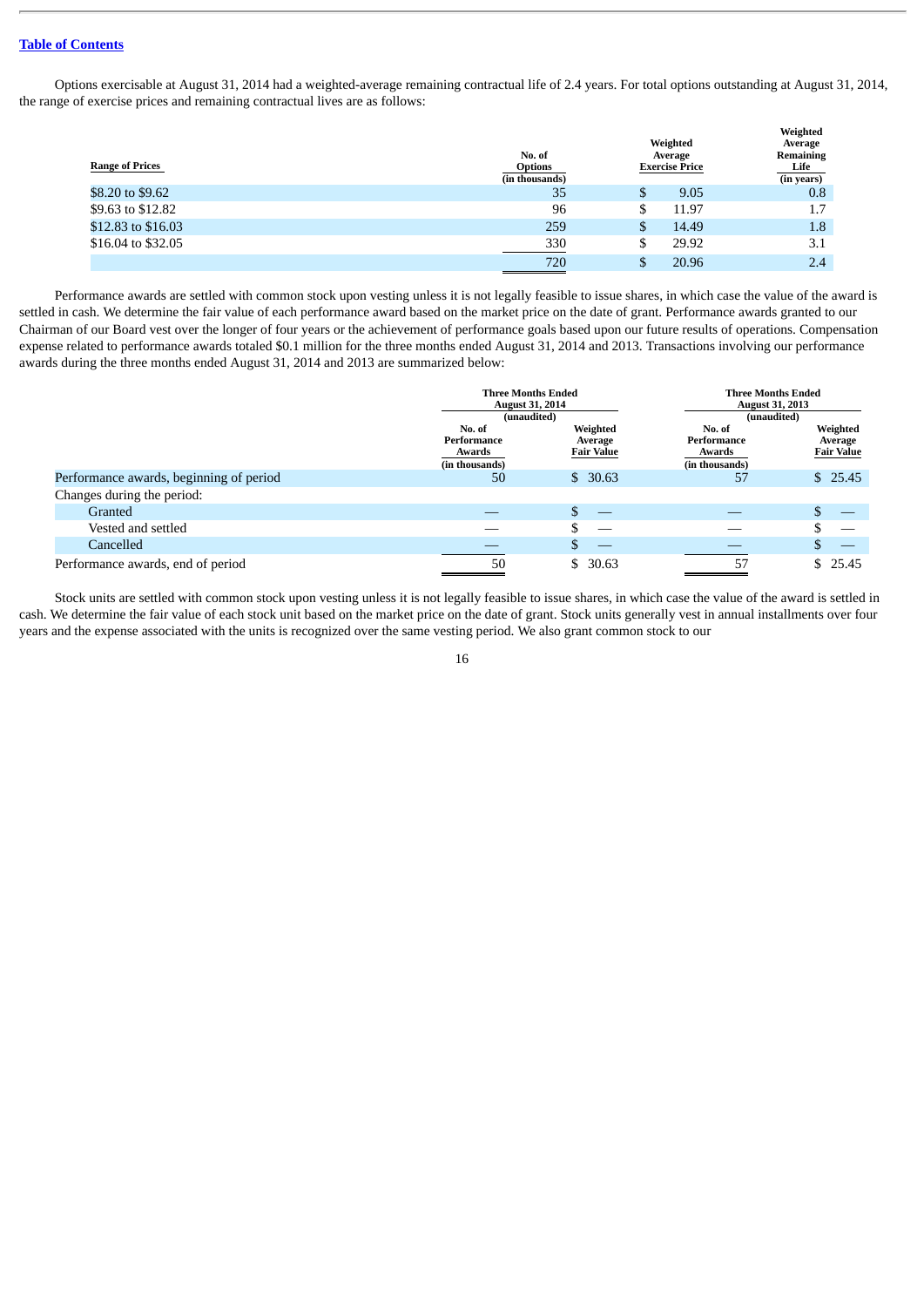directors which typically vest immediately. Compensation expense related to stock units and director stock grants totaled \$0.8 million for the three months ended August 31, 2014 and \$0.7 million for the three months ended August 31, 2013. Transactions involving our stock units and director stock grants during the three months ended August 31, 2014 and 2013 are summarized below:

|                                            | <b>Three Months Ended</b><br><b>August 31, 2014</b><br>(unaudited) |                                          |                                         | <b>Three Months Ended</b><br><b>August 31, 2013</b><br>(unaudited) |  |  |
|--------------------------------------------|--------------------------------------------------------------------|------------------------------------------|-----------------------------------------|--------------------------------------------------------------------|--|--|
|                                            | No. of Stock<br>Units<br>(in thousands)                            | Weighted<br>Average<br><b>Fair Value</b> | No. of Stock<br>Units<br>(in thousands) | Weighted<br>Average<br><b>Fair Value</b>                           |  |  |
| Stock and stock units, beginning of period | 310                                                                | \$31.42                                  | 329                                     | \$26.07                                                            |  |  |
| Changes during the period:                 |                                                                    |                                          |                                         |                                                                    |  |  |
| Granted                                    | $\overline{2}$                                                     | \$40.85                                  |                                         | \$38.88                                                            |  |  |
| Vested and settled                         |                                                                    |                                          |                                         | $\overline{\phantom{m}}$                                           |  |  |
| Cancelled                                  | (7`                                                                | \$31.23                                  | (7)                                     | \$25.50                                                            |  |  |
| Stock and stock units, end of period       | 305                                                                | \$31.50                                  | 329                                     | \$26.36                                                            |  |  |

## **12. OTHER COMPREHENSIVE INCOME**

A summary of changes in other comprehensive income (loss) included within shareholders' equity is as follows (in thousands):

|                                              | <b>Three Months Ended</b><br><b>August 31, 2014</b> |                        |                         | <b>Three Months Ended</b><br><b>August 31, 2013</b> |                                   |                        |                  |           |  |
|----------------------------------------------|-----------------------------------------------------|------------------------|-------------------------|-----------------------------------------------------|-----------------------------------|------------------------|------------------|-----------|--|
|                                              | Foreign<br>Currency                                 | (unaudited)<br>Foreign |                         | Foreign<br>Currency                                 |                                   | (unaudited)<br>Foreign |                  |           |  |
|                                              | Translation<br><b>Adjustments</b>                   | Currencv<br>Hedge      | <b>Tax</b><br>Provision | Total                                               | Translation<br><b>Adjustments</b> | Currency<br>Hedge      | Tax<br>Provision | Total     |  |
| Balance, beginning of period                 | (5, 145)<br>D                                       | \$1,229                | \$1,237                 | \$(2,679)                                           | (3,532)<br>S.                     | \$2,004                | (261)            | \$(1,789) |  |
| Other comprehensive income (loss) before tax | (1,524)                                             | 597                    | (117)                   | (1,044)                                             | (929)                             | (362)                  | 514              | (777)     |  |
| Non-controlling interest                     | h                                                   |                        |                         |                                                     | 18                                |                        |                  | 18        |  |
| Balance, end of period                       | (6,663)                                             | \$1,826                | \$1,120                 | $$$ (3,717)                                         | (4, 443)                          | \$1,642                | 253              | \$(2,548) |  |

The following table represents the related tax effects allocated to each component of other comprehensive income (in thousands):

| <b>Three Months Ended</b><br><b>August 31, 2014</b> |         |            | <b>Three Months Ended</b><br><b>August 31, 2013</b> |             |               |  |
|-----------------------------------------------------|---------|------------|-----------------------------------------------------|-------------|---------------|--|
| (unaudited)                                         |         |            |                                                     | (unaudited) |               |  |
| Gross                                               | Tax     | <b>Net</b> | Gross                                               | Tax         | <b>Net</b>    |  |
| Amount                                              | Effect  | Amount     | <b>Amount</b>                                       | Effect      | <b>Amount</b> |  |
| \$(1,524)                                           | \$115   | \$(1,409)  | (929)<br>D                                          | \$376       | \$ (553)      |  |
| 597                                                 | (232)   | 365        | (362                                                | 138         | (224)         |  |
| (927)                                               | \$(117) | \$(1,044)  | \$(1,291)                                           | \$514       | \$(777)       |  |
|                                                     |         |            |                                                     |             |               |  |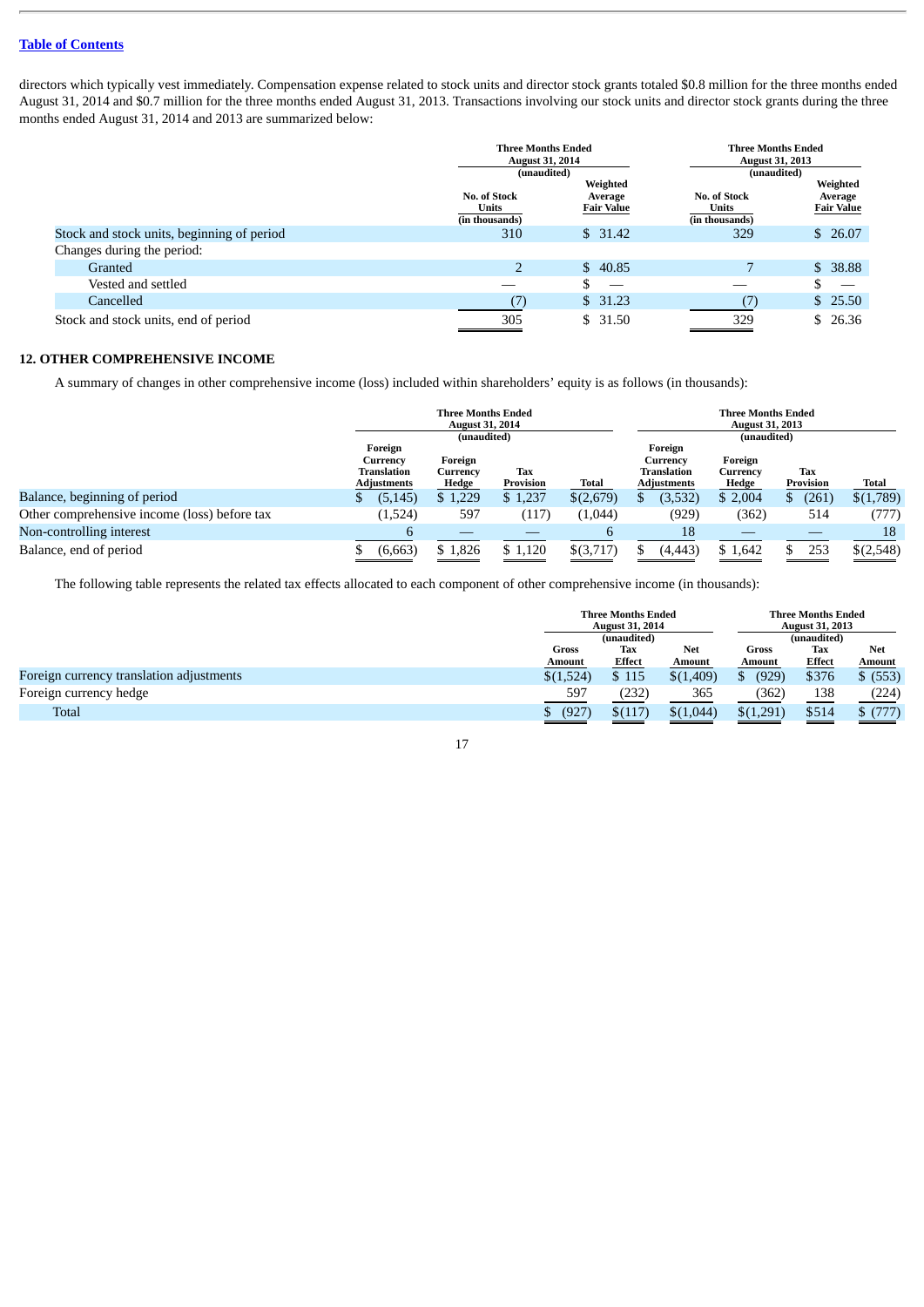#### **13. COMMITMENTS AND CONTINGENCIES**

*Con Ed Matter*—We have, from time to time, provided temporary leak repair services for the steam operations of Consolidated Edison Company of New York ("Con Ed") located in New York City. In July 2007, a Con Ed steam main located in midtown Manhattan ruptured causing one death and other injuries and property damage. As of August 31, 2014, ninety-five lawsuits have been filed against Con Ed, the City of New York and Team in the Supreme Courts of New York located in Kings, New York and Bronx County, alleging that our temporary leak repair services may have contributed to the cause of the rupture. The lawsuits seek generally unspecified compensatory damages for personal injury, property damage and business interruption. Additionally, on March 31, 2008, we received a letter from Con Ed alleging that our contract with Con Ed requires us to indemnify and defend Con Ed for additional claims filed against Con Ed as a result of the rupture. Con Ed filed an action to join Team and the City of New York as defendants in all lawsuits filed against Con Ed that did not include Team and the City of New York as direct defendants. We are vigorously defending the lawsuits and Con Ed's claim for indemnification. We are unable to estimate the amount of liability to us, if any, associated with these lawsuits and the claim for indemnification. We maintain insurance coverage, subject to a deductible limit of \$250,000, which we believe should cover these claims. We have not accrued any liability in excess of the deductible limit for the lawsuits. We do not believe the ultimate outcome of these matters will have a material adverse effect on our financial position, results of operations or cash flows.

We are involved in various other lawsuits and are subject to various claims and proceedings encountered in the normal conduct of business. In our opinion, any uninsured losses that might arise from these lawsuits and proceedings will not have a materially adverse effect on our consolidated financial statements.

#### **14. ENTITY WIDE DISCLOSURES**

ASC 280, *Segment Reporting*, requires we disclose certain information about our operating segments where operating segments are defined as "components of an enterprise about which separate financial information is available that is evaluated regularly by the chief operating decision maker in deciding how to allocate resources and in assessing performance." We conduct operations in three segments: IHT, MS and Quest Integrity. All three operating segments operate under a business segment manager who reports directly to Team's Chief Executive Officer who operates as the chief operating decision maker. Segment data for our three operating segments are as follows (in thousands):

**Three Months Ended**

|                                       | August 31,<br>2014<br>(unaudited)                              | August 31,<br>2013<br>(unaudited) |
|---------------------------------------|----------------------------------------------------------------|-----------------------------------|
| Revenues:                             |                                                                |                                   |
| <b>IHT</b>                            | \$105,594                                                      | \$95,833                          |
| <b>MS</b>                             | 67,846                                                         | 65,769                            |
| <b>Quest Integrity</b>                | 14,681                                                         | 12,709                            |
| Total                                 | \$188,121                                                      | \$174,311                         |
|                                       | <b>Three Months Ended</b><br>August 31,<br>2014<br>(unaudited) | August 31,<br>2013<br>(unaudited) |
| Operating income:                     |                                                                |                                   |
| <b>IHT</b>                            | \$12,287                                                       | 10,227<br>\$                      |
| <b>MS</b>                             | 6,704                                                          | 6,833                             |
| <b>Quest Integrity</b>                | 767                                                            | (685)                             |
| Corporate and shared support services | (7,933)                                                        | (8,270)                           |
| Total                                 | \$<br>11,825                                                   | \$<br>8,105                       |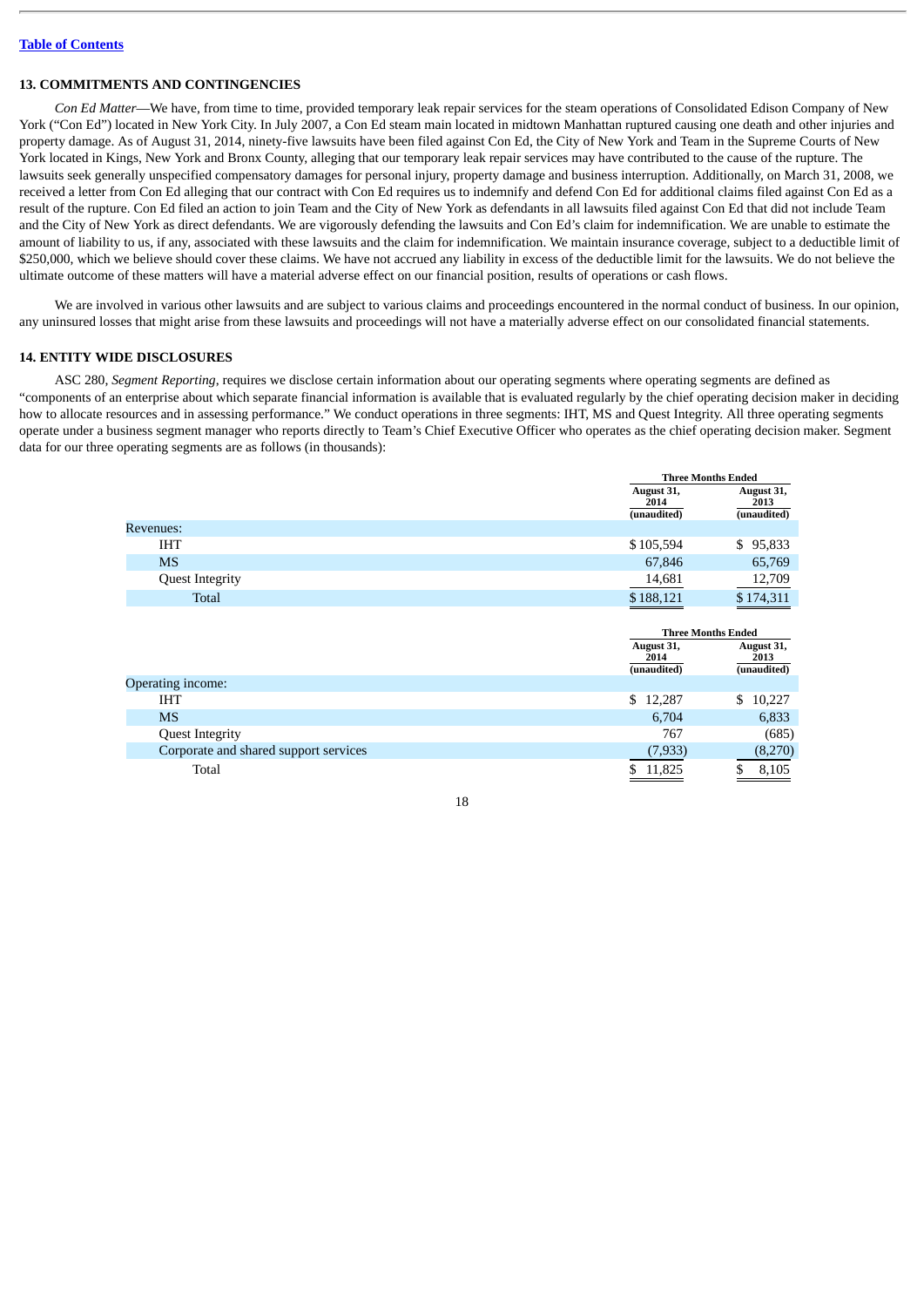|                                       |                    | <b>Three Months Ended</b> |
|---------------------------------------|--------------------|---------------------------|
|                                       | August 31,<br>2014 | August 31,<br>2013        |
|                                       | (unaudited)        | (unaudited)               |
| Capital expenditures:                 |                    |                           |
| IHT                                   | \$<br>1,539        | \$<br>1,845               |
| <b>MS</b>                             | 1,180              | 1,647                     |
| <b>Quest Integrity</b>                | 796                | 1,956                     |
| Corporate and shared support services | 1,953              | 775                       |
| Total                                 | 5,468              | \$<br>6,223               |
|                                       |                    |                           |
|                                       |                    |                           |
|                                       |                    | <b>Three Months Ended</b> |
|                                       | August 31,         | August 31,                |
|                                       | 2014               | 2013                      |
| Depreciation and amortization:        | (unaudited)        | (unaudited)               |
| <b>IHT</b>                            | \$<br>2,001        | \$<br>2,082               |
| <b>MS</b>                             | 1,864              | 1,778                     |
| <b>Quest Integrity</b>                | 1,405              | 1,325                     |
| Corporate and shared support services | 259                | 198                       |

Separate measures of Team's assets by operating segment are not produced or utilized by management to evaluate segment performance.

Revenues and total assets in the United States and other countries are as follows (in thousands):

|                         |                        | <b>Three Months Ended</b> |  |  |
|-------------------------|------------------------|---------------------------|--|--|
|                         | August 31,             | August 31,                |  |  |
|                         | 2014                   | 2013                      |  |  |
|                         | (unaudited)            | (unaudited)               |  |  |
| <b>Revenues:</b>        |                        |                           |  |  |
| <b>United States</b>    | \$<br>138,064          | \$123,805                 |  |  |
| Canada                  | 32,076                 | 32,928                    |  |  |
| Europe                  | 10,446                 | 8,433                     |  |  |
| Other foreign countries | 7,535                  | 9,145                     |  |  |
| Total                   | \$<br>188,121          | \$174,311                 |  |  |
|                         |                        |                           |  |  |
|                         | <b>August 31, 2014</b> | May 31, 2014              |  |  |
|                         | (unaudited)            |                           |  |  |
| Total assets:           |                        |                           |  |  |
| <b>United States</b>    | \$<br>349,486          | \$ 353,624                |  |  |
| Canada                  | 69,542                 | 68,515                    |  |  |
| Europe                  | 39,082                 | 38,870                    |  |  |
| Other foreign countries | 22,289                 | 23,932                    |  |  |
| Total                   | \$<br>480,399          | \$<br>484,941             |  |  |
|                         |                        |                           |  |  |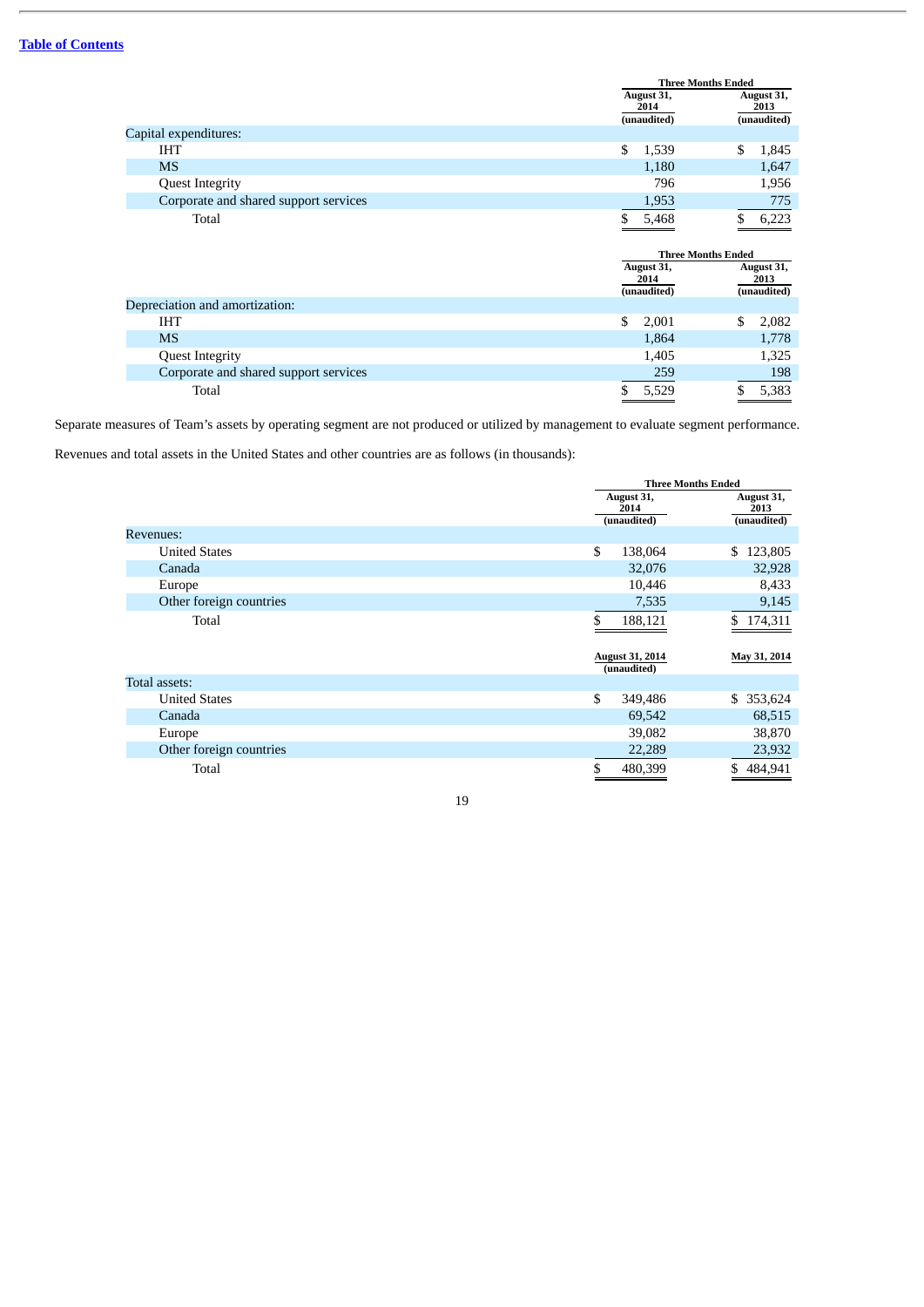#### **15. UNCONSOLIDATED SUBSIDIARIES**

Our earnings from unconsolidated affiliates consisted entirely of our joint venture (50% ownership) to perform non-destructive testing and inspection services in Alaska. At December 31, 2013 the joint venture was dissolved and the net assets were liquidated resulting in no material gain or loss. However, the operations of the joint venture have been continued by our IHT division. Revenues from the joint venture not reflected in our consolidated revenues were zero and \$4.0 million for the three months ended August 31, 2014 and 2013, respectively.

## **16. VENEZUELA'S HIGHLY INFLATIONARY ECONOMY**

We operate a small service location in Punta Fijo, Venezuela, whose annual revenues have historically been less than one percent of our consolidated revenues for all periods presented. Because of the uncertain political environment in Venezuela, starting in the third quarter of fiscal year 2010, we began to account for Venezuelan operations pursuant to accounting guidance for hyperinflationary economies. Following the designation of the Venezuelan economy as hyperinflationary, we ceased taking the effects of currency fluctuations to accumulated other comprehensive income and began reflecting all effects as a component of other income in our statement of operations.

In the third quarter of fiscal year 2014, we began using an alternative Venezuelan, state-run exchange rate, commonly referred to as SICAD-1, to translate local currency financial statements. As a result of the revaluation, we recognized a \$1.9 million foreign currency loss in the third quarter of fiscal year 2014. In March 2014, a market-based, state-run exchange, commonly referred to as SICAD-2, was initiated by the Central Bank of Venezuela. As of the beginning of the fourth quarter of fiscal year 2014, Team began using the nascent market-based, state-run exchange rate, commonly referred to as SICAD-2 (approximately 50 Bolivars to the U.S. Dollar) to translate local currency financial statements, changing from the SICAD-1 rate (which fluctuated between 10 and 11.8 Bolivars per U.S. Dollar). As a result, Team incurred an additional \$2.1 million foreign currency loss associated with a further revaluation of our Venezuelan business in the fourth quarter of fiscal year 2014.

After giving effect to the revaluations in fiscal year 2014, our Venezuelan subsidiary had net assets of \$0.8 million and \$0.7 million at August 31, 2014 and May 31, 2014, respectively. The assets consisted primarily of Bolivar denominated accounts receivable.

#### **17. REPURCHASE OF COMMON STOCK**

On October 1, 2013, our Board approved an initial \$25 million stock repurchase plan, superseding and replacing our previous stock repurchase plan. During the second quarter of fiscal year 2014, we repurchased 369,900 shares for a total cost of \$13.3 million. These shares, along with 89,569 shares purchased under a previous plan in a prior period at a cost of \$1.3 million, were retired and not included in common stock issued and outstanding as of May 31, 2014. The retirement of the shares purchased resulted in a reduction in common stock of \$0.1 million, a reduction of \$2.2 million to additional paid-in capital, and a \$12.3 million reduction in retained earnings. On June 23, 2014, our Board authorized an increase in the stock repurchase plan limit to \$50 million (net of the \$13.3 million repurchased in the second quarter of fiscal year 2014).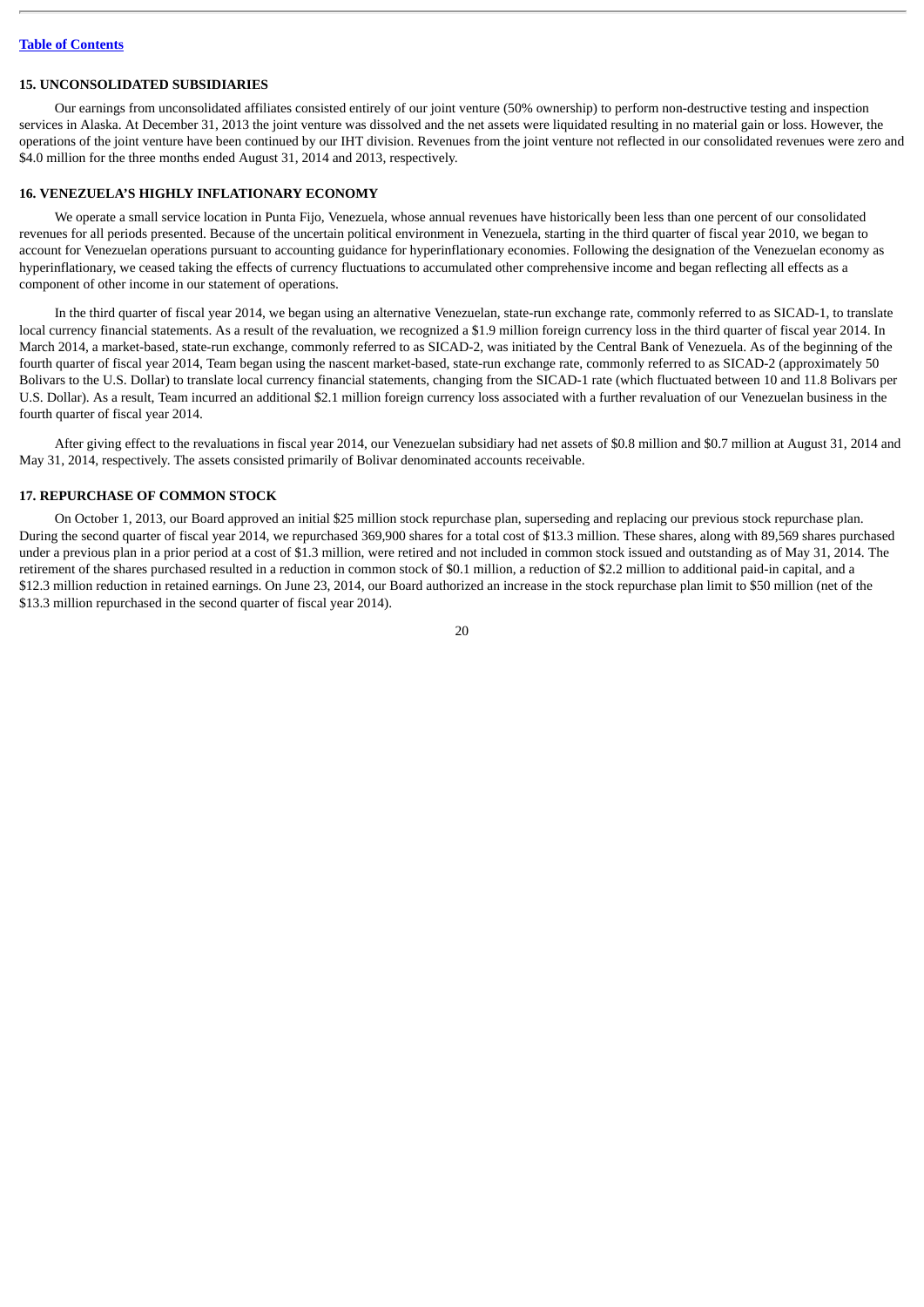## <span id="page-21-0"></span>**ITEM 2. MANAGEMENT'S DISCUSSION AND ANALYSIS OF FINANCIAL CONDITION AND RESULTS OF OPERATIONS**

#### **Overview**

The following discussion should be read in conjunction with the unaudited condensed consolidated financial statements and the notes thereto included in Item 1 of this report, and the consolidated financial statements and Management's Discussion and Analysis of Financial Condition and Results of Operations, including Critical Accounting Policies, included in our Annual Report on Form 10-K for the year ended May 31, 2014.

We based our forward-looking statements on our reasonable beliefs and assumptions, and our current expectations, estimates and projections about ourselves and our industry. We caution that these statements are not guarantees of future performance and involve risks, uncertainties and assumptions that we cannot predict. In addition, we based many of these forward-looking statements on assumptions about future events that may prove to be inaccurate. We wish to ensure that such statements are accompanied by meaningful cautionary statements, so as to obtain the protections of the safe harbor established in the Private Securities Litigation Reform Act of 1995. New risk factors emerge from time to time and it is not possible for us to predict all such risk factors, nor can we assess the impact of all such risk factors on our business or the extent to which any factor, or combination of factors, may cause actual results to differ materially from those contained in any forward-looking statements. Accordingly, forward-looking statements cannot be relied upon as a guarantee of future results and involve a number of risks and uncertainties that could cause actual results to differ materially from those projected in the statements, including, but not limited to the statements under "Risk Factors". We undertake no obligation to update publicly any forward-looking statements, whether as a result of new information, future events or otherwise. Differences between actual results and any future performance suggested in these forward-looking statements could result from a variety of factors, including those listed beginning on page 8 of our Annual Report on Form 10-K for the year ended May 31, 2014.

#### **General Description of Business**

We are a leading provider of specialty industrial services, including inspection and assessment, required in maintaining high temperature and high pressure piping systems and vessels that are utilized extensively in the refining, petrochemical, power, pipeline and other heavy industries. Our operations are conducted in three segments: IHT, MS and Quest Integrity. We are aligned in three business groups and believe our services broadly fall into three different classifications that have unique customer demand drivers: inspection and assessment services, turnaround services, and on-stream services.

Inspection and assessment services are offered in both IHT and Quest Integrity. IHT provides basic and advanced non-destructive testing services for the process, pipeline and power sectors, pipeline integrity management services, as well as associated engineering and assessment services. These services can be offered while facilities are running (on-stream) or during facility turnarounds or during new construction or expansion activities. Quest Integrity provides integrity and reliability management solutions for the process, pipeline and power sectors. These solutions encompass two broadly-defined disciplines: (1) highly specialized in-line inspection services for unpiggable process piping and pipelines using proprietary in-line inspection tools and analytical software; and (2) advanced condition assessment services through a multi-disciplined engineering team. We believe there is a general growth in market demand for inspection and assessment services as improved inspection technologies enable better information about asset reliability to be available to facility owners and operators.

Turnaround services are offered in both IHT and MS. These services are project-related and demand is a function of the number and scope of scheduled and unscheduled facility turnarounds as well as new industrial facility construction or expansion. Turnaround services include the field machining, technical bolting, field valve repair, heat exchanger repair, and isolation test plugging services that are part of MS and the field heat treating services that are part of IHT.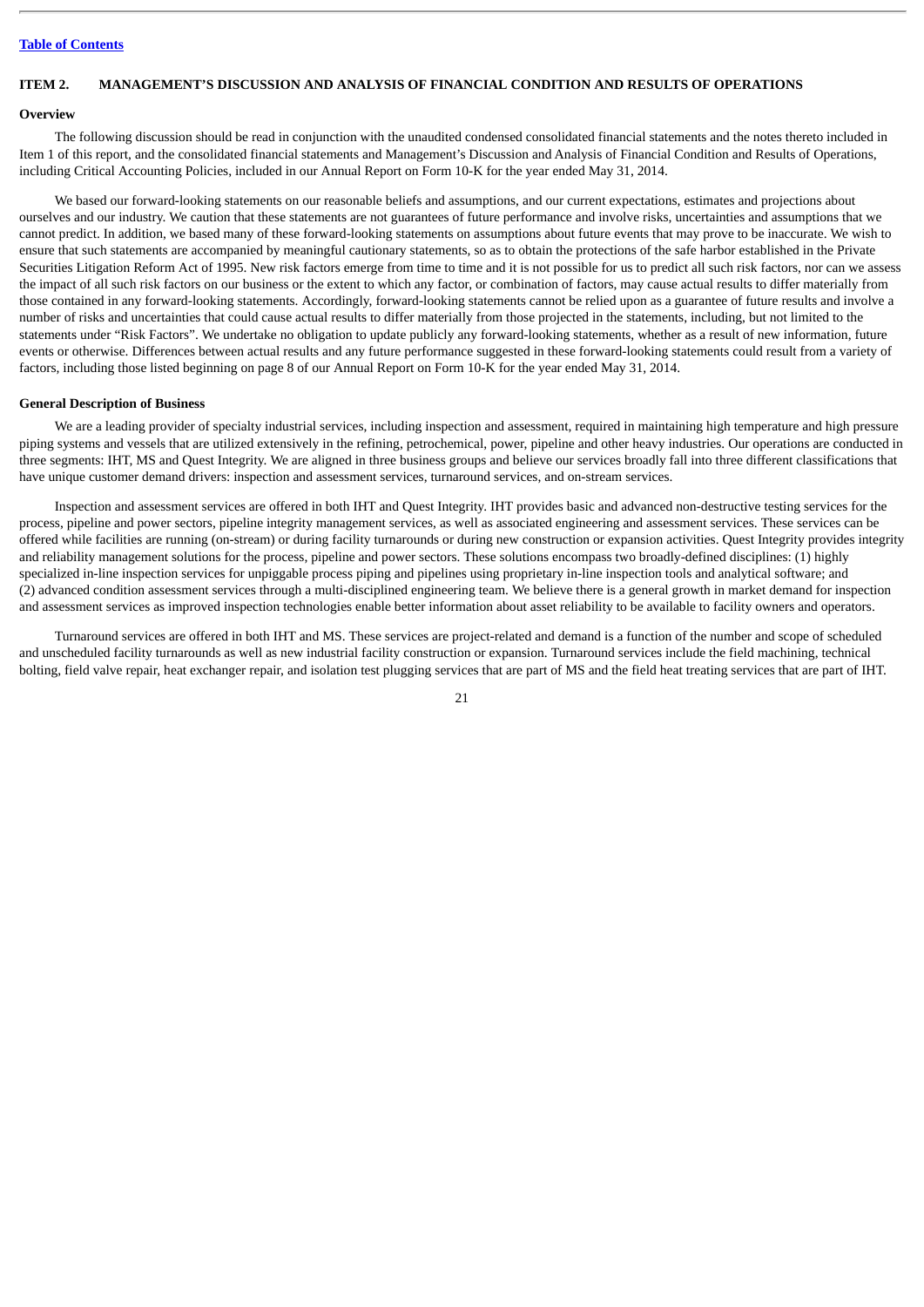On-stream services are offered by MS and represent the services offered while plants are operating and under pressure. These services include leak repair, fugitive emissions control and hot tapping. We believe demand for on-stream services is a function of the population of the existing infrastructure of operating industrial facilities.

We offer these services in over 125 locations throughout the world. Our industrial services are available 24 hours a day, 7 days a week, 365 days a year. We market our services to companies in a diverse array of heavy industries which include the petrochemical, refining, power, pipeline, steel, pulp and paper industries, as well as municipalities, shipbuilding, OEMs, distributors, and some of the world's largest engineering and construction firms. Our services are also provided across a broad geographic reach.

#### **Three Months Ended August 31, 2014 Compared to Three Months Ended August 31, 2013**

The following table sets forth the components of revenue and operating income from our operations for the three months ended August 31, 2014 and 2013 in thousands:

|                               |              | <b>Three Months Ended</b><br>August 31, |          | <b>Increase</b><br>(Decrease) |  |
|-------------------------------|--------------|-----------------------------------------|----------|-------------------------------|--|
|                               | 2014         | 2013                                    |          | %                             |  |
| Revenues by business segment: |              |                                         |          |                               |  |
| <b>IHT</b>                    | \$105,594    | \$95,833                                | \$9,761  | 10.2%                         |  |
| <b>MS</b>                     | 67,846       | 65,769                                  | 2,077    | 3.2%                          |  |
| <b>Quest Integrity</b>        | 14,681       | 12,709                                  | 1,972    | 15.5%                         |  |
| <b>Total</b>                  | \$188,121    | \$174,311                               | \$13,810 | 7.9%                          |  |
| Operating income:             |              |                                         |          |                               |  |
| <b>IHT</b>                    | \$12,287     | \$10,227                                | \$2,060  | 20.1%                         |  |
| <b>MS</b>                     | 6,704        | 6,833                                   | (129)    | (1.9)%                        |  |
| <b>Quest Integrity</b>        | 767          | (685)                                   | 1,452    | 212.0%                        |  |
| Corporate and shared support  | (7, 933)     | (8,270)                                 | 337      | (4.1)%                        |  |
| <b>Total</b>                  | 11,825<br>\$ | $\mathbb{S}$<br>8,105                   | \$3,720  | 45.9%                         |  |

*Revenues.* Total IHT revenues were \$106 million in the quarter, up 10% compared to the first quarter of last year. \$87 million of those revenues are from Inspection Services—both traditional NDE and Advanced Services. Total inspection services grew 13% over last year's quarter.

IHT's Heat Treat services were relatively flat year over year. These services are generally associated with project/turnaround activities and represented about \$19 million of IHT revenues in the quarter, about the same as last year's quarter. The first quarter is a seasonally slow period for project activity.

MS revenues of \$68 million for the quarter were up 3% over last year's quarter. On-stream (or under pressure services) comprise about 60% of total revenues for MS and turnaround/project services are about 40% of the total.

Quest revenues were \$15 million, up 16% over last year's first quarter. Like the rest of Team, Quest's first quarter is traditionally a seasonally weaker period, with fewer process industry opportunities in the way of heater inspection projects.

*Operating Income.* Overall, operating income improved by \$3.7 million, or 46% in the current year quarter compared to last year's quarter. As a percentage of revenue, operating income was 6.1% in the current year quarter versus 5.1% in last year's quarter, which reflects our focus on cost control, pricing and quality initiatives during the quarter. About half of the improvement in operating income (\$2.1 million) came from the IHT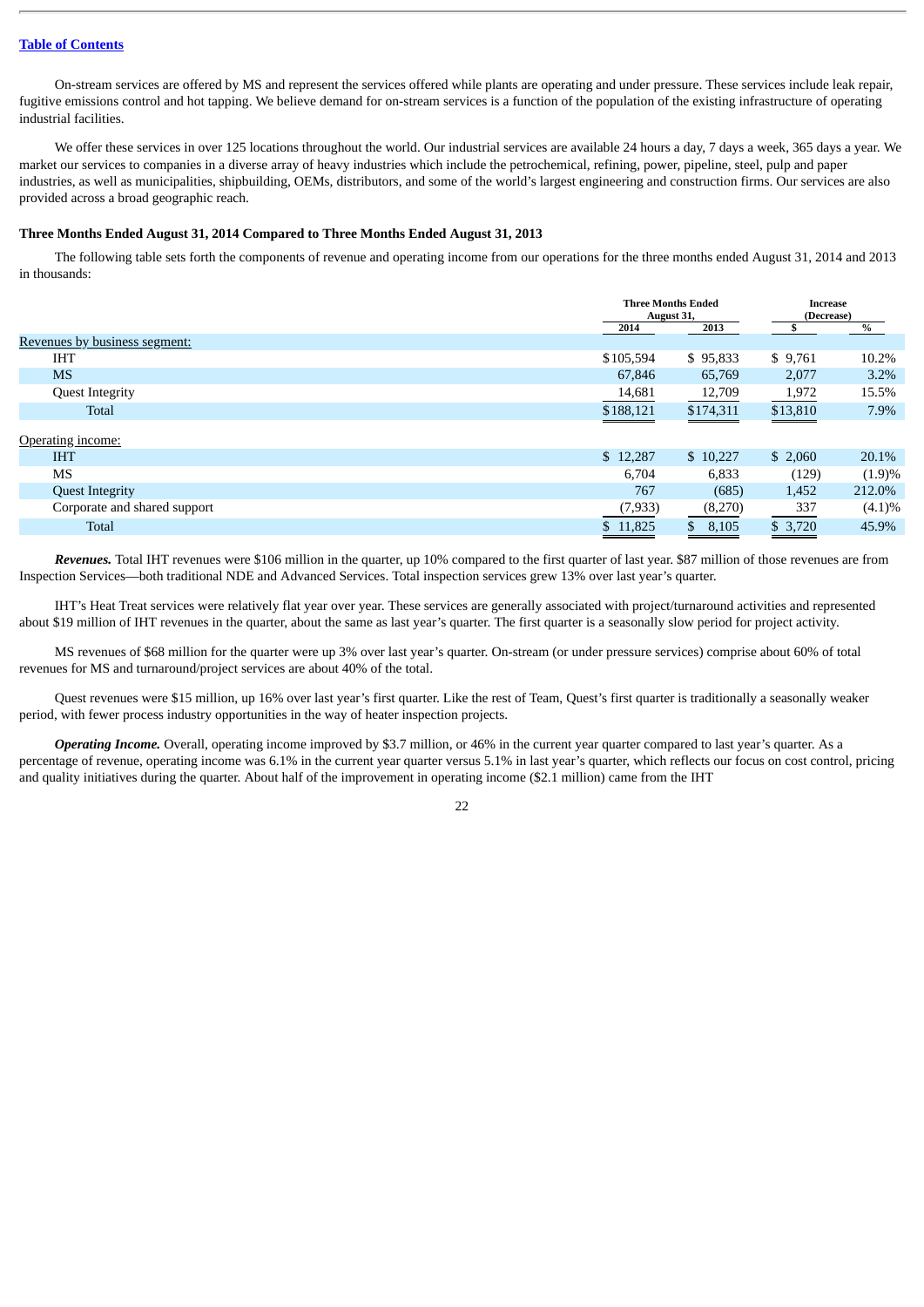business unit and reflects improved job execution across several regions compared to the prior year quarter. Quest operating income improved by \$1.5 million due to better absorption of indirect costs as a result of its overall revenue growth compared to last year's quarter, which was characterized by the unusually slow start to the fiscal year due to project deferrals.

*Earnings from Unconsolidated Affiliates.* The earnings from unconsolidated affiliates in last year's quarter represented our interest in a joint venture providing inspection services in Alaska. The joint venture was dissolved in December 2013 and the operations that were formerly conducted in the joint venture are now conducted directly by IHT business unit.

#### **Liquidity and Capital Resources**

Financing for our operations consists primarily of vendor financing and leasing arrangements, our Credit Facility and cash flows attributable to our operations, which we believe are sufficient to fund our business needs. The Credit Facility has borrowing capacity of up to \$150 million in multiple currencies, bears interest based on a variable Eurodollar rate option (LIBOR plus 1.75% margin at August 31, 2014) with the margin based on financial covenants set forth in the Credit Facility. In connection with a prior renewal of the Credit Facility, we are amortizing \$0.8 million of associated debt issuance costs over the life of the Credit Facility. At August 31, 2014, we had \$31.5 million of cash on hand and approximately \$66 million of available borrowing capacity through our Credit Facility. Our Credit Facility matures in July 2016 and there are no mandatory payments before the maturity date. At that time, we expect to be able to renew the facility based upon our long-term relationships with each member bank of our Credit Facility and the relatively low credit leverage defined as our debt to EBITDA ratio.

In the second quarter of fiscal year 2014, we initiated the design and implementation of a new ERP system which is expected to be fully installed by the end of fiscal year 2016. Through the end of our first quarter of fiscal year 2015, we have capitalized \$6.6 million associated with the project.

On October 1, 2013, our Board approved an initial \$25 million stock repurchase plan, superseding and replacing our previous stock repurchase plan. During the second quarter of fiscal year 2014, we repurchased 369,900 shares for a total cost of \$13.3 million. These shares, along with 89,569 shares purchased under a previous plan in a prior period at a cost of \$1.3 million, were retired and not included in common stock issued and outstanding as of August 31, 2014. The retirement of the shares purchased resulted in a reduction in common stock of \$0.1 million, a reduction of \$2.2 million to additional paid-in capital, and a \$12.3 million reduction in retained earnings. On June 23, 2014, our Board authorized an increase in the stock repurchase plan limit to \$50 million (net of the \$13.3 million repurchased in the second quarter of fiscal year 2014).

*Restrictions on cash***.** Included in our cash and cash equivalents at August 31, 2014, is \$0.2 million of cash in Venezuela and \$16.7 million of cash in certain foreign subsidiaries (located in primarily Europe and Canada) where earnings are considered by the Company to be permanently reinvested. In the event that some or all of this cash were to be repatriated, we would be required to accrue and pay additional taxes. While not legally restricted from repatriating this cash, we consider all undistributed earnings of these foreign subsidiaries to be indefinitely reinvested and access to cash to be limited. Similarly, the uncertain economic and political environment in Venezuela makes it very difficult to repatriate the cash of our Venezuelan subsidiary.

In the third quarter of fiscal year 2014, we began using an alternative Venezuelan, state-run exchange rate, commonly referred to as SICAD-1, to translate local currency financial statements. As a result of the revaluation, we recognized a \$1.9 million foreign currency loss in the third quarter of fiscal year 2014. In March 2014, a market-based, state-run exchange, commonly referred to as SICAD-2, was initiated by the Central Bank of Venezuela. As of the beginning of the fourth quarter of fiscal year 2014, Team began using the nascent market-based, state-run exchange rate, commonly referred to as SICAD-2 (approximately 50 Bolivars to the U.S. Dollar) to translate local currency financial statements, changing from the SICAD-1 rate (which fluctuated between 10 and 11.8 Bolivars per U.S. Dollar). As a result, Team incurred an additional \$2.1 million foreign currency loss associated with a further revaluation of our Venezuelan business in the fourth quarter of fiscal year 2014.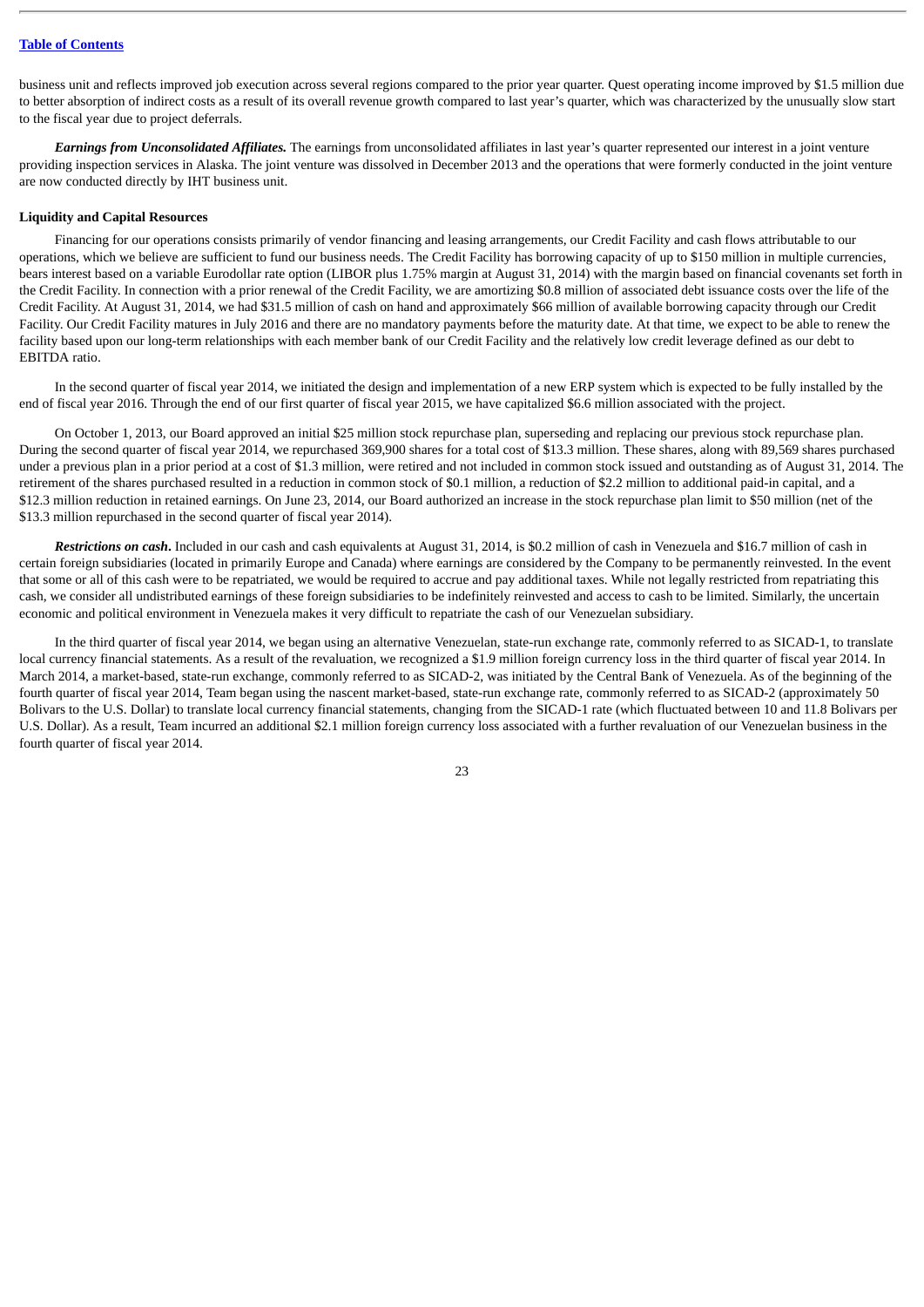After giving effect to the revaluations in fiscal year 2014, our Venezuelan subsidiary had net assets of \$0.8 million and \$0.7 million at August 31, 2014 and May 31, 2014, respectively. The assets consisted primarily of Bolivar denominated accounts receivable.

*Cash flows attributable to our operating activities.* For the three months ended August 31, 2014, net cash provided by operating activities was \$4.9 million. Net income of \$7.1 million, depreciation and amortization of \$5.5 million, foreign currency loss of \$0.2 million and non-cash compensation cost of \$1.0 million were offset by a increase in working capital of \$9.2 million.

*Cash flows attributable to our investing activities.* For the three months ended August 31, 2014, net cash used in investing activities was \$7.3 million, consisting primarily of \$5.5 million of capital expenditures and \$2.2 million for business acquisitions. Capital expenditures can vary depending upon specific customer needs that may arise unexpectedly.

*Cash flows attributable to our financing activities.* For the three months ended August 31, 2014, net cash used in financing activities was \$0.2 million consisting primarily of \$2.0 million of net payments related to our Credit Facility offset by \$0.9 million in tax effects related to share-based compensation and \$0.9 million through the issuance of common stock from share-based payment arrangements.

*Effect of exchange rate changes on cash.* For the three months ended August 31, 2014, the effect of exchange rate changes on cash was a negative \$0.5 million. We have significant operations in Europe and Canada, as well as operations in Venezuela which is considered a hyperinflationary economy. The impact of foreign currency exchange rates on cash in the current year is primarily attributable to changes in U.S. Dollar exchange rates with Canada and Europe.

### <span id="page-24-0"></span>**ITEM 3. QUANTITATIVE AND QUALITATIVE DISCLOSURES ABOUT MARKET RISK**

We have operations in foreign countries with a functional currency that is not the U.S. Dollar. We are exposed to market risk, primarily related to foreign currency fluctuations related to these operations. A significant part of these assets relate to our operations in Europe and Canada. During the three months ended August 31, 2014, the exchange rate with the Euro decreased from \$1.36 per Euro to \$1.31 per Euro, a decrease of 4%. During the same period, the exchange rate with the Canadian Dollar stayed constant at \$0.92. For foreign subsidiaries with a functional currency that is not the U.S. Dollar, such as our operations in Europe and Canada, assets and liabilities are translated at period ending exchange rates. Translation adjustments for the assets and liability accounts are included as a separate component of accumulated other comprehensive income in shareholders' equity. Foreign currency translation losses in other comprehensive income were \$1.5 million for the three months ended August 31, 2014.

We carry Euro based debt to serve as an economic hedge of our net investment in our European operations as fluctuations in the fair value of the borrowing attributable to the U.S. Dollar/Euro spot rate will offset translation gains or losses attributable to our investment in our European operations. We are exposed to market risk, primarily related to foreign currency fluctuations related to the unhedged portion of our investment in our European operations.

We account for Venezuelan operations pursuant to accounting guidance for hyperinflationary economies. Following the designation of the Venezuelan economy as hyperinflationary, we ceased recording the effects of currency fluctuations to accumulated other comprehensive income and began reflecting all effects as a component of other income in our statement of operations.

In the third quarter of fiscal year 2014, we began using an alternative Venezuelan, state-run exchange rate, commonly referred to as SICAD-1, to translate local currency financial statements. As a result of the revaluation, we recognized a \$1.9 million foreign currency loss in the third quarter of fiscal year 2014. In March 2014, a market-based, state-run exchange, commonly referred to as SICAD-2, was initiated by the Central Bank of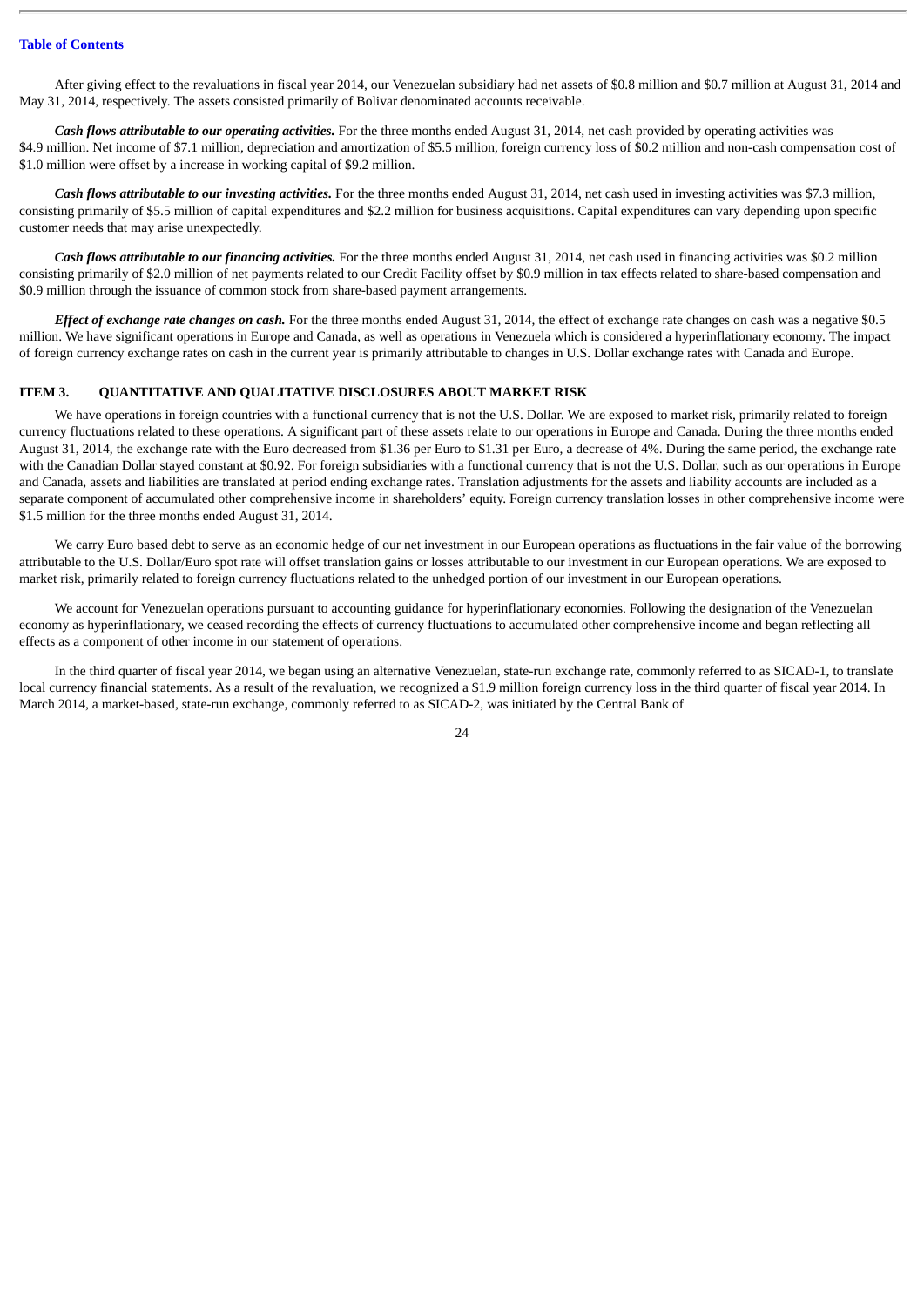Venezuela. As of the beginning of the fourth quarter of fiscal year 2014, Team began using the nascent market-based, state-run exchange rate, commonly referred to as SICAD-2 (approximately 50 Bolivars to the U.S. Dollar) to translate local currency financial statements, changing from the SICAD-1 rate (which fluctuated between 10 and 11.8 Bolivars per U.S. Dollar). As a result, Team incurred an additional \$2.1 million foreign currency loss associated with a further revaluation of our Venezuelan business in the fourth quarter of fiscal year 2014.

After giving effect to the revaluations in fiscal year 2014, our Venezuelan subsidiary had net assets of \$0.8 million and \$0.7 million at August 31, 2014 and May 31, 2014, respectively. The assets consisted primarily of Bolivar denominated accounts receivable.

We hold certain floating-rate obligations. We are exposed to market risk primarily related to potential increases in interest rates related to our debt.

### <span id="page-25-0"></span>**ITEM 4. CONTROLS AND PROCEDURES**

*Limitations on effectiveness of control.* Our management, including the principal executive and financial officer, does not expect that our disclosure controls and procedures or our internal control over financial reporting will prevent or detect all errors and all fraud. A control system, no matter how well designed or operated, can provide only reasonable, not absolute, assurance that the objectives of the control system are met. The design of our control system reflects the fact that there are resource constraints and the benefits of such controls must be considered relative to their costs. Further, because of the inherent limitations in all control systems, no evaluation of controls can provide absolute assurance that all control failures and instances of fraud, if any, have been detected. These inherent limitations include the realities that judgments in decision-making can be faulty and that breakdowns can occur because of simple error or mistake. Additionally, controls can be circumvented by the individual acts, by collusion of two or more people, or by management override of the controls. The design of any system of controls is also based in part on certain assumptions about the likelihood of future events and there can be no assurance that any design will succeed in achieving its stated goals under all potential future conditions. Projections of management's assessments of the current effectiveness of our disclosure controls and procedures and its internal control over financial reporting are subject to risks. However, our disclosure controls and procedures are designed to provide reasonable assurance that the objectives of our control system are met.

*Evaluation of disclosure controls and procedures***.** As of the end of the period covered by this report, an evaluation was carried out under the supervision and with the participation of our management, including our Chief Executive Officer ("CEO") and our Chief Financial Officer ("CFO"), of the effectiveness of the design and operation of our disclosure controls and procedures (as defined in Rules 13a-15(e) and 15d-15(e) under the Securities Exchange Act of 1934, as amended ("Exchange Act")). This evaluation included consideration of the various processes carried out under the direction of our disclosure committee in an effort to ensure that information required to be disclosed in our SEC reports is recorded, processed, summarized and reported within the time periods specified by the SEC. This evaluation also considered the work completed relating to our compliance with Section 404 of the Sarbanes-Oxley Act of 2002.

Based on this evaluation, our CEO and CFO concluded that, as of August 31, 2014, our disclosure controls and procedures were operating effectively to ensure that the information required to be disclosed in our SEC reports is recorded, processed, summarized and reported within the requisite time periods and that such information is accumulated and communicated to management, including our CEO and CFO, as appropriate, to allow timely decisions regarding required disclosure.

*Changes in internal control over financial reporting***.** There were no changes in our internal control over financial reporting (as defined in Rules 13a-15(f) and 15d-15(f) of the Exchange Act) that have materially affected or are reasonably likely to materially affect our internal control over financial reporting during the first quarter of our fiscal year ending May 31, 2015.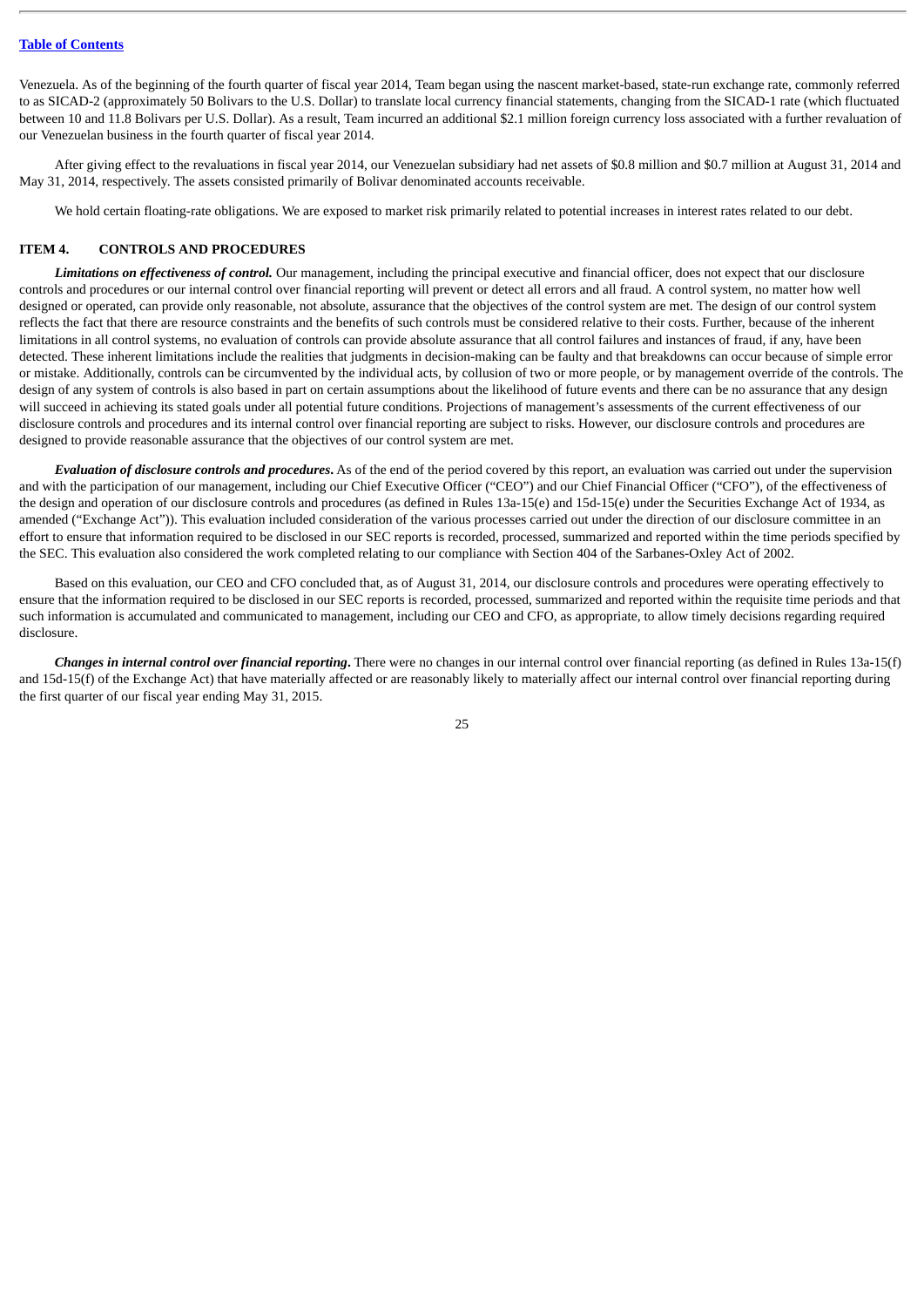### **PART II—OTHER INFORMATION**

## <span id="page-26-1"></span><span id="page-26-0"></span>**ITEM 1. LEGAL PROCEEDINGS**

*Con Ed Matter*—We have, from time to time, provided temporary leak repair services for the steam operations of Consolidated Edison Company of New York ("Con Ed") located in New York City. In July 2007, a Con Ed steam main located in midtown Manhattan ruptured causing one death and other injuries and property damage. As of August 31, 2014, ninety-five lawsuits have been filed against Con Ed, the City of New York and Team in the Supreme Courts of New York located in Kings, New York and Bronx County, alleging that our temporary leak repair services may have contributed to the cause of the rupture. The lawsuits seek generally unspecified compensatory damages for personal injury, property damage and business interruption. Additionally, on March 31, 2008, we received a letter from Con Ed alleging that our contract with Con Ed requires us to indemnify and defend Con Ed for additional claims filed against Con Ed as a result of the rupture. Con Ed filed an action to join Team and the City of New York as defendants in all lawsuits filed against Con Ed that did not include Team and the City of New York as direct defendants. We are vigorously defending the lawsuits and Con Ed's claim for indemnification. We are unable to estimate the amount of liability to us, if any, associated with these lawsuits and the claim for indemnification. We maintain insurance coverage, subject to a deductible limit of \$250,000, which we believe should cover these claims. We have not accrued any liability in excess of the deductible limit for the lawsuits. We do not believe the ultimate outcome of these matters will have a material adverse effect on our financial position, results of operations or cash flows.

We are involved in various other lawsuits and are subject to various claims and proceedings encountered in the normal conduct of business. In our opinion, any uninsured losses that might arise from these lawsuits and proceedings will not have a materially adverse effect on our consolidated financial statements.

#### <span id="page-26-2"></span>**ITEM 1A. RISK FACTORS**

See page 8 of our Annual Report on Form 10-K for the year ended May 31, 2014 for a detailed discussion of our risk factors.

## <span id="page-26-3"></span>**ITEM 2. UNREGISTERED SALES OF EQUITY SECURITIES AND USE OF PROCEEDS**

On October 1, 2013, our Board approved an initial \$25 million stock repurchase plan, superseding and replacing our previous stock repurchase plan. Concurrently, our Credit Facility was amended to exclude the first \$25 million of stock repurchases from the definition of "fixed charges" for purposes of calculating the fixed charge coverage ratio under the Credit Facility. Through November 30, 2013, we repurchased a total of 369,900 shares under this program for an aggregate cost of \$13.3 million, or an average price of \$36.05 per share. On June 23, 2014, our Board authorized an increase in the stock repurchase plan limit to \$50 million (net of the \$13.3 million repurchased in the second quarter of fiscal year 2014.)

Repurchases during the first quarter of fiscal year 2015 were as follows:

| Period                   | (a) Total number of<br><b>Shares (or Units)</b><br>Purchased | (b) Average Price<br>Paid per Share (or Unit) | (c) Total Number of<br><b>Shares (or Units)</b><br><b>Purchased as Part</b><br>of<br><b>Publicly</b><br>Announced<br><b>Plans or Programs</b> | (d) Maximum Number<br>(or Appropriate<br>Dollar Value) of<br><b>Shares (or Units) that</b><br><b>May Yet be Purchased</b><br>Under the Plan or<br>Program |
|--------------------------|--------------------------------------------------------------|-----------------------------------------------|-----------------------------------------------------------------------------------------------------------------------------------------------|-----------------------------------------------------------------------------------------------------------------------------------------------------------|
| June 1—June 30, 2014     |                                                              |                                               |                                                                                                                                               |                                                                                                                                                           |
| July 1—July 31, 2014     |                                                              |                                               |                                                                                                                                               |                                                                                                                                                           |
| August 1—August 31, 2014 |                                                              | __                                            | __                                                                                                                                            |                                                                                                                                                           |
| Total                    |                                                              |                                               |                                                                                                                                               |                                                                                                                                                           |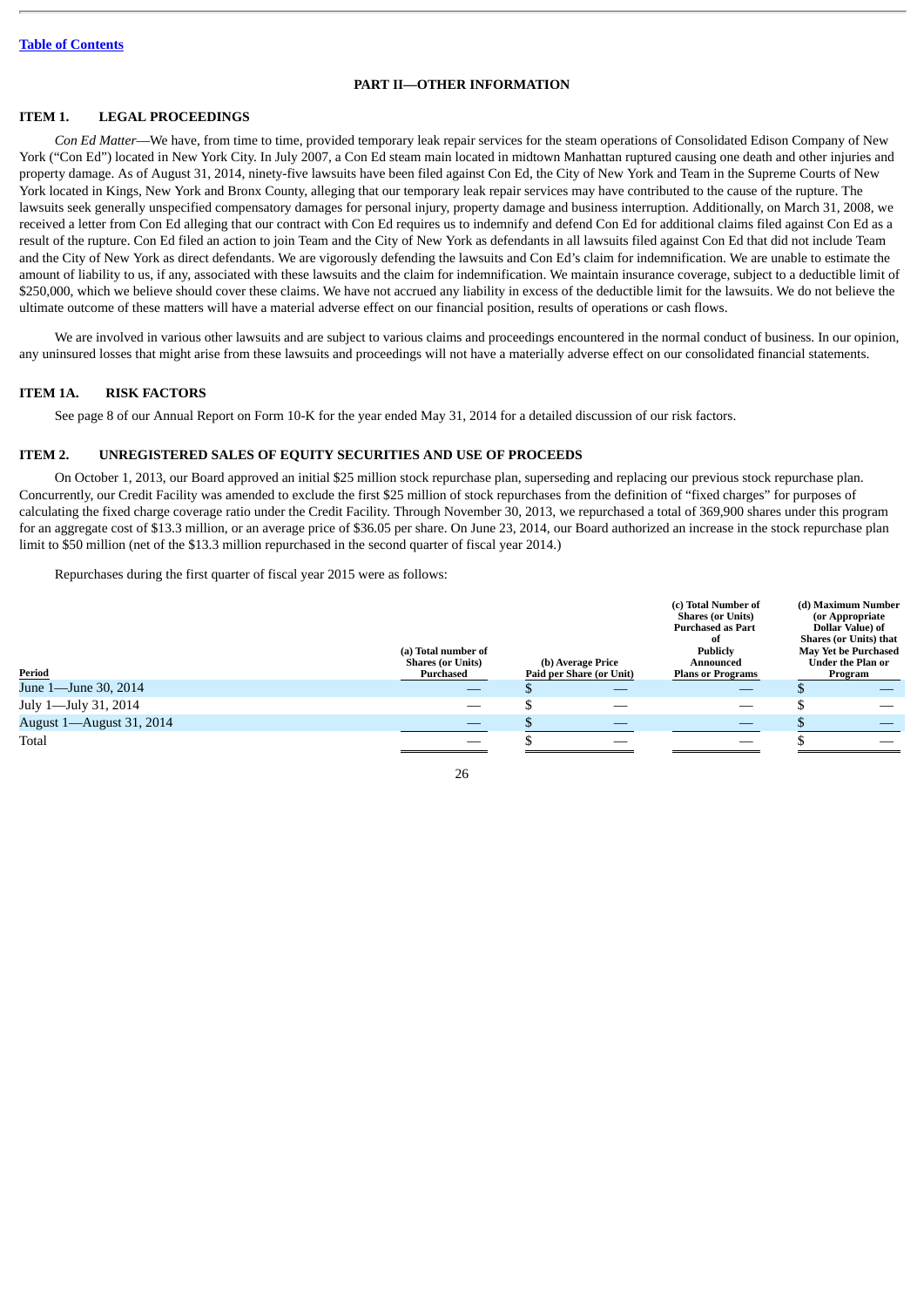# <span id="page-27-0"></span>**ITEM 3. DEFAULTS UPON SENIOR SECURITIES**

NONE

## <span id="page-27-1"></span>**ITEM 4. MINE SAFETY DISCLOSURES**

NOT APPLICABLE

# <span id="page-27-2"></span>**ITEM 5. OTHER INFORMATION**

NONE

# <span id="page-27-3"></span>**ITEM 6. EXHIBITS**

| <b>Exhibit</b><br>Number | <b>Description</b>                                                                                 |
|--------------------------|----------------------------------------------------------------------------------------------------|
| 31.1                     | Certification of Chief Executive Officer pursuant to Section 302 of the Sarbanes-Oxley Act of 2002 |
| 31.2                     | Certification of Chief Financial Officer pursuant to Section 302 of the Sarbanes-Oxley Act of 2002 |
| 32.1                     | Certification of Chief Executive Officer pursuant to Section 906 of the Sarbanes-Oxley Act of 2002 |
| 32.2                     | Certification of Chief Financial Officer pursuant to Section 906 of the Sarbanes-Oxley Act of 2002 |
| 101.INS                  | <b>XBRL Instance Document.</b>                                                                     |
| $101.SCH$ —              | XBRL Taxonomy Schema Document.                                                                     |
| 101.CAL                  | XBRL Calculation Linkbase Document.                                                                |
| $101.$ DEF—              | XBRL Definition Linkbase Document.                                                                 |
| 101.LAB—                 | XBRL Label Linkbase Document.                                                                      |
| 101.PRE—                 | XBRL Presentation Linkbase Document.                                                               |
|                          |                                                                                                    |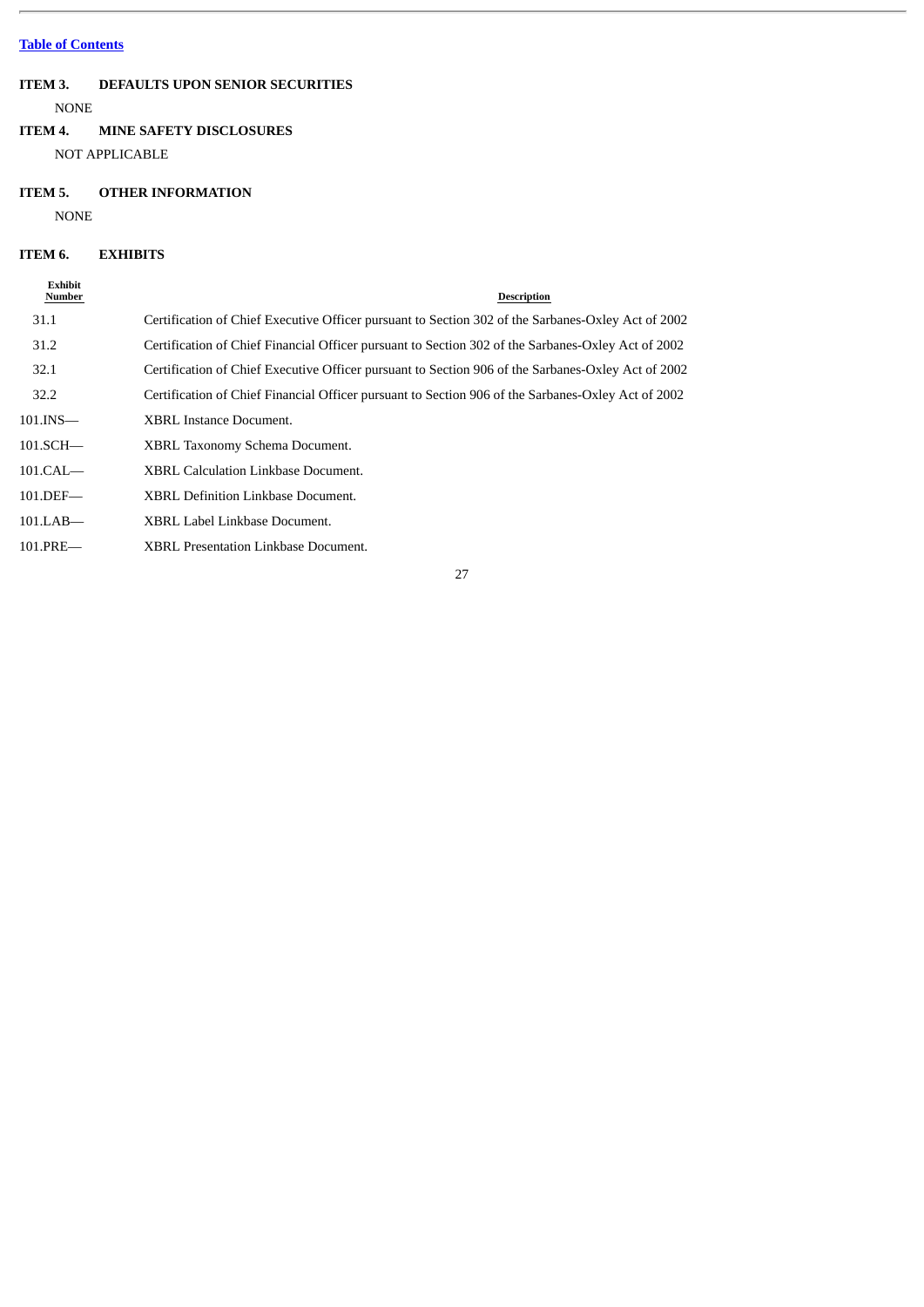## **SIGNATURES**

<span id="page-28-0"></span>Pursuant to the requirements of the Securities Exchange Act of 1934, the registrant has duly caused this report to be signed on its behalf by the undersigned thereto duly authorized.

> TEAM, INC. (Registrant)

Date: October 9, 2014 /S/ PHILIP J. HAWK **Philip J. Hawk Chief Executive Officer (Principal Executive Officer)**

/S/ TED W. OWEN

**Ted W. Owen, President and Chief Financial Officer and Director (Principal Financial Officer and Principal Accounting Officer)**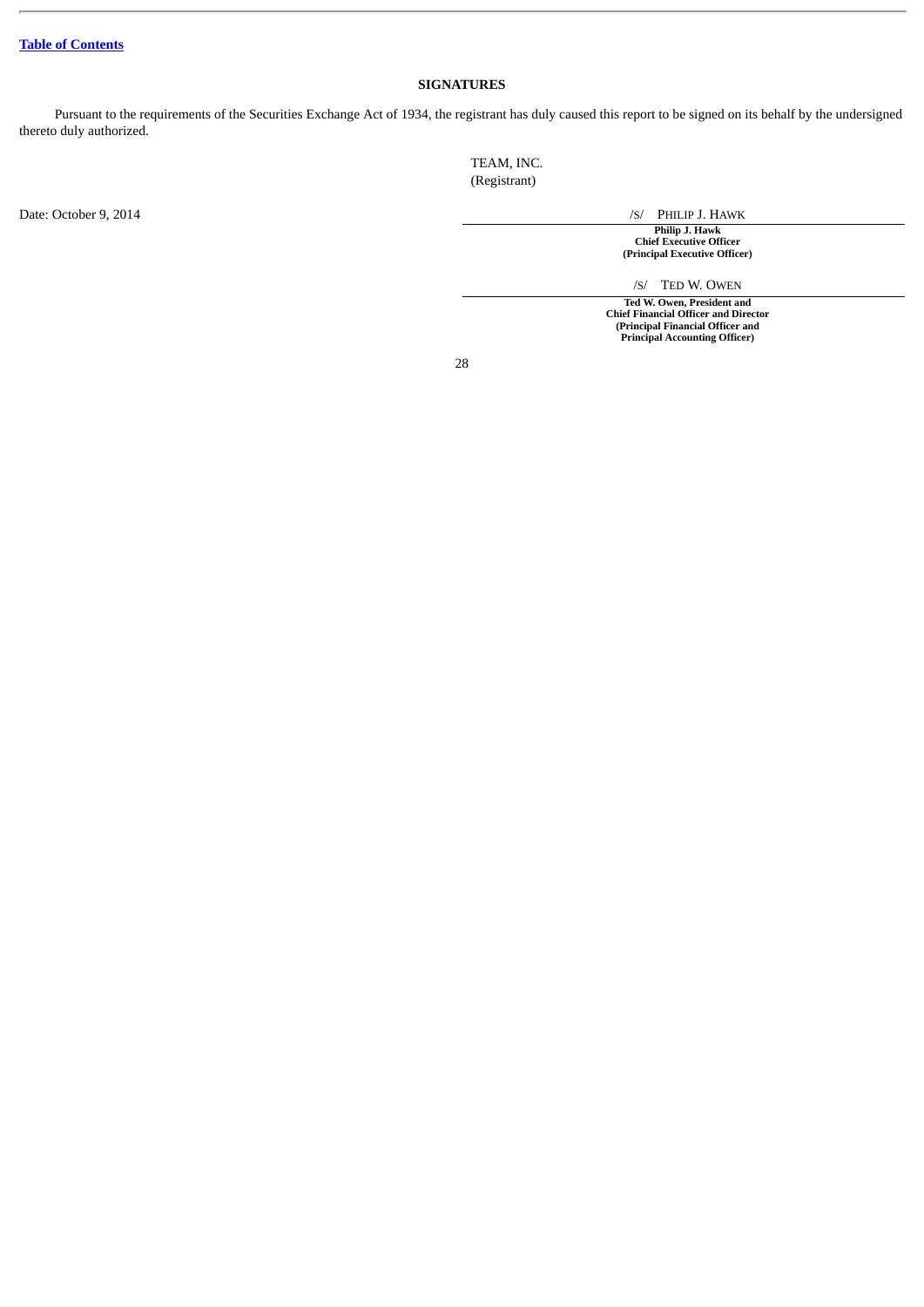**Exhibit 31.1**

I, Philip J. Hawk, certify that:

- 1. I have reviewed this quarterly report on Form 10-Q of Team, Inc., ("Team");
- 2. Based on my knowledge, this report does not contain any untrue statement of a material fact or omit to state a material fact necessary to make the statements made, in light of the circumstances under which such statements were made, not misleading with respect to the period covered by this report;
- 3. Based on my knowledge, the financial statements, and other financial information included in this report, fairly present in all material respects the financial condition, results of operations and cash flows of the registrant as of, and for, the periods presented in this report;
- 4. Team's other certifying officer and I are responsible for establishing and maintaining disclosure controls and procedures (as defined in Exchange Act Rules 13a-15(e) and 15d-15(e)) and internal control over financial reporting (as defined in Exchange Act Rules 13a-15(f) and 15d-15(f)) for Team and have:
	- a) designed such disclosure controls and procedures, or caused such disclosure controls and procedures to be designed under our supervision, to ensure that material information relating to Team, including its consolidated subsidiaries, is made known to us by others within those entities, particularly during the period in which this report is being prepared;
	- b) designed such internal control over financial reporting, or caused such internal control over financial reporting to be designed under our supervision, to provide reasonable assurance regarding the reliability of financial reporting and the preparation of financial statements for external purposes in accordance with generally accepted accounting principles;
	- c) evaluated the effectiveness of Team's disclosure controls and procedures and presented in this report our conclusions about the effectiveness of the disclosure controls and procedures, as of the end of the period covered by this report based on such evaluation; and
	- d) disclosed in this report any change in Team's internal control over financial reporting that occurred during Team's most recent fiscal quarter (Team's fourth fiscal quarter in the case of an annual report) that has materially affected, or is reasonably likely to materially affect, Team's internal control over financial reporting; and
- 5. Team's other certifying officer and I have disclosed, based on our most recent evaluation of internal control over financial reporting, to Team's auditors and audit committee of Team's board of directors:
	- a) all significant deficiencies and material weaknesses in the design or operation of internal control over financial reporting which are reasonably likely to adversely affect Team's ability to record, process, summarize and report financial information; and
	- b) any fraud, whether or not material, that involves management or other employees who have a significant role in Team's internal control over financial reporting.

Date: October 9, 2014

/S/ PHILIP J. HAWK

**Philip J. Hawk Chairman and Chief Executive Officer**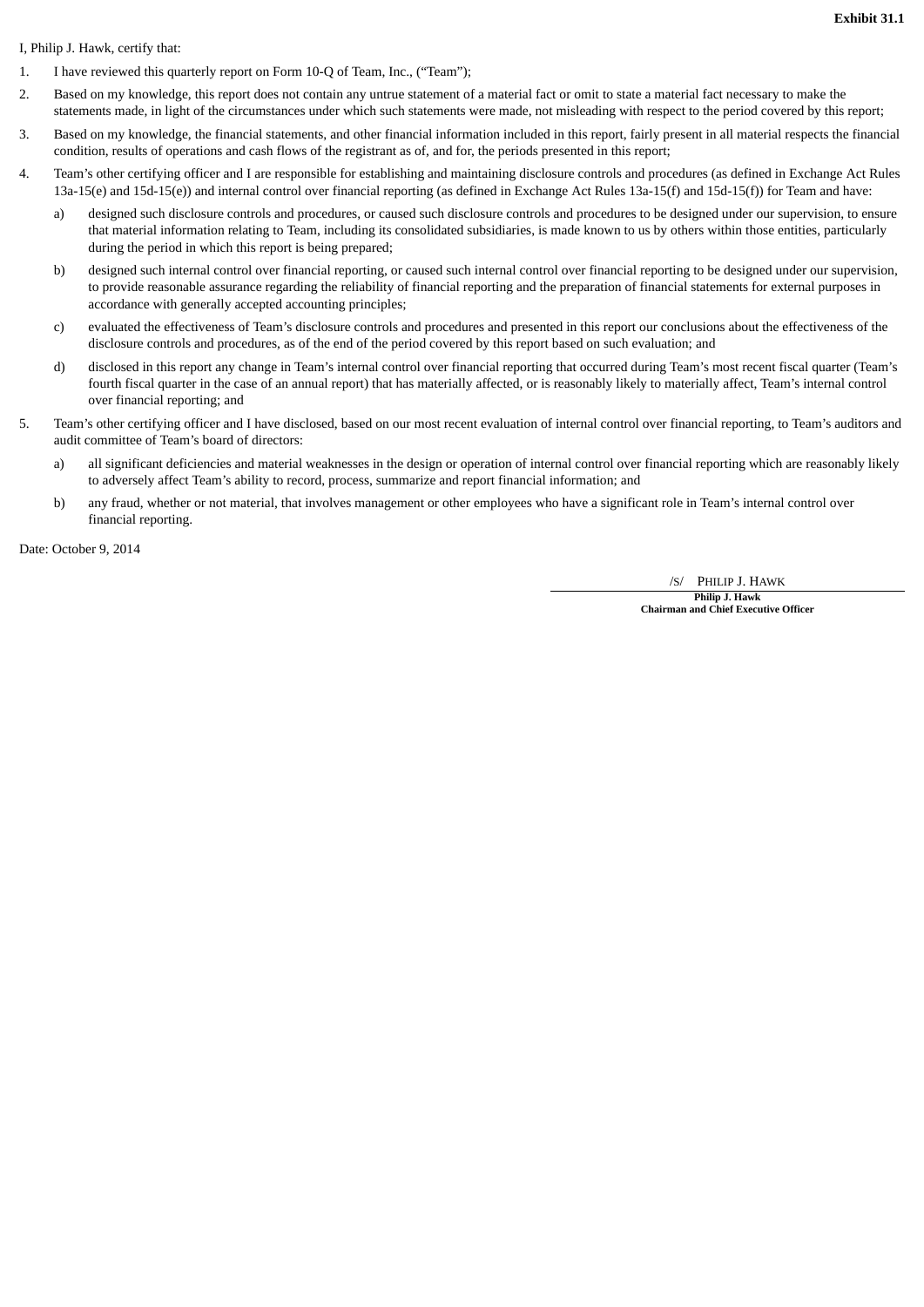**Exhibit 31.2**

## I, Ted W. Owen, certify that:

- 1. I have reviewed this quarterly report on Form 10-Q of Team, Inc., ("Team");
- 2. Based on my knowledge, this report does not contain any untrue statement of a material fact or omit to state a material fact necessary to make the statements made, in light of the circumstances under which such statements were made, not misleading with respect to the period covered by this report;
- 3. Based on my knowledge, the financial statements, and other financial information included in this report, fairly present in all material respects the financial condition, results of operations and cash flows of the registrant as of, and for, the periods presented in this report;
- 4. Team's other certifying officer and I are responsible for establishing and maintaining disclosure controls and procedures (as defined in Exchange Act Rules 13a-15(e) and 15d-15(e)) and internal control over financial reporting (as defined in Exchange Act Rules 13a-15(f) and 15d-15(f)) for Team and have:
	- a) designed such disclosure controls and procedures, or caused such disclosure controls and procedures to be designed under our supervision, to ensure that material information relating to Team, including its consolidated subsidiaries, is made known to us by others within those entities, particularly during the period in which this report is being prepared;
	- b) designed such internal control over financial reporting, or caused such internal control over financial reporting to be designed under our supervision, to provide reasonable assurance regarding the reliability of financial reporting and the preparation of financial statements for external purposes in accordance with generally accepted accounting principles;
	- c) evaluated the effectiveness of Team's disclosure controls and procedures and presented in this report our conclusions about the effectiveness of the disclosure controls and procedures, as of the end of the period covered by this report based on such evaluation; and
	- d) disclosed in this report any change in Team's internal control over financial reporting that occurred during Team's most recent fiscal quarter (Team's fourth fiscal quarter in the case of an annual report) that has materially affected, or is reasonably likely to materially affect, Team's internal control over financial reporting; and
- 5. Team's other certifying officer and I have disclosed, based on our most recent evaluation of internal control over financial reporting, to Team's auditors and audit committee of Team's board of directors:
	- a) all significant deficiencies and material weaknesses in the design or operation of internal control over financial reporting which are reasonably likely to adversely affect Team's ability to record, process, summarize and report financial information; and
	- b) any fraud, whether or not material, that involves management or other employees who have a significant role in Team's internal control over financial reporting.

Date: October 9, 2014

/S/ TED W. OWEN

**Ted W. Owen President and Chief Financial Officer**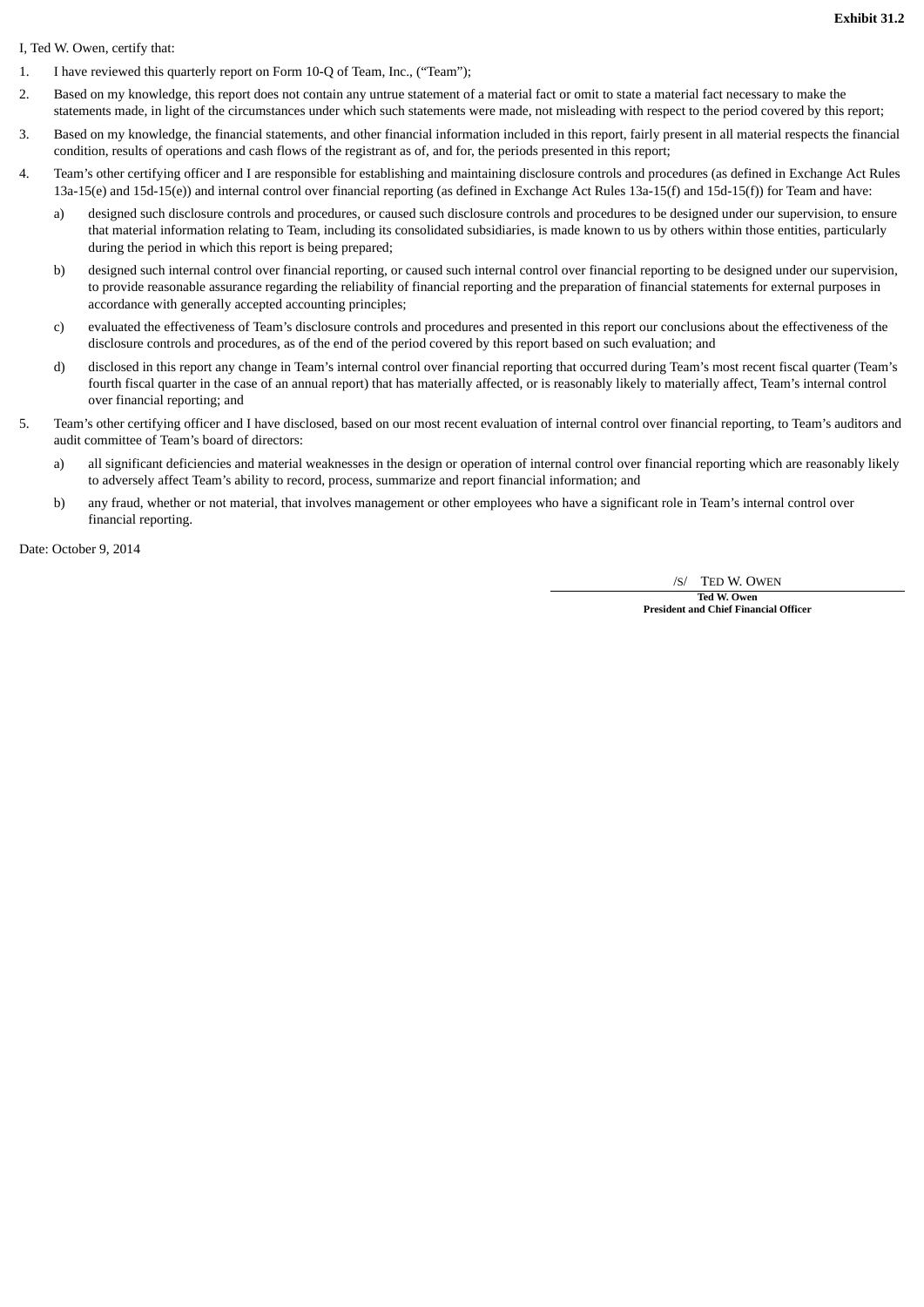## **CERTIFICATION PURSUANT TO 18 U.S.C. SECTION 1350, AS ADOPTED PURSUANT TO SECTION 906 OF THE SARBANES-OXLEY ACT OF 2002**

In connection with the Quarterly Report of Team, Inc. (the Company) on Form 10-Q for the period ended August 31, 2014, as filed with the Securities and Exchange Commission on the date hereof (the Report), I, Philip J. Hawk, Chairman and Chief Executive Officer of the Company, certify, pursuant to 18 U.S.C. Section 1350, as adopted pursuant to Section 906 of the Sarbanes-Oxley Act of 2002, that:

- (1) The Report fully complies with the requirements of section 13(a) or 15(d) of the Securities Exchange Act of 1934 (15 U.S.C. 78m or 78o(d)); and
- (2) The information contained in the Report fairly presents, in all material respects, the financial condition and results of operations of the Company.

/S/ PHILIP J. HAWK

**Philip J. Hawk Chairman and Chief Executive Officer**

October 9, 2014